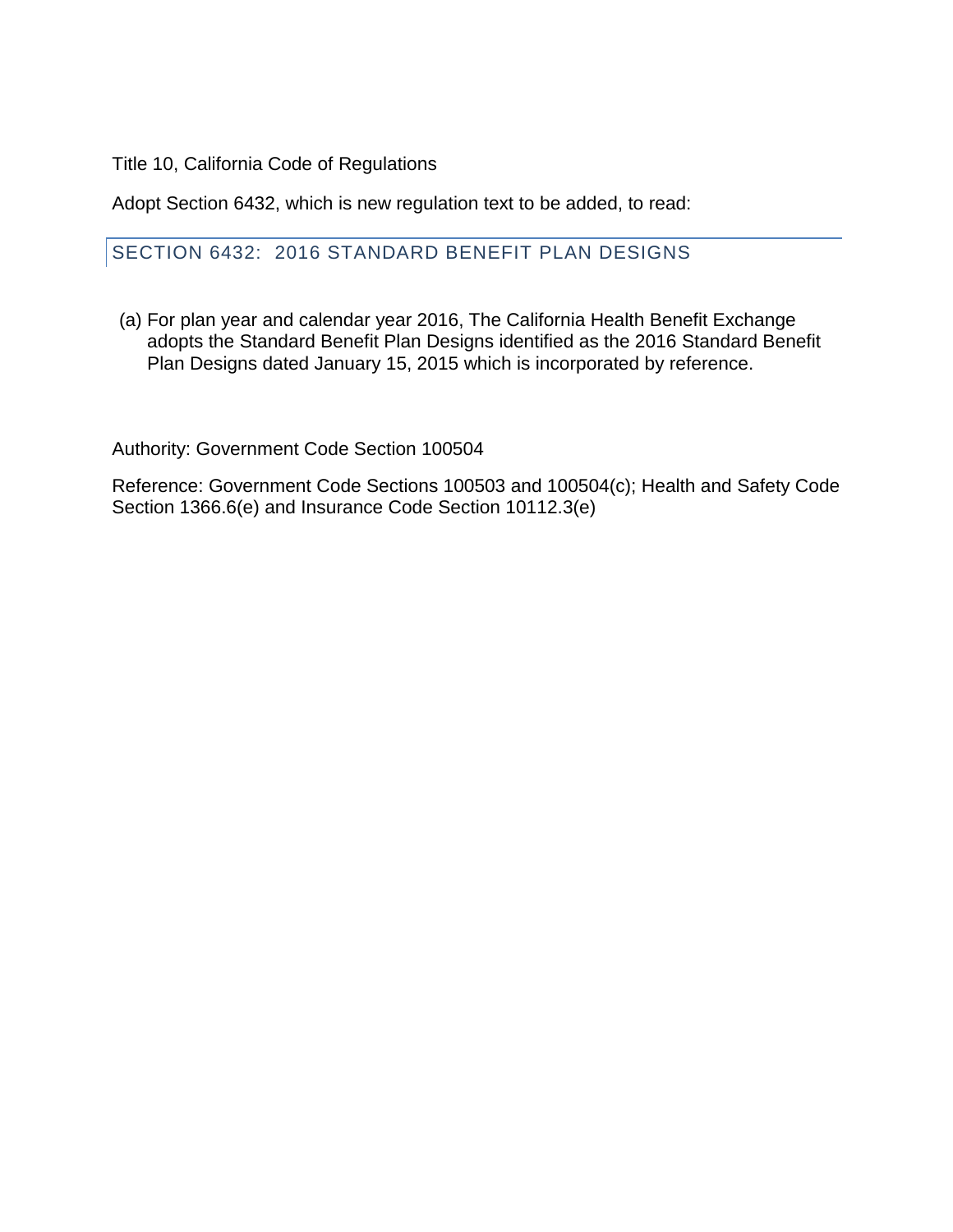2016 Standard Benefit Plan Designs

January 15, 2015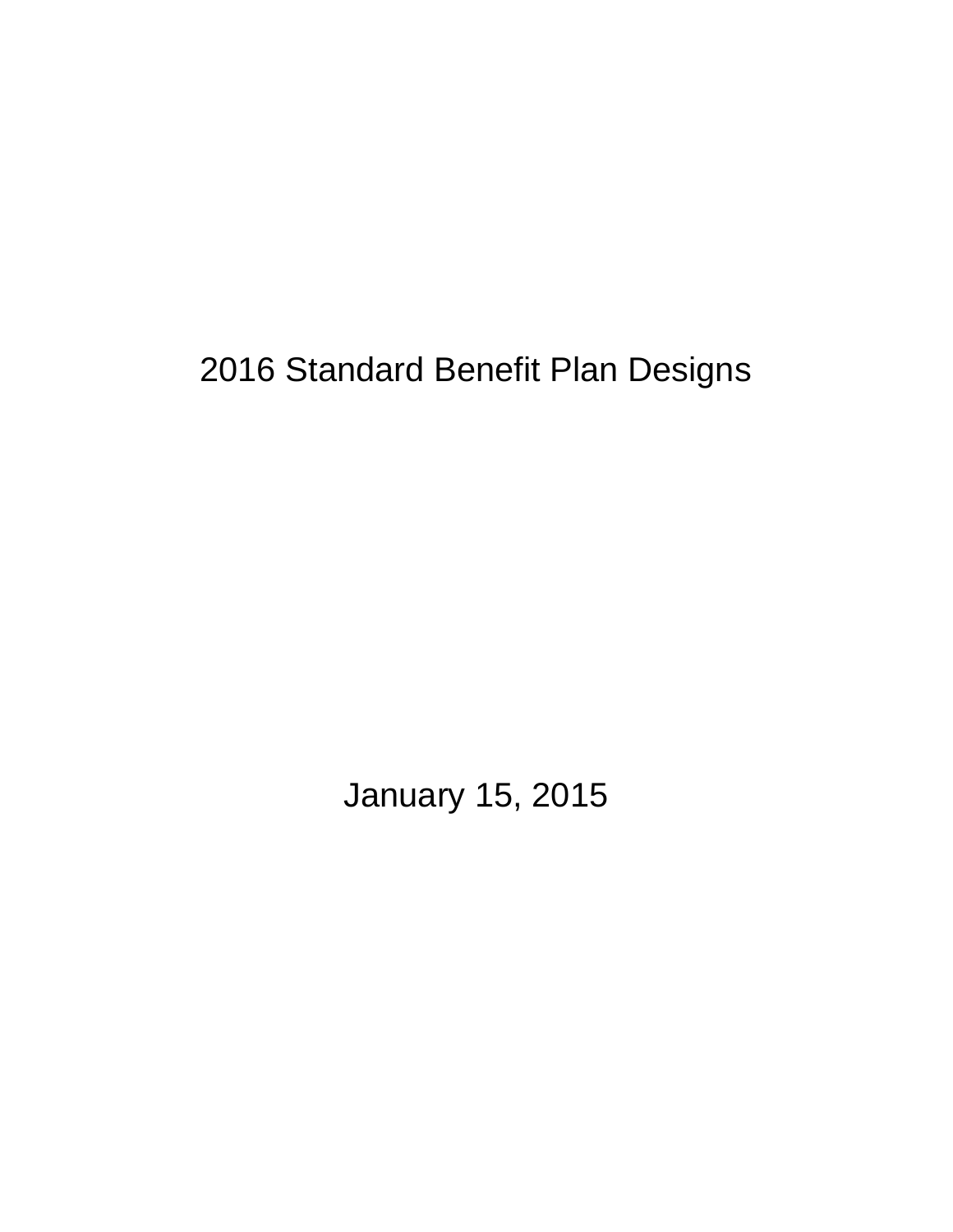

|                                                               | <b>Summary of Benefits and Coverage</b>                                        |                                                                     |                                     |                                     |                                |                                     |
|---------------------------------------------------------------|--------------------------------------------------------------------------------|---------------------------------------------------------------------|-------------------------------------|-------------------------------------|--------------------------------|-------------------------------------|
|                                                               | Member Cost Share amounts describe the Enrollee's out of pocket costs.         |                                                                     | Platinum<br><b>Coinsurance Plan</b> |                                     | Platinum<br><b>Copay Plan</b>  |                                     |
|                                                               | <b>Actuarial Value - AV Calculator</b>                                         |                                                                     | 88.59%                              |                                     | 89.91%                         |                                     |
|                                                               | Plan design includes a deductible?                                             |                                                                     | No                                  |                                     | No                             |                                     |
|                                                               | Integrated Individual deductible<br><b>Integrated Family deductible</b>        |                                                                     | S0<br>\$0                           |                                     | S0<br>\$0                      |                                     |
|                                                               | Family deductible, NOT integrated: Medical / Pharmacy / Dental                 | Individual deductible, NOT integrated: Medical / Pharmacy / Dental  | \$0/\$0/\$0<br>\$0/\$0/\$0          |                                     | \$0/\$0/\$0/\$0<br>\$0/\$0/\$0 |                                     |
|                                                               | Individual Out-of-pocket maximum                                               |                                                                     | \$4,000                             |                                     | \$4,000                        |                                     |
|                                                               | <b>Family Out-of-pocket maximum</b><br>HSA plan: Self-only coverage deductible |                                                                     | \$8,000<br>N/A                      |                                     | \$8,000<br>N/A                 |                                     |
|                                                               | HSA family plan: Individual deductible                                         |                                                                     | N/A                                 |                                     | N/A                            |                                     |
| <b>Common</b><br><b>Medical</b>                               |                                                                                |                                                                     | <b>Member Cost</b>                  |                                     | <b>Member Cost</b>             |                                     |
| <b>Event</b>                                                  |                                                                                | <b>Service Type</b>                                                 | <b>Share</b>                        | <b>Deductible</b><br><b>Applies</b> | <b>Share</b>                   | <b>Deductible</b><br><b>Applies</b> |
|                                                               | Primary care visit to treat an injury, illness, or condition                   |                                                                     | \$20                                |                                     | \$20                           |                                     |
| <b>Health care</b><br>provider's<br>office or<br>clinic visit | Other practitioner office visit                                                |                                                                     | \$20                                |                                     | \$20                           |                                     |
|                                                               | Specialist visit                                                               |                                                                     | \$40                                |                                     | \$40                           |                                     |
|                                                               | Preventive care/ screening/ immunization<br><b>Laboratory Tests</b>            |                                                                     | No charge<br>\$20                   |                                     | No charge<br>\$20              |                                     |
| <b>Tests</b>                                                  | X-rays and Diagnostic Imaging                                                  |                                                                     | \$40                                |                                     | \$40                           |                                     |
|                                                               | Imaging (CT/PET scans, MRIs)<br>Generic drugs                                  |                                                                     | 10%<br>\$5                          |                                     | \$150<br>\$5                   |                                     |
| <b>Drugs to treat</b>                                         | Preferred brand drugs                                                          |                                                                     | \$15                                |                                     | \$15                           |                                     |
| illness or                                                    | Non-preferred brand drugs                                                      |                                                                     | \$25                                |                                     | \$25                           |                                     |
| condition                                                     |                                                                                |                                                                     |                                     |                                     |                                |                                     |
|                                                               | Specialty drugs                                                                |                                                                     | 10%                                 |                                     | 10%                            |                                     |
| <b>Outpatient</b>                                             | Surgery facility fee (e.g., ASC)<br>Physician/surgeon fees                     |                                                                     | 10%<br>10%                          |                                     | \$250<br>\$40                  |                                     |
| services                                                      | Outpatient visit                                                               |                                                                     | 10%                                 |                                     | 10%                            |                                     |
|                                                               | Emergency room facility fee (waived if admitted)                               |                                                                     | \$150                               |                                     | \$150                          |                                     |
|                                                               | Emergency room physician fee (waived if admitted)                              |                                                                     | 10%                                 |                                     | No charge                      |                                     |
| <b>Need</b><br>immediate                                      | Emergency medical transportation                                               |                                                                     | \$150                               |                                     | \$150                          |                                     |
| attention                                                     | Urgent care                                                                    |                                                                     | \$40                                |                                     | \$40                           |                                     |
|                                                               | Facility fee (e.g. hospital room)                                              |                                                                     | 10%                                 |                                     | \$250 per day up               |                                     |
| <b>Hospital stay</b>                                          | Physician/surgeon fee                                                          |                                                                     | 10%                                 |                                     | to 5 days<br>\$40              |                                     |
|                                                               | Mental/Behavioral health outpatient office visits                              |                                                                     | \$20                                |                                     | \$20                           |                                     |
|                                                               |                                                                                | Mental/Behavioral health other outpatient items and services        | \$20                                |                                     | \$20                           |                                     |
| <b>Mental</b>                                                 |                                                                                | Mental/Behavioral health inpatient facility fee (e.g.hospital room) | 10%                                 |                                     | \$250 per day up<br>to 5 days  |                                     |
| health,                                                       | Mental/Behavioral health inpatient physician/surgeon fee                       |                                                                     | 10%                                 |                                     | \$40                           |                                     |
| behavioral<br>health, or<br>substance<br>abuse needs          | Substance Use disorder outpatient office visits                                |                                                                     | \$20                                |                                     | \$20                           |                                     |
|                                                               |                                                                                | Substance Use disorder other outpatient items and services          | \$20                                |                                     | \$20                           |                                     |
|                                                               | Substance Use inpatient facility fee (e.g. hospital room)                      |                                                                     | 10%                                 |                                     | \$250 per day up<br>to 5 days  |                                     |
|                                                               | Substance use disorder inpatient physician/surgeon fee                         |                                                                     | 10%                                 |                                     | \$40                           |                                     |
|                                                               | Prenatal care and preconception visits                                         |                                                                     | No charge                           |                                     | No charge                      |                                     |
| Pregnancy                                                     | Delivery and all inpatient<br>services                                         | Hospital                                                            | 10%                                 |                                     | \$250 per day<br>up to 5 days  |                                     |
|                                                               | Home health care                                                               | Professional                                                        | 10%<br>10%                          |                                     | \$40<br>\$20                   |                                     |
| Help                                                          | Outpatient Rehabilitation services                                             |                                                                     | \$20                                |                                     | \$20                           |                                     |
| recovering or                                                 | <b>Outpatient Habilitation services</b>                                        |                                                                     | \$20                                |                                     | \$20<br>\$150 per day up       |                                     |
| other special<br>health needs                                 | Skilled nursing care                                                           |                                                                     | 10%                                 |                                     | to 5 days                      |                                     |
|                                                               | Durable medical equipment<br>Hospice service                                   |                                                                     | 10%<br>No charge                    |                                     | 10%<br>No charge               |                                     |
| <b>Child eye</b>                                              | Eye exam                                                                       |                                                                     | No charge                           |                                     | No charge                      |                                     |
| care                                                          | 1 pair of glasses per year (or contact lenses in lieu of glasses)              |                                                                     | No charge                           |                                     | No charge                      |                                     |
| <b>Child Dental</b>                                           | Oral Exam<br>Preventive - Cleaning                                             |                                                                     |                                     |                                     |                                |                                     |
| <b>Diagnostic</b>                                             | Preventive - X-ray                                                             |                                                                     | No charge                           |                                     | No charge                      |                                     |
| and<br><b>Preventive</b>                                      | Sealants per Tooth<br><b>Topical Fluoride Application</b>                      |                                                                     |                                     |                                     |                                |                                     |
|                                                               | Space Maintainers - Fixed                                                      |                                                                     |                                     |                                     |                                |                                     |
| <b>Child Dental</b><br><b>Basic</b><br><b>Services</b>        | Amalgam Fill - 1 Surface                                                       |                                                                     | 20%                                 |                                     | \$25                           |                                     |
| <b>Child Dental</b>                                           | Root Canal- Molar<br>Gingivectomy per Quad                                     |                                                                     |                                     |                                     | \$300<br>\$150                 |                                     |
| Major                                                         | Extraction- Single Tooth Exposed Root or Erupted                               |                                                                     | 50%                                 |                                     | \$65                           |                                     |
| <b>Services</b>                                               | Extraction- Complete Bony<br>Porcelain with Metal Crown                        |                                                                     |                                     |                                     | \$160<br>\$300                 |                                     |

**Orthodontics** Medically necessary orthodontics **50%** 50% \$1,000

**Child**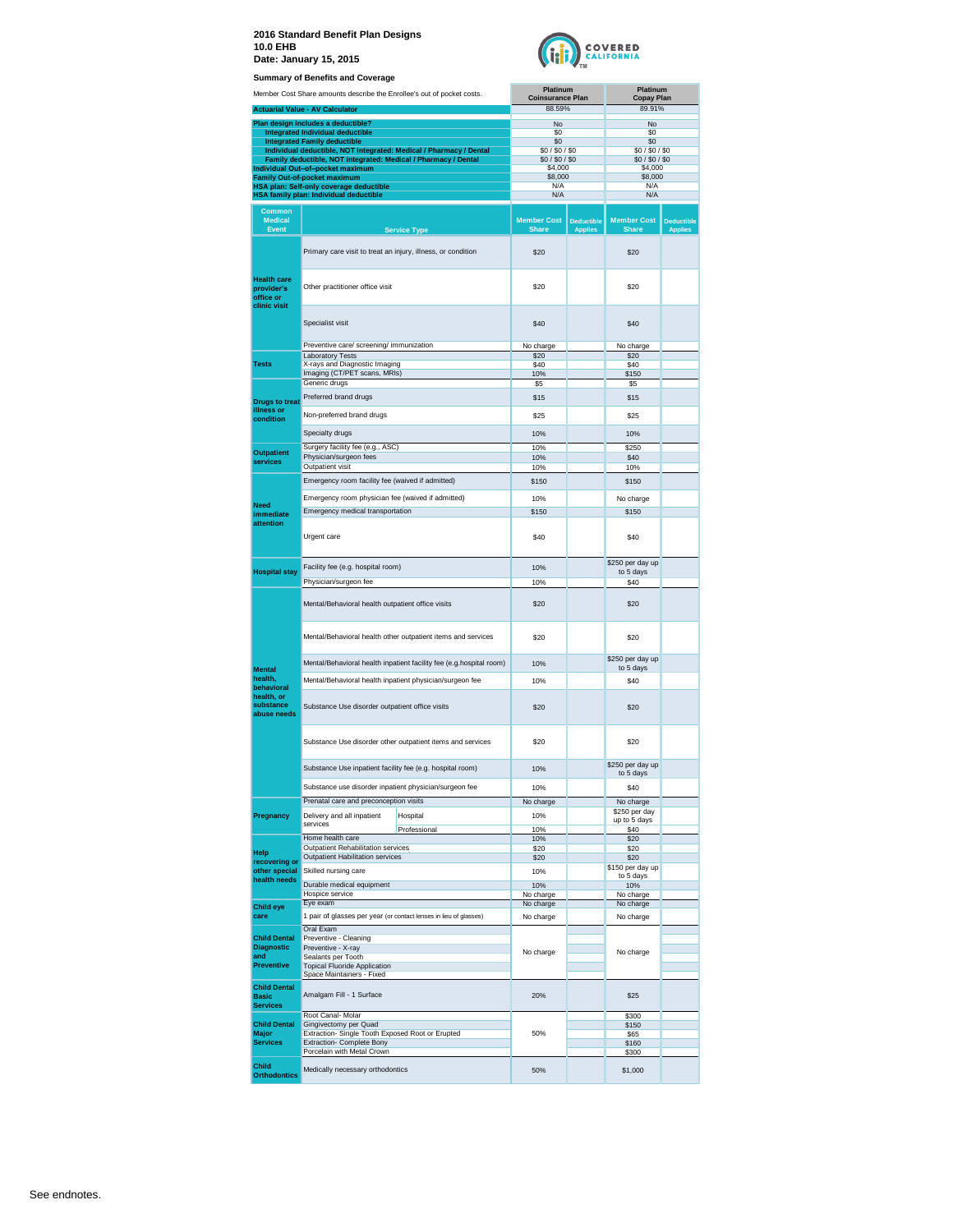|                                                        | Member Cost Share amounts describe the Enrollee's out of pocket costs.                          |                                                                     | Gold                               |                                     | Gold                                  |                                     |
|--------------------------------------------------------|-------------------------------------------------------------------------------------------------|---------------------------------------------------------------------|------------------------------------|-------------------------------------|---------------------------------------|-------------------------------------|
|                                                        | <b>Actuarial Value - AV Calculator</b>                                                          |                                                                     | <b>Coinsurance Plan</b><br>80.34%  |                                     | <b>Copay Plan</b><br>81.05%           |                                     |
|                                                        | Plan design includes a deductible?                                                              |                                                                     | No                                 |                                     | No                                    |                                     |
|                                                        | <b>Integrated Individual deductible</b>                                                         |                                                                     | \$0                                |                                     | \$0                                   |                                     |
|                                                        | <b>Integrated Family deductible</b>                                                             | Individual deductible, NOT integrated: Medical / Pharmacy / Dental  | \$0<br>\$0/\$0/\$0                 |                                     | \$0<br>\$0/\$0/\$0                    |                                     |
|                                                        | Family deductible, NOT integrated: Medical / Pharmacy / Dental                                  |                                                                     | \$0/\$0/\$0                        |                                     | \$0/\$0/\$0                           |                                     |
|                                                        | Individual Out-of-pocket maximum<br><b>Family Out-of-pocket maximum</b>                         |                                                                     | \$6,200<br>\$12,400                |                                     | \$6,200<br>\$12,400                   |                                     |
|                                                        | HSA plan: Self-only coverage deductible                                                         |                                                                     | N/A                                |                                     | N/A                                   |                                     |
|                                                        | HSA family plan: Individual deductible                                                          |                                                                     | N/A                                |                                     | N/A                                   |                                     |
| <b>Common</b><br><b>Medical</b><br><b>Event</b>        |                                                                                                 | <b>Service Type</b>                                                 | <b>Member Cost</b><br><b>Share</b> | <b>Deductible</b><br><b>Applies</b> | <b>Member Cost</b><br><b>Share</b>    | <b>Deductible</b><br><b>Applies</b> |
|                                                        |                                                                                                 |                                                                     |                                    |                                     |                                       |                                     |
| <b>Health care</b><br>provider's                       | Primary care visit to treat an injury, illness, or condition<br>Other practitioner office visit |                                                                     | \$35<br><b>\$35</b>                |                                     | <b>\$35</b><br>\$35                   |                                     |
| office or<br>clinic visit                              | Specialist visit                                                                                |                                                                     | \$55                               |                                     | \$55                                  |                                     |
|                                                        |                                                                                                 |                                                                     |                                    |                                     |                                       |                                     |
|                                                        | Preventive care/ screening/ immunization<br><b>Laboratory Tests</b>                             |                                                                     | No charge<br>\$35                  |                                     | No charge<br>\$35                     |                                     |
| <b>Tests</b>                                           | X-rays and Diagnostic Imaging                                                                   |                                                                     | \$50                               |                                     | \$50                                  |                                     |
|                                                        | Imaging (CT/PET scans, MRIs)<br>Generic drugs                                                   |                                                                     | 20%<br>\$15                        |                                     | \$250<br>\$15                         |                                     |
|                                                        | Preferred brand drugs                                                                           |                                                                     | \$50                               |                                     | \$50                                  |                                     |
| <b>Drugs to treat</b><br>illness or<br>condition       | Non-preferred brand drugs                                                                       |                                                                     | \$70                               |                                     | \$70                                  |                                     |
|                                                        | Specialty drugs                                                                                 |                                                                     | 20%                                |                                     | 20%                                   |                                     |
|                                                        | Surgery facility fee (e.g., ASC)                                                                |                                                                     | 20%                                |                                     | \$600                                 |                                     |
| <b>Outpatient</b><br>services                          | Physician/surgeon fees                                                                          |                                                                     | 20%                                |                                     | \$55                                  |                                     |
|                                                        | Outpatient visit                                                                                |                                                                     | 20%                                |                                     | 20%                                   |                                     |
|                                                        | Emergency room facility fee (waived if admitted)                                                |                                                                     | \$250                              |                                     | \$250                                 |                                     |
| Need                                                   | Emergency room physician fee (waived if admitted)                                               |                                                                     | 20%                                |                                     | No charge                             |                                     |
| immediate                                              | Emergency medical transportation                                                                |                                                                     | \$250                              |                                     | \$250                                 |                                     |
| attention                                              | Urgent care                                                                                     |                                                                     | \$60                               |                                     | \$60                                  |                                     |
| <b>Hospital stay</b>                                   | Facility fee (e.g. hospital room)<br>Physician/surgeon fee                                      |                                                                     | 20%<br>20%                         |                                     | \$600 per day up<br>to 5 days<br>\$55 |                                     |
|                                                        | Mental/Behavioral health outpatient office visits                                               |                                                                     | \$35                               |                                     | \$35                                  |                                     |
|                                                        |                                                                                                 | Mental/Behavioral health other outpatient items and services        | <b>\$35</b>                        |                                     | \$35                                  |                                     |
| <b>Mental</b>                                          |                                                                                                 | Mental/Behavioral health inpatient facility fee (e.g.hospital room) | 20%                                |                                     | \$600 per day up<br>to 5 days         |                                     |
| health,                                                | Mental/Behavioral health inpatient physician/surgeon fee                                        |                                                                     | 20%                                |                                     | <b>\$55</b>                           |                                     |
| behavioral<br>health, or<br>substance<br>abuse needs   | Substance Use disorder outpatient office visits                                                 |                                                                     | <b>\$35</b>                        |                                     | <b>\$35</b>                           |                                     |
|                                                        |                                                                                                 | Substance Use disorder other outpatient items and services          | <b>\$35</b>                        |                                     | \$35                                  |                                     |
|                                                        |                                                                                                 |                                                                     |                                    |                                     | \$600 per day up                      |                                     |
|                                                        | Substance Use inpatient facility fee (e.g. hospital room)                                       |                                                                     | 20%                                |                                     | to 5 days                             |                                     |
|                                                        | Substance use disorder inpatient physician/surgeon fee                                          |                                                                     | 20%                                |                                     | \$55                                  |                                     |
|                                                        | Prenatal care and preconception visits                                                          |                                                                     | No charge                          |                                     | No charge<br>\$600 per day            |                                     |
| Pregnancy                                              | Delivery and all inpatient<br>services                                                          | Hospital                                                            | 20%                                |                                     | up to 5 days                          |                                     |
|                                                        | Home health care                                                                                | Professional                                                        | 20%<br>20%                         |                                     | \$55<br>\$30                          |                                     |
| Help                                                   | Outpatient Rehabilitation services                                                              |                                                                     | \$35                               |                                     | \$35                                  |                                     |
| recovering or                                          | Outpatient Habilitation services                                                                |                                                                     | \$35                               |                                     | \$35<br>\$300 per day up              |                                     |
| other special<br>health needs                          | Skilled nursing care                                                                            |                                                                     | 20%                                |                                     | to 5 days                             |                                     |
|                                                        | Durable medical equipment<br>Hospice service                                                    |                                                                     | 20%<br>No charge                   |                                     | 20%<br>No charge                      |                                     |
| <b>Child eye</b>                                       | Eye exam                                                                                        |                                                                     | No charge                          |                                     | No charge                             |                                     |
| care                                                   | 1 pair of glasses per year (or contact lenses in lieu of glasses)                               |                                                                     | No charge                          |                                     | No charge                             |                                     |
| <b>Child Dental</b>                                    | Oral Exam                                                                                       |                                                                     |                                    |                                     |                                       |                                     |
| <b>Diagnostic</b>                                      | Preventive - Cleaning<br>Preventive - X-ray                                                     |                                                                     | No charge                          |                                     | No charge                             |                                     |
| and<br><b>Preventive</b>                               | Sealants per Tooth<br><b>Topical Fluoride Application</b>                                       |                                                                     |                                    |                                     |                                       |                                     |
|                                                        | Space Maintainers - Fixed                                                                       |                                                                     |                                    |                                     |                                       |                                     |
| <b>Child Dental</b><br><b>Basic</b><br><b>Services</b> | Amalgam Fill - 1 Surface                                                                        |                                                                     | 20%                                |                                     | \$25                                  |                                     |
|                                                        | Root Canal- Molar                                                                               |                                                                     |                                    |                                     | \$300                                 |                                     |
| <b>Child Dental</b><br>Major                           | Gingivectomy per Quad<br>Extraction- Single Tooth Exposed Root or Erupted                       |                                                                     | 50%                                |                                     | \$150<br><b>\$65</b>                  |                                     |
| <b>Services</b>                                        | Extraction- Complete Bony                                                                       |                                                                     |                                    |                                     | \$160                                 |                                     |
|                                                        | Porcelain with Metal Crown                                                                      |                                                                     |                                    |                                     | \$300                                 |                                     |
| Child<br><b>Orthodontics</b>                           | Medically necessary orthodontics                                                                |                                                                     | 50%                                |                                     | \$1,000                               |                                     |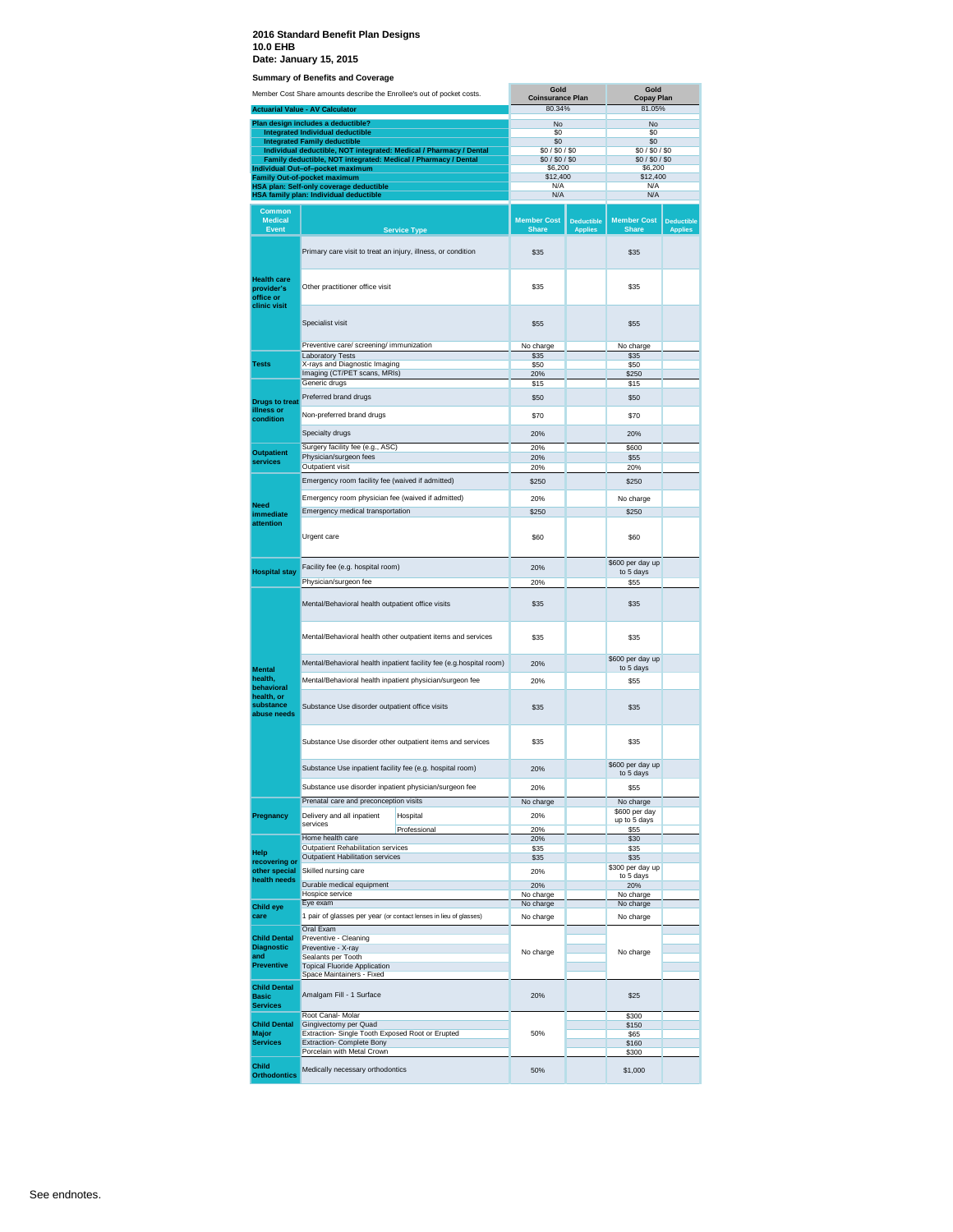|                                                               | Date: January 13, 2013                                                                |                                                                     |                                        |                        |
|---------------------------------------------------------------|---------------------------------------------------------------------------------------|---------------------------------------------------------------------|----------------------------------------|------------------------|
|                                                               | <b>Summary of Benefits and Coverage</b>                                               |                                                                     | <b>Individual</b>                      |                        |
|                                                               | Member Cost Share amounts describe the Enrollee's out of pocket costs.                |                                                                     | <b>Silver Plan</b>                     |                        |
|                                                               | <b>Actuarial Value - AV Calculator</b>                                                |                                                                     | 70.53%                                 |                        |
|                                                               | Plan design includes a deductible?<br><b>Integrated Individual deductible</b>         |                                                                     | Yes, Medical/Pharmacy<br>N/A           |                        |
|                                                               | <b>Integrated Family deductible</b>                                                   | Individual deductible, NOT integrated: Medical / Pharmacy / Dental  | N/A<br>\$2,250 / \$250 / \$0           |                        |
|                                                               | Family deductible, NOT integrated: Medical / Pharmacy / Dental                        |                                                                     | \$4,500 / \$500 / \$0                  |                        |
|                                                               | Individual Out-of-pocket maximum<br>Family Out-of-pocket maximum                      |                                                                     | \$6,250<br>\$12,500                    |                        |
|                                                               | HSA plan: Self-only coverage deductible                                               |                                                                     | N/A                                    |                        |
|                                                               | HSA family plan: Individual deductible                                                |                                                                     | N/A                                    |                        |
| <b>Common</b><br><b>Medical</b><br><b>Event</b>               |                                                                                       | <b>Service Type</b>                                                 | Member Cost Deductible<br><b>Share</b> | Applies                |
|                                                               | Primary care visit to treat an injury, illness, or condition                          |                                                                     | \$45                                   |                        |
| <b>Health care</b><br>provider's<br>office or<br>clinic visit | Other practitioner office visit                                                       |                                                                     | \$45                                   |                        |
|                                                               | Specialist visit                                                                      |                                                                     | \$70                                   |                        |
|                                                               | Preventive care/ screening/ immunization                                              |                                                                     | No charge                              |                        |
| <b>Tests</b>                                                  | <b>Laboratory Tests</b><br>X-rays and Diagnostic Imaging                              |                                                                     | \$35<br>\$65                           |                        |
|                                                               | Imaging (CT/PET scans, MRIs)                                                          |                                                                     | \$250                                  |                        |
| <b>Drugs to treat</b>                                         | Generic drugs<br>Preferred brand drugs                                                |                                                                     | \$15<br>\$50                           | Pharmacy<br>deductible |
| illness or                                                    | Non-preferred brand drugs                                                             |                                                                     | \$70                                   | Pharmacy               |
| condition                                                     | Specialty drugs                                                                       |                                                                     | 20%                                    | deductible<br>Pharmacy |
|                                                               | Surgery facility fee (e.g., ASC)                                                      |                                                                     | 20%                                    | deductible             |
| <b>Outpatient</b><br>services                                 | Physician/surgeon fees                                                                |                                                                     | 20%                                    |                        |
|                                                               | Outpatient visit                                                                      |                                                                     | 20%                                    |                        |
|                                                               | Emergency room facility fee (waived if admitted)                                      |                                                                     | \$250                                  | X                      |
| <b>Need</b>                                                   | Emergency room physician fee (waived if admitted)<br>Emergency medical transportation |                                                                     | 20%<br>\$250                           | X<br>X                 |
| immediate<br>attention                                        | Urgent care                                                                           |                                                                     | \$90                                   |                        |
| <b>Hospital stay</b>                                          | Facility fee (e.g. hospital room)                                                     |                                                                     | 20%                                    | X                      |
|                                                               | Physician/surgeon fee                                                                 |                                                                     | 20%                                    | X                      |
|                                                               | Mental/Behavioral health outpatient office visits                                     |                                                                     | \$45                                   |                        |
|                                                               | Mental/Behavioral health other outpatient items and services                          |                                                                     | \$45                                   |                        |
| <b>Mental</b>                                                 |                                                                                       | Mental/Behavioral health inpatient facility fee (e.g.hospital room) | 20%                                    | X                      |
| health.                                                       | Mental/Behavioral health inpatient physician/surgeon fee                              |                                                                     | 20%                                    | x                      |
| behavioral<br>health, or<br>substance<br>abuse needs          | Substance Use disorder outpatient office visits                                       |                                                                     | \$45                                   |                        |
|                                                               |                                                                                       | Substance Use disorder other outpatient items and services          | \$45                                   |                        |
|                                                               | Substance Use inpatient facility fee (e.g. hospital room)                             |                                                                     | 20%                                    | X                      |
|                                                               | Substance use disorder inpatient physician/surgeon fee                                |                                                                     | 20%                                    | X                      |
|                                                               | Prenatal care and preconception visits                                                |                                                                     | No charge                              |                        |
| Pregnancy                                                     | Delivery and all inpatient                                                            | Hospital                                                            | 20%                                    | X                      |
|                                                               | services                                                                              | Professional                                                        | 20%                                    | X                      |
|                                                               | Home health care<br>Outpatient Rehabilitation services                                |                                                                     | \$45<br>\$45                           |                        |
| Help<br>recovering or                                         | <b>Outpatient Habilitation services</b>                                               |                                                                     | \$45                                   |                        |
| other special                                                 | Skilled nursing care                                                                  |                                                                     | 20%                                    | X                      |
| health needs                                                  | Durable medical equipment                                                             |                                                                     | 20%                                    |                        |
| <b>Child eye</b>                                              | Hospice service<br>Eye exam                                                           |                                                                     | No charge<br>No charge                 |                        |
| care                                                          | 1 pair of glasses per year (or contact lenses in lieu of glasses)                     |                                                                     | No charge                              |                        |
|                                                               | Oral Exam                                                                             |                                                                     |                                        |                        |
| <b>Child Dental</b><br><b>Diagnostic</b>                      | Preventive - Cleaning<br>Preventive - X-ray                                           |                                                                     |                                        |                        |
| and<br><b>Preventive</b>                                      | Sealants per Tooth                                                                    |                                                                     | No charge                              |                        |
|                                                               | <b>Topical Fluoride Application</b><br>Space Maintainers - Fixed                      |                                                                     |                                        |                        |
| <b>Child Dental</b><br><b>Basic</b><br><b>Services</b>        | Amalgam Fill - 1 Surface                                                              |                                                                     | 20%                                    |                        |
|                                                               | Root Canal- Molar                                                                     |                                                                     |                                        |                        |
| <b>Child Dental</b><br>Major                                  | Gingivectomy per Quad<br>Extraction- Single Tooth Exposed Root or Erupted             |                                                                     | 50%                                    |                        |
| <b>Services</b>                                               | Extraction- Complete Bony                                                             |                                                                     |                                        |                        |
|                                                               | Porcelain with Metal Crown                                                            |                                                                     |                                        |                        |
| <b>Child</b><br><b>Orthodontics</b>                           | Medically necessary orthodontics                                                      |                                                                     | 50%                                    |                        |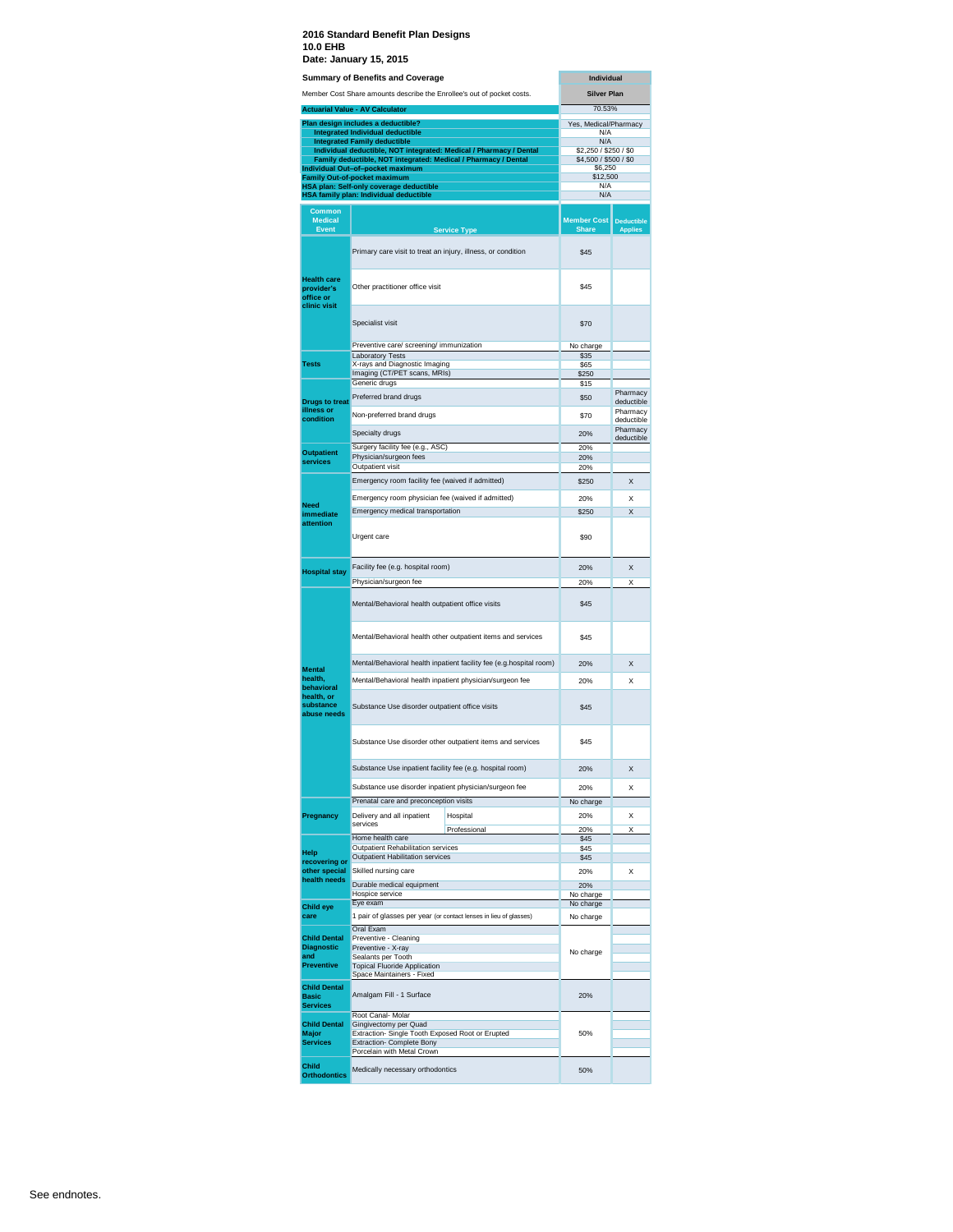|                                                               | <b>Summary of Benefits and Coverage</b>                                                            |                                                                        |                                    | <b>SHOP</b>                         | <b>SHOP</b>                        |                                     |  |
|---------------------------------------------------------------|----------------------------------------------------------------------------------------------------|------------------------------------------------------------------------|------------------------------------|-------------------------------------|------------------------------------|-------------------------------------|--|
|                                                               |                                                                                                    | Member Cost Share amounts describe the Enrollee's out of pocket costs. | <b>Silver</b>                      |                                     | Silver                             |                                     |  |
|                                                               | <b>Actuarial Value - AV Calculator</b>                                                             |                                                                        | <b>Coinsurance Plan</b>            | 71.77%                              |                                    | <b>Copay Plan</b><br>71.45%         |  |
|                                                               | Plan design includes a deductible?                                                                 |                                                                        | Yes, Medical/Pharmacy              |                                     | Yes, Medical/Pharmacy              |                                     |  |
|                                                               | <b>Integrated Individual deductible</b>                                                            |                                                                        | N/A                                |                                     | N/A                                |                                     |  |
|                                                               | <b>Integrated Family deductible</b>                                                                | Individual deductible, NOT integrated: Medical / Pharmacy / Dental     | N/A<br>\$1,500 / \$500 / \$0       |                                     | N/A<br>\$1,500 / \$500 / \$0       |                                     |  |
|                                                               | Family deductible, NOT integrated: Medical / Pharmacy / Dental<br>Individual Out-of-pocket maximum |                                                                        | \$3,000 / \$1,000 / \$0<br>\$6,500 |                                     | \$3,000 / \$1,000 / \$0<br>\$6,500 |                                     |  |
|                                                               | Family Out-of-pocket maximum                                                                       |                                                                        | \$13,000                           |                                     | \$13,000                           |                                     |  |
|                                                               | <b>HSA plan: Self-only coverage deductible</b><br>HSA family plan: Individual deductible           |                                                                        | N/A<br>N/A                         |                                     | N/A<br>N/A                         |                                     |  |
| <b>Common</b>                                                 |                                                                                                    |                                                                        |                                    |                                     |                                    |                                     |  |
| <b>Medical</b><br>Event                                       |                                                                                                    | <b>Service Type</b>                                                    | <b>Member Cost</b><br><b>Share</b> | <b>Deductible</b><br><b>Applies</b> | <b>Member Cost</b><br><b>Share</b> | <b>Deductible</b><br><b>Applies</b> |  |
|                                                               | Primary care visit to treat an injury, illness, or condition                                       |                                                                        | \$45                               |                                     | \$45                               |                                     |  |
| <b>Health care</b><br>provider's<br>office or<br>clinic visit | Other practitioner office visit                                                                    |                                                                        | \$45                               |                                     | \$45                               |                                     |  |
|                                                               | Specialist visit                                                                                   |                                                                        | \$70                               |                                     | \$70                               |                                     |  |
|                                                               | Preventive care/ screening/ immunization                                                           |                                                                        | No charge                          |                                     | No charge                          |                                     |  |
| Tests                                                         | <b>Laboratory Tests</b><br>X-rays and Diagnostic Imaging                                           |                                                                        | \$35<br>\$65                       |                                     | \$35<br>\$65                       |                                     |  |
|                                                               | Imaging (CT/PET scans, MRIs)                                                                       |                                                                        | 20%                                | X                                   | \$250                              |                                     |  |
|                                                               | Generic drugs                                                                                      |                                                                        | \$15                               |                                     | \$15                               |                                     |  |
| <b>Drugs to treat</b>                                         | Preferred brand drugs                                                                              |                                                                        | \$55                               | Pharmacy<br>deductible              | \$55                               | Pharmacy<br>deductible              |  |
| illness or                                                    | Non-preferred brand drugs                                                                          |                                                                        | \$75                               | Pharmacy                            | \$75                               | Pharmacy                            |  |
| condition                                                     |                                                                                                    |                                                                        |                                    | deductible<br>Pharmacy              |                                    | deductible<br>Pharmacy              |  |
|                                                               | Specialty drugs                                                                                    |                                                                        | 20%                                | deductible                          | 20%                                | deductible                          |  |
| <b>Outpatient</b>                                             | Surgery facility fee (e.g., ASC)<br>Physician/surgeon fees                                         |                                                                        | 20%<br>20%                         |                                     | 20%<br>20%                         |                                     |  |
| services                                                      | Outpatient visit                                                                                   |                                                                        | 20%                                |                                     | 20%                                |                                     |  |
|                                                               | Emergency room facility fee (waived if admitted)                                                   |                                                                        | \$250                              | х                                   | \$250                              | x                                   |  |
|                                                               | Emergency room physician fee (waived if admitted)                                                  |                                                                        | 20%                                | Х                                   | 20%                                | X                                   |  |
| Need<br>immediate                                             | Emergency medical transportation                                                                   |                                                                        | \$250                              | Χ                                   | \$250                              | X                                   |  |
| attention                                                     | Urgent care                                                                                        |                                                                        | \$90                               |                                     | \$90                               |                                     |  |
|                                                               | Facility fee (e.g. hospital room)                                                                  |                                                                        | 20%                                | X                                   | 20%                                | X                                   |  |
| <b>Hospital stay</b>                                          |                                                                                                    |                                                                        |                                    |                                     |                                    |                                     |  |
|                                                               | Physician/surgeon fee<br>Mental/Behavioral health outpatient office visits                         |                                                                        | 20%<br>\$45                        | X                                   | 20%<br>\$45                        | X                                   |  |
|                                                               |                                                                                                    | Mental/Behavioral health other outpatient items and services           | \$45                               |                                     | \$45                               |                                     |  |
|                                                               |                                                                                                    | Mental/Behavioral health inpatient facility fee (e.g.hospital room)    | 20%                                | Χ                                   | 20%                                | X                                   |  |
| <b>Mental</b><br>health.                                      |                                                                                                    | Mental/Behavioral health inpatient physician/surgeon fee               | 20%                                | Х                                   | 20%                                | X                                   |  |
| behavioral<br>health, or<br>substance<br>abuse needs          | Substance Use disorder outpatient office visits                                                    |                                                                        | \$45                               |                                     | \$45                               |                                     |  |
|                                                               |                                                                                                    | Substance Use disorder other outpatient items and services             | \$45                               |                                     | \$45                               |                                     |  |
|                                                               | Substance Use inpatient facility fee (e.g. hospital room)                                          |                                                                        | 20%                                | X                                   | 20%                                | X                                   |  |
|                                                               | Substance use disorder inpatient physician/surgeon fee                                             |                                                                        | 20%                                | Χ                                   | 20%                                | X                                   |  |
|                                                               | Prenatal care and preconception visits                                                             |                                                                        | No charge                          |                                     | No charge                          |                                     |  |
| Pregnancy                                                     | Delivery and all inpatient<br>services                                                             | Hospital                                                               | 20%                                | X                                   | 20%                                | X                                   |  |
|                                                               | Home health care                                                                                   | Professional                                                           | 20%<br>20%                         | X                                   | 20%<br>\$45                        | X                                   |  |
|                                                               | Outpatient Rehabilitation services                                                                 |                                                                        | \$45                               |                                     | \$45                               |                                     |  |
| Help<br>recovering or                                         | Outpatient Habilitation services                                                                   |                                                                        | \$45                               |                                     | \$45                               |                                     |  |
| other special<br>health needs                                 | Skilled nursing care                                                                               |                                                                        | 20%                                | Χ                                   | 20%                                | X                                   |  |
|                                                               | Durable medical equipment                                                                          |                                                                        | 20%                                |                                     | 20%                                |                                     |  |
|                                                               | Hospice service<br>Eye exam                                                                        |                                                                        | No charge<br>No charge             |                                     | No charge<br>No charge             |                                     |  |
| Child eye<br>care                                             |                                                                                                    | 1 pair of glasses per year (or contact lenses in lieu of glasses)      | No charge                          |                                     | No charge                          |                                     |  |
| <b>Child Dental</b>                                           | Oral Exam<br>Preventive - Cleaning                                                                 |                                                                        |                                    |                                     |                                    |                                     |  |
| <b>Diagnostic</b>                                             | Preventive - X-ray                                                                                 |                                                                        | No charge                          |                                     | No charge                          |                                     |  |
| and<br><b>Preventive</b>                                      | Sealants per Tooth<br><b>Topical Fluoride Application</b>                                          |                                                                        |                                    |                                     |                                    |                                     |  |
|                                                               | Space Maintainers - Fixed                                                                          |                                                                        |                                    |                                     |                                    |                                     |  |
| <b>Child Dental</b><br>Basic<br><b>Services</b>               | Amalgam Fill - 1 Surface                                                                           |                                                                        | 20%                                |                                     | \$25                               |                                     |  |
|                                                               | Root Canal- Molar                                                                                  |                                                                        |                                    |                                     | \$300                              |                                     |  |
| <b>Child Dental</b><br>Major                                  | Gingivectomy per Quad<br>Extraction- Single Tooth Exposed Root or Erupted                          |                                                                        | 50%                                |                                     | \$150<br>\$65                      |                                     |  |
| <b>Services</b>                                               | <b>Extraction- Complete Bony</b><br>Porcelain with Metal Crown                                     |                                                                        |                                    |                                     | \$160<br>\$300                     |                                     |  |
| <b>Child</b><br><b>Orthodontics</b>                           | Medically necessary orthodontics                                                                   |                                                                        | 50%                                |                                     | \$1,000                            |                                     |  |
|                                                               |                                                                                                    |                                                                        |                                    |                                     |                                    |                                     |  |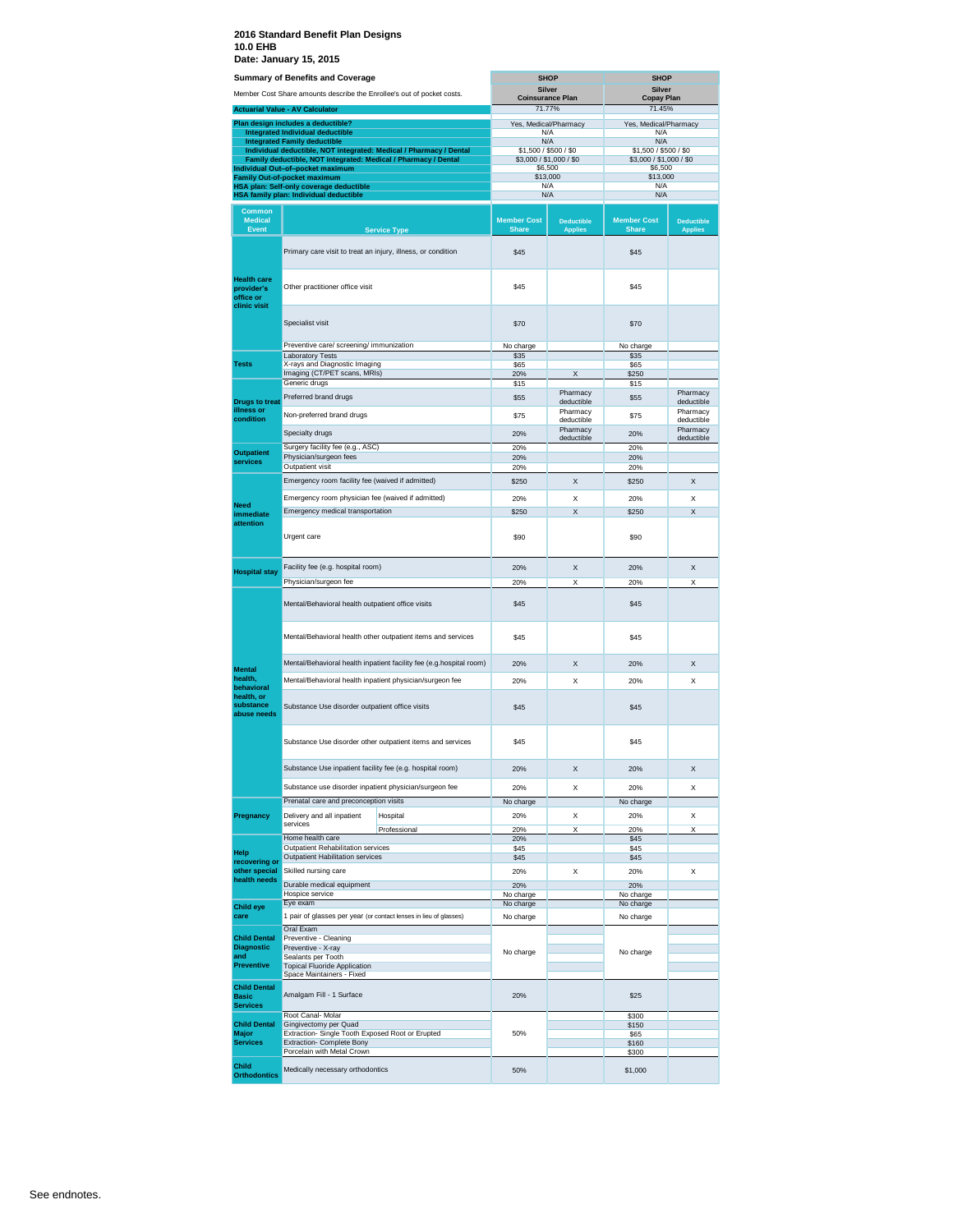|                                                        | <b>Summary of Benefits and Coverage</b><br>Member Cost Share amounts describe the Enrollee's out of pocket costs. | <b>SHOP</b><br><b>Silver</b><br><b>HSA Plan</b> |                           |
|--------------------------------------------------------|-------------------------------------------------------------------------------------------------------------------|-------------------------------------------------|---------------------------|
|                                                        | <b>Actuarial Value - AV Calculator</b>                                                                            | 70.50%                                          |                           |
|                                                        | Plan design includes a deductible?                                                                                | Yes, integrated                                 |                           |
|                                                        | <b>Integrated Individual deductible</b>                                                                           | \$2,000 integrated                              |                           |
|                                                        | <b>Integrated Family deductible</b>                                                                               | \$4,000 integrated                              |                           |
|                                                        | Individual deductible, NOT integrated: Medical / Pharmacy / Dental                                                | N/A<br>N/A                                      |                           |
|                                                        | Family deductible, NOT integrated: Medical / Pharmacy / Dental<br>Individual Out-of-pocket maximum                | \$6,250                                         |                           |
|                                                        | <b>Family Out-of-pocket maximum</b>                                                                               | \$12,500                                        |                           |
|                                                        | HSA plan: Self-only coverage deductible                                                                           | \$2,000                                         |                           |
|                                                        | HSA family plan: Individual deductible                                                                            | See endnote                                     |                           |
| Common<br><b>Medical</b><br><b>Event</b>               |                                                                                                                   | <b>Member Cost Share</b>                        | <b>Deductible Applies</b> |
|                                                        | <b>Service Type</b>                                                                                               |                                                 |                           |
| <b>Health care</b>                                     | Primary care visit to treat an injury, illness, or condition                                                      | 20%                                             | X                         |
| provider's<br>office or<br>clinic visit                | Other practitioner office visit                                                                                   | 20%                                             | X                         |
|                                                        | Specialist visit                                                                                                  | 20%                                             | X                         |
|                                                        | Preventive care/ screening/ immunization                                                                          | No charge                                       |                           |
| Tests                                                  | <b>Laboratory Tests</b><br>X-rays and Diagnostic Imaging                                                          | 20%<br>20%                                      | X<br>х                    |
|                                                        | Imaging (CT/PET scans, MRIs)                                                                                      | 20%                                             |                           |
|                                                        | Generic drugs                                                                                                     | 20%                                             | X                         |
| <b>Drugs to treat</b>                                  | Preferred brand drugs                                                                                             | 20%                                             | Χ                         |
| illness or<br>condition                                | Non-preferred brand drugs                                                                                         | 20%                                             | X                         |
|                                                        | Specialty drugs                                                                                                   | 20%                                             | X                         |
| <b>Outpatient</b>                                      | Surgery facility fee (e.g., ASC)                                                                                  | 20%                                             | X                         |
| services                                               | Physician/surgeon fees<br>Outpatient visit                                                                        | 20%                                             | Χ                         |
|                                                        |                                                                                                                   | 20%                                             | X                         |
|                                                        | Emergency room facility fee (waived if admitted)                                                                  | 20%                                             | X                         |
| Need                                                   | Emergency room physician fee (waived if admitted)                                                                 | 20%                                             | X                         |
| immediate<br>attention                                 | Emergency medical transportation                                                                                  | 20%                                             | Χ                         |
|                                                        | Urgent care                                                                                                       | 20%                                             | X                         |
| <b>Hospital stay</b>                                   | Facility fee (e.g. hospital room)                                                                                 | 20%                                             | X                         |
|                                                        | Physician/surgeon fee                                                                                             | 20%                                             | Χ                         |
|                                                        | Mental/Behavioral health outpatient office visits                                                                 | 20%                                             | X                         |
|                                                        | Mental/Behavioral health other outpatient items and services                                                      | 20%                                             | X                         |
| Mental                                                 | Mental/Behavioral health inpatient facility fee (e.g.hospital room)                                               | 20%                                             | X                         |
| health,<br>behavioral                                  | Mental/Behavioral health inpatient physician/surgeon fee                                                          | 20%                                             | X                         |
| health, or<br>substance<br>abuse needs                 | Substance Use disorder outpatient office visits                                                                   | 20%                                             | X                         |
|                                                        | Substance Use disorder other outpatient items and services                                                        | 20%                                             | X                         |
|                                                        | Substance Use inpatient facility fee (e.g. hospital room)                                                         | 20%                                             | X                         |
|                                                        | Substance use disorder inpatient physician/surgeon fee                                                            | 20%                                             | X                         |
|                                                        | Prenatal care and preconception visits                                                                            | No charge                                       |                           |
| Pregnancy                                              | Delivery and all inpatient<br>Hospital                                                                            | 20%                                             | X                         |
|                                                        | services<br>Professional                                                                                          | 20%                                             | X                         |
|                                                        | Home health care                                                                                                  | 20%                                             | X                         |
| Help                                                   | Outpatient Rehabilitation services                                                                                | 20%                                             | X                         |
| recovering or                                          | <b>Outpatient Habilitation services</b>                                                                           | 20%                                             | X                         |
| other special                                          | Skilled nursing care                                                                                              | 20%                                             | Χ                         |
| health needs                                           | Durable medical equipment                                                                                         | 20%                                             | X                         |
|                                                        | Hospice service                                                                                                   | 0%                                              | Χ                         |
| <b>Child eve</b>                                       | Eye exam                                                                                                          | No charge                                       |                           |
| care                                                   | 1 pair of glasses per year (or contact lenses in lieu of glasses)                                                 | No charge                                       |                           |
| <b>Child Dental</b><br><b>Diagnostic</b><br>and        | Oral Exam<br>Preventive - Cleaning<br>Preventive - X-ray<br>Sealants per Tooth                                    | No charge                                       |                           |
| <b>Preventive</b>                                      | <b>Topical Fluoride Application</b><br>Space Maintainers - Fixed                                                  |                                                 |                           |
| <b>Child Dental</b><br><b>Basic</b><br><b>Services</b> | Amalgam Fill - 1 Surface                                                                                          | 20%                                             |                           |
| <b>Child Dental</b>                                    | Root Canal- Molar<br>Gingivectomy per Quad                                                                        |                                                 |                           |
| Major<br><b>Services</b>                               | Extraction- Single Tooth Exposed Root or Erupted<br>Extraction- Complete Bony                                     | 50%                                             |                           |
| Child                                                  | Porcelain with Metal Crown                                                                                        |                                                 |                           |
| <b>Orthodontics</b>                                    | Medically necessary orthodontics                                                                                  | 50%                                             |                           |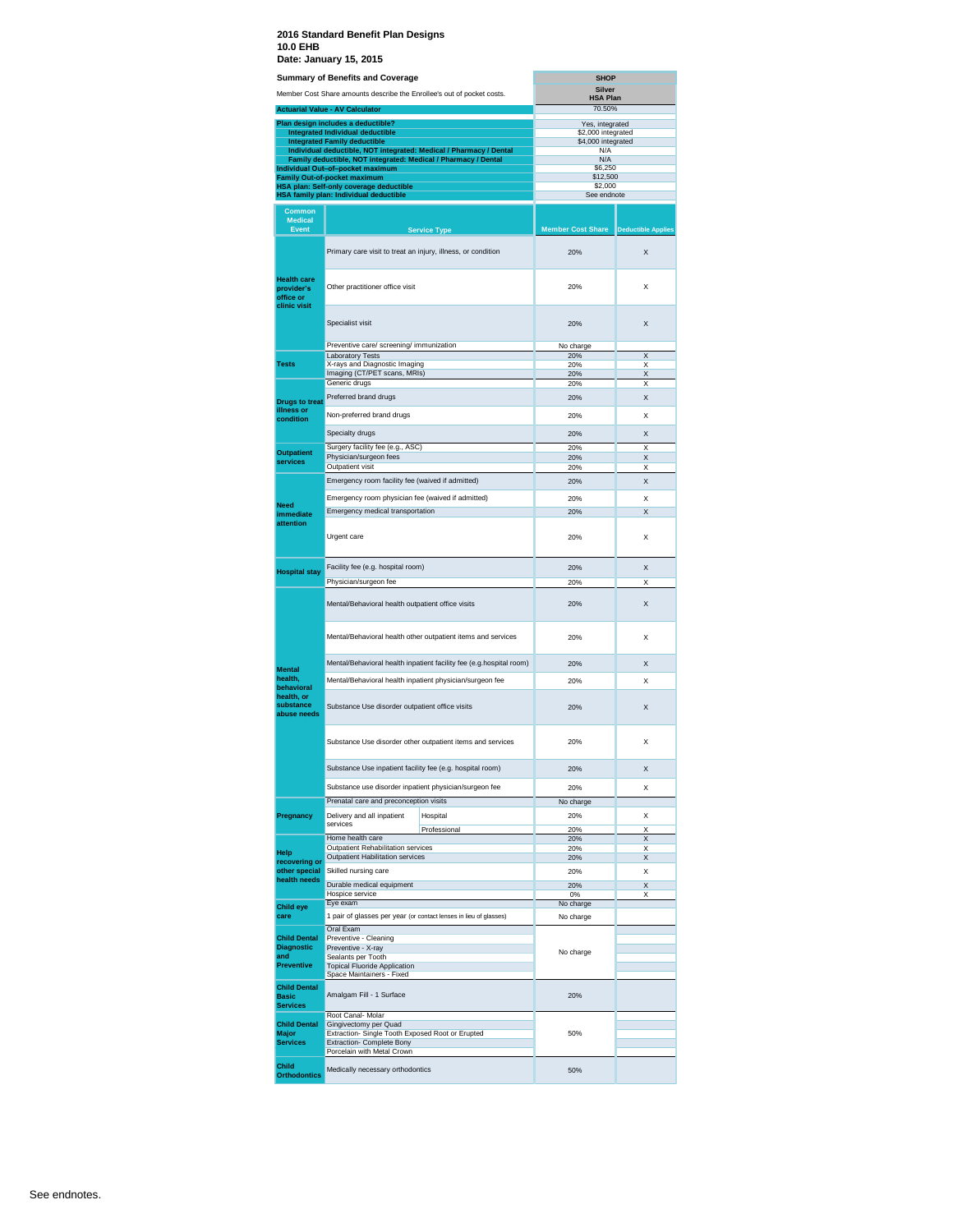|                                                               | Member Cost Share amounts describe the Enrollee's out of pocket costs.                                                               |                                                                     | <b>Silver Plan</b><br>100%-150% FPL   |                                     | <b>Silver Plan</b><br>150%-200% FPL         |                                      |
|---------------------------------------------------------------|--------------------------------------------------------------------------------------------------------------------------------------|---------------------------------------------------------------------|---------------------------------------|-------------------------------------|---------------------------------------------|--------------------------------------|
|                                                               | <b>Actuarial Value - AV Calculator</b>                                                                                               |                                                                     | 93.93%                                |                                     | 86.89%                                      |                                      |
|                                                               | Plan design includes a deductible?<br><b>Integrated Individual deductible</b>                                                        |                                                                     | Yes, Medical/Pharmacy<br>N/A          |                                     | Yes, Medical/Pharmacy<br>N/A                |                                      |
|                                                               | <b>Integrated Family deductible</b>                                                                                                  |                                                                     | N/A                                   |                                     | N/A                                         |                                      |
|                                                               | Family deductible, NOT integrated: Medical / Pharmacy / Dental                                                                       | Individual deductible, NOT integrated: Medical / Pharmacy / Dental  | \$75 / \$0 / \$0<br>\$150 / \$0 / \$0 |                                     | \$550 / \$50 / \$0<br>\$1,100 / \$100 / \$0 |                                      |
|                                                               | Individual Out-of-pocket maximum<br><b>Family Out-of-pocket maximum</b>                                                              |                                                                     | \$2,250<br>\$4,500                    |                                     | \$2,250<br>\$4,500                          |                                      |
|                                                               | HSA plan: Self-only coverage deductible                                                                                              |                                                                     | N/A                                   |                                     | N/A                                         |                                      |
|                                                               | HSA family plan: Individual deductible                                                                                               |                                                                     | N/A                                   |                                     | N/A                                         |                                      |
| Common<br><b>Medical</b><br><b>Event</b>                      |                                                                                                                                      | <b>Service Type</b>                                                 | <b>Member Cost</b><br><b>Share</b>    | <b>Deductible</b><br><b>Applies</b> | <b>Member Cost</b><br><b>Share</b>          | <b>Deductible</b><br>Applies         |
|                                                               | Primary care visit to treat an injury, illness, or condition                                                                         |                                                                     | \$5                                   |                                     | \$15                                        |                                      |
| <b>Health care</b><br>provider's<br>office or<br>clinic visit | Other practitioner office visit                                                                                                      |                                                                     | \$5                                   |                                     | \$15                                        |                                      |
|                                                               | Specialist visit                                                                                                                     |                                                                     | \$8                                   |                                     | \$25                                        |                                      |
|                                                               | Preventive care/ screening/ immunization<br><b>Laboratory Tests</b>                                                                  |                                                                     | No charge<br>\$8                      |                                     | No charge<br>\$15                           |                                      |
| <b>Tests</b>                                                  | X-rays and Diagnostic Imaging                                                                                                        |                                                                     | \$8                                   |                                     | \$25                                        |                                      |
|                                                               | Imaging (CT/PET scans, MRIs)<br>Generic drugs                                                                                        |                                                                     | \$50<br>\$3                           |                                     | \$100<br>\$5                                |                                      |
|                                                               | Preferred brand drugs                                                                                                                |                                                                     | \$10                                  |                                     | \$20                                        | Pharmacy                             |
| <b>Drugs to treat</b><br>illness or<br>condition              | Non-preferred brand drugs                                                                                                            |                                                                     | \$15                                  |                                     | \$35                                        | deductible<br>Pharmacy<br>deductible |
|                                                               | Specialty drugs                                                                                                                      |                                                                     | 10%                                   |                                     | 15%                                         | Pharmacy<br>deductible               |
| <b>Outpatient</b>                                             | Surgery facility fee (e.g., ASC)<br>Physician/surgeon fees                                                                           |                                                                     | 10%                                   |                                     | 15%                                         |                                      |
| services                                                      | Outpatient visit                                                                                                                     |                                                                     | 10%<br>10%                            |                                     | 15%<br>15%                                  |                                      |
|                                                               | Emergency room facility fee (waived if admitted)                                                                                     |                                                                     | \$30                                  | X                                   | \$75                                        | X                                    |
|                                                               | Emergency room physician fee (waived if admitted)                                                                                    |                                                                     | 10%                                   | Χ                                   | 15%                                         | X                                    |
| <b>Need</b><br><i>immediate</i>                               | Emergency medical transportation                                                                                                     |                                                                     | \$30                                  | $\overline{\mathsf{x}}$             | \$75                                        | X                                    |
| attention                                                     | Urgent care                                                                                                                          |                                                                     | \$6                                   |                                     | \$30                                        |                                      |
| <b>Hospital stay</b>                                          | Facility fee (e.g. hospital room)                                                                                                    |                                                                     | 10%                                   | X                                   | 15%                                         | X                                    |
|                                                               | Physician/surgeon fee                                                                                                                |                                                                     | 10%                                   | Χ                                   | 15%                                         | X                                    |
|                                                               | Mental/Behavioral health outpatient office visits                                                                                    |                                                                     | \$5                                   |                                     | \$15                                        |                                      |
|                                                               |                                                                                                                                      | Mental/Behavioral health other outpatient items and services        | \$5                                   |                                     | \$15                                        |                                      |
| <b>Mental</b>                                                 |                                                                                                                                      | Mental/Behavioral health inpatient facility fee (e.g.hospital room) | 10%                                   | X                                   | 15%                                         | X                                    |
| health,<br>behavioral                                         | Mental/Behavioral health inpatient physician/surgeon fee                                                                             |                                                                     | 10%                                   | Χ                                   | 15%                                         | X                                    |
| health, or<br>substance<br>abuse needs                        | Substance Use disorder outpatient office visits                                                                                      |                                                                     | \$5                                   |                                     | \$15                                        |                                      |
|                                                               |                                                                                                                                      | Substance Use disorder other outpatient items and services          | \$5                                   |                                     | \$15                                        |                                      |
|                                                               | Substance Use inpatient facility fee (e.g. hospital room)                                                                            |                                                                     | 10%                                   | X                                   | 15%                                         | X                                    |
|                                                               | Substance use disorder inpatient physician/surgeon fee                                                                               |                                                                     | 10%                                   | Х                                   | 15%                                         | Х                                    |
|                                                               | Prenatal care and preconception visits                                                                                               |                                                                     | No charge                             |                                     | No charge                                   |                                      |
| Pregnancy                                                     | Delivery and all inpatient<br>services                                                                                               | Hospital                                                            | 10%                                   | Χ                                   | 15%                                         | Х                                    |
|                                                               | Home health care                                                                                                                     | Professional                                                        | 10%<br>\$3                            | X                                   | 15%<br>\$15                                 | X                                    |
| Help                                                          | Outpatient Rehabilitation services                                                                                                   |                                                                     | \$5                                   |                                     | \$15                                        |                                      |
| recovering or<br>other special                                | <b>Outpatient Habilitation services</b><br>Skilled nursing care                                                                      |                                                                     | \$5<br>10%                            |                                     | \$15<br>15%                                 |                                      |
| health needs                                                  | Durable medical equipment                                                                                                            |                                                                     | 10%                                   | Χ                                   | 15%                                         | х                                    |
|                                                               | Hospice service<br>Eye exam                                                                                                          |                                                                     | No charge                             |                                     | No charge                                   |                                      |
| <b>Child eye</b><br>care                                      | 1 pair of glasses per year (or contact lenses in lieu of glasses)                                                                    |                                                                     | No charge<br>No charge                |                                     | No charge<br>No charge                      |                                      |
|                                                               | Oral Exam                                                                                                                            |                                                                     |                                       |                                     |                                             |                                      |
| <b>Child Dental</b><br><b>Diagnostic</b>                      | Preventive - Cleaning<br>Preventive - X-ray                                                                                          |                                                                     |                                       |                                     |                                             |                                      |
| and                                                           | Sealants per Tooth                                                                                                                   |                                                                     | No charge                             |                                     | No charge                                   |                                      |
| <b>Preventive</b>                                             | <b>Topical Fluoride Application</b><br>Space Maintainers - Fixed                                                                     |                                                                     |                                       |                                     |                                             |                                      |
| <b>Child Dental</b><br><b>Basic</b><br><b>Services</b>        | Amalgam Fill - 1 Surface                                                                                                             |                                                                     | 20%                                   |                                     | 20%                                         |                                      |
|                                                               | Root Canal- Molar                                                                                                                    |                                                                     |                                       |                                     |                                             |                                      |
| <b>Child Dental</b><br>Major<br><b>Services</b>               | Gingivectomy per Quad<br>Extraction- Single Tooth Exposed Root or Erupted<br>Extraction- Complete Bony<br>Porcelain with Metal Crown |                                                                     | 50%                                   |                                     | 50%                                         |                                      |
| <b>Child</b><br><b>Orthodontics</b>                           | Medically necessary orthodontics                                                                                                     |                                                                     | 50%                                   |                                     | 50%                                         |                                      |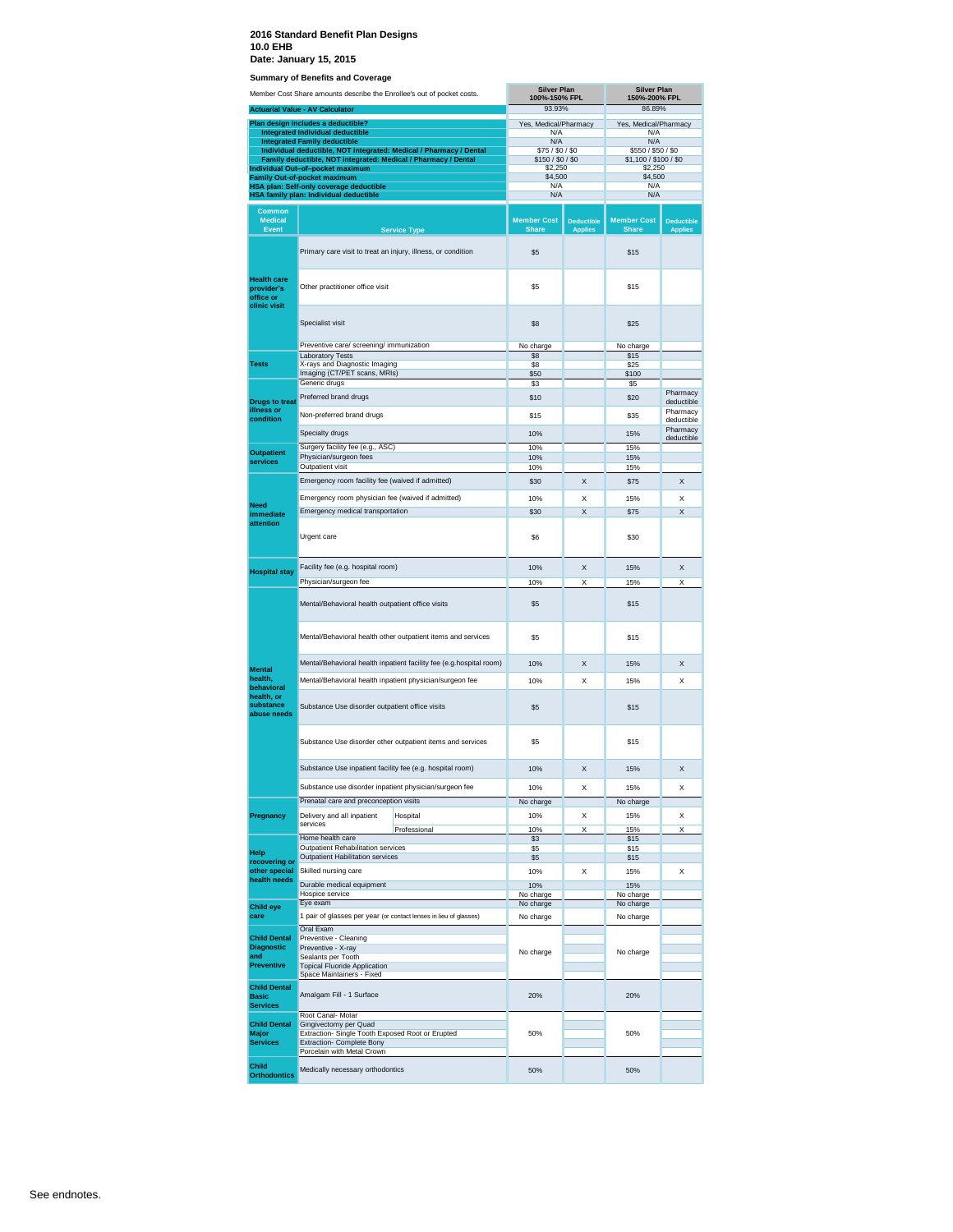**Summary of Benefits and Co** 

|                                                               | Member Cost Share amounts describe the Enrollee's out of pocket costs.<br><b>Actuarial Value - AV Calculator</b> |                                                                     | <b>Silver Plan</b><br>200%-250% FPL<br>72.91% |                                     |
|---------------------------------------------------------------|------------------------------------------------------------------------------------------------------------------|---------------------------------------------------------------------|-----------------------------------------------|-------------------------------------|
|                                                               | Plan design includes a deductible?                                                                               |                                                                     | Yes, Medical/Pharmacy                         |                                     |
|                                                               | <b>Integrated Individual deductible</b><br><b>Integrated Family deductible</b>                                   |                                                                     | N/A<br>N/A                                    |                                     |
|                                                               |                                                                                                                  | Individual deductible, NOT integrated: Medical / Pharmacy / Dental  | \$1,900 / \$250 / \$0                         |                                     |
|                                                               | Family deductible, NOT integrated: Medical / Pharmacy / Dental<br>Individual Out-of-pocket maximum               |                                                                     | \$3,800 / \$500 / \$0<br>\$5,450              |                                     |
|                                                               | <b>Family Out-of-pocket maximum</b>                                                                              |                                                                     | \$10,900<br>N/A                               |                                     |
|                                                               | HSA plan: Self-only coverage deductible<br>HSA family plan: Individual deductible                                |                                                                     | N/A                                           |                                     |
| <b>Common</b><br><b>Medical</b><br><b>Event</b>               |                                                                                                                  |                                                                     | <b>Member Cost</b><br><b>Share</b>            | <b>Deductible</b><br><b>Applies</b> |
|                                                               |                                                                                                                  | <b>Service Type</b>                                                 |                                               |                                     |
|                                                               | Primary care visit to treat an injury, illness, or condition                                                     |                                                                     | \$40                                          |                                     |
| <b>Health care</b><br>provider's<br>office or<br>clinic visit | Other practitioner office visit                                                                                  |                                                                     | \$40                                          |                                     |
|                                                               | Specialist visit                                                                                                 |                                                                     | \$55                                          |                                     |
|                                                               | Preventive care/ screening/ immunization                                                                         |                                                                     | No charge                                     |                                     |
| <b>Tests</b>                                                  | <b>Laboratory Tests</b><br>X-rays and Diagnostic Imaging                                                         |                                                                     | \$35<br>\$50                                  |                                     |
|                                                               | Imaging (CT/PET scans, MRIs)                                                                                     |                                                                     | \$250                                         |                                     |
|                                                               | Generic drugs                                                                                                    |                                                                     | \$15                                          | Pharmacy                            |
| <b>Drugs to treat</b>                                         | Preferred brand drugs                                                                                            |                                                                     | \$45                                          | deductible                          |
| illness or<br>condition                                       | Non-preferred brand drugs                                                                                        |                                                                     | \$70                                          | Pharmacy<br>deductible              |
|                                                               | Specialty drugs                                                                                                  |                                                                     | 20%                                           | Pharmacy                            |
|                                                               | Surgery facility fee (e.g., ASC)                                                                                 |                                                                     | 20%                                           | deductible                          |
| <b>Outpatient</b><br>services                                 | Physician/surgeon fees                                                                                           |                                                                     | 20%                                           |                                     |
|                                                               | Outpatient visit                                                                                                 |                                                                     | 20%                                           |                                     |
|                                                               | Emergency room facility fee (waived if admitted)                                                                 |                                                                     | \$250                                         | Χ                                   |
|                                                               | Emergency room physician fee (waived if admitted)                                                                |                                                                     | 20%                                           | x                                   |
| <b>Need</b><br>immediate                                      | Emergency medical transportation                                                                                 |                                                                     | \$250                                         | X                                   |
| attention                                                     | Urgent care                                                                                                      |                                                                     | \$80                                          |                                     |
|                                                               | Facility fee (e.g. hospital room)                                                                                |                                                                     | 20%                                           | Χ                                   |
| <b>Hospital stay</b>                                          | Physician/surgeon fee                                                                                            |                                                                     | 20%                                           | Χ                                   |
|                                                               | Mental/Behavioral health outpatient office visits                                                                |                                                                     | \$40                                          |                                     |
|                                                               |                                                                                                                  | Mental/Behavioral health other outpatient items and services        | \$40                                          |                                     |
| <b>Mental</b>                                                 |                                                                                                                  | Mental/Behavioral health inpatient facility fee (e.g.hospital room) | 20%                                           | Χ                                   |
| health,<br>behavioral                                         |                                                                                                                  | Mental/Behavioral health inpatient physician/surgeon fee            | 20%                                           | x                                   |
| health, or<br>substance<br>abuse needs                        | Substance Use disorder outpatient office visits                                                                  |                                                                     | \$40                                          |                                     |
|                                                               |                                                                                                                  | Substance Use disorder other outpatient items and services          | \$40                                          |                                     |
|                                                               | Substance Use inpatient facility fee (e.g. hospital room)                                                        |                                                                     | 20%                                           | X                                   |
|                                                               | Substance use disorder inpatient physician/surgeon fee                                                           |                                                                     | 20%                                           | Χ                                   |
|                                                               | Prenatal care and preconception visits                                                                           |                                                                     | No charge                                     |                                     |
| Pregnancy                                                     | Delivery and all inpatient<br>services                                                                           | Hospital                                                            | 20%                                           | X                                   |
|                                                               | Home health care                                                                                                 | Professional                                                        | 20%<br>\$40                                   | Χ                                   |
| Help                                                          | Outpatient Rehabilitation services                                                                               |                                                                     | \$40                                          |                                     |
| recovering or                                                 | <b>Outpatient Habilitation services</b>                                                                          |                                                                     | \$40                                          |                                     |
| other special<br>health needs                                 | Skilled nursing care                                                                                             |                                                                     | 20%                                           | X                                   |
|                                                               | Durable medical equipment<br>Hospice service                                                                     |                                                                     | 20%<br>No charge                              |                                     |
| <b>Child eye</b>                                              | Eye exam                                                                                                         |                                                                     | No charge                                     |                                     |
| care                                                          |                                                                                                                  | 1 pair of glasses per year (or contact lenses in lieu of glasses)   | No charge                                     |                                     |
|                                                               | Oral Exam                                                                                                        |                                                                     |                                               |                                     |
| <b>Child Dental</b><br><b>Diagnostic</b>                      | Preventive - Cleaning<br>Preventive - X-ray                                                                      |                                                                     |                                               |                                     |
| and                                                           | Sealants per Tooth                                                                                               |                                                                     | No charge                                     |                                     |
| <b>Preventive</b>                                             | <b>Topical Fluoride Application</b><br>Space Maintainers - Fixed                                                 |                                                                     |                                               |                                     |
| <b>Child Dental</b><br><b>Basic</b>                           | Amalgam Fill - 1 Surface                                                                                         |                                                                     | 20%                                           |                                     |
| <b>Services</b>                                               | Root Canal- Molar                                                                                                |                                                                     |                                               |                                     |
| <b>Child Dental</b><br><b>Major</b><br><b>Services</b>        | Gingivectomy per Quad<br>Extraction- Single Tooth Exposed Root or Erupted<br>Extraction- Complete Bony           |                                                                     | 50%                                           |                                     |
| Child<br><b>Orthodontics</b>                                  | Porcelain with Metal Crown<br>Medically necessary orthodontics                                                   |                                                                     | 50%                                           |                                     |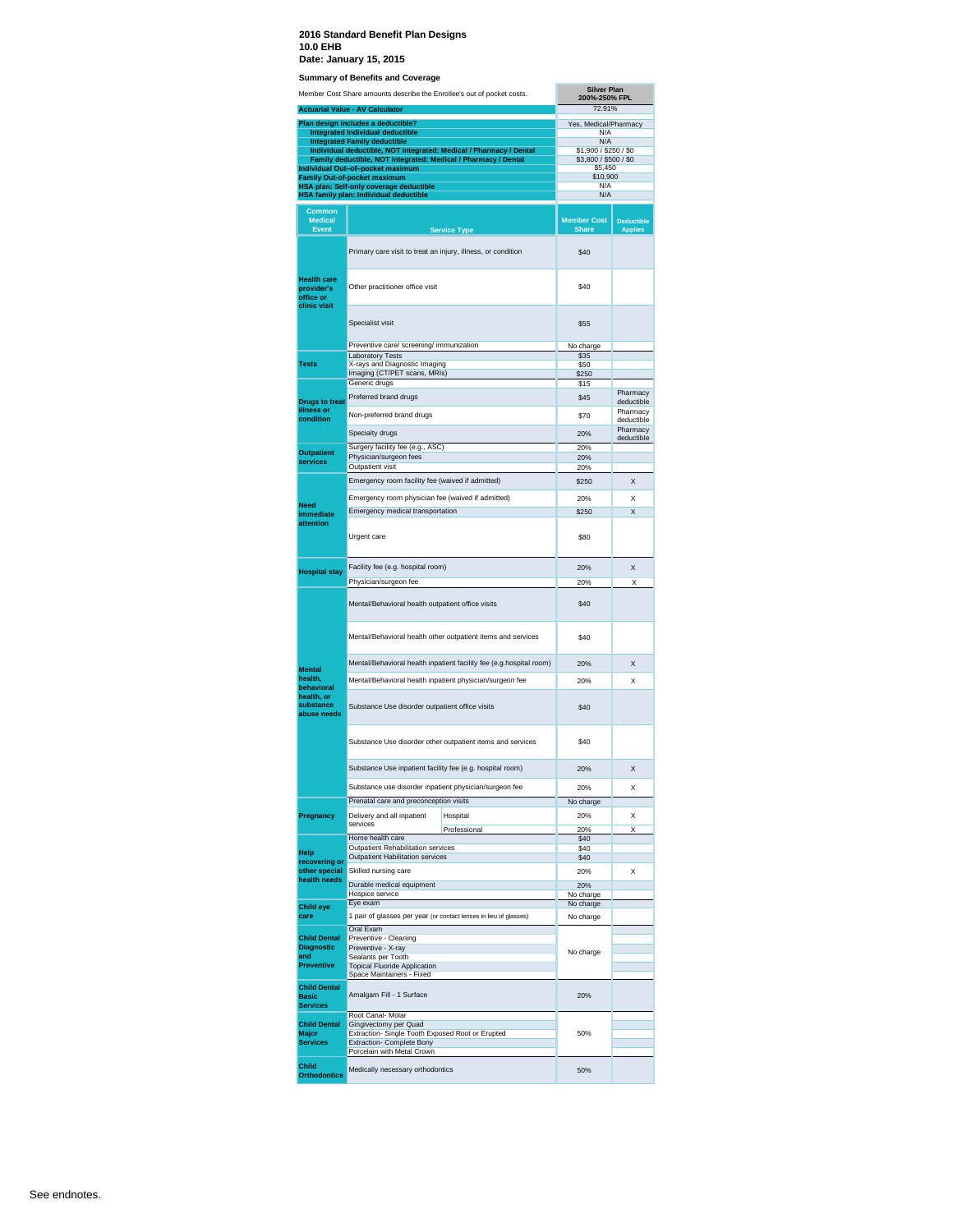|                                                               | Member Cost Share amounts describe the Enrollee's out of pocket costs.                             |                                                                     | <b>Bronze Plan</b>                        |                                                 | <b>Bronze</b><br><b>HSA Plan</b>         |                                     |
|---------------------------------------------------------------|----------------------------------------------------------------------------------------------------|---------------------------------------------------------------------|-------------------------------------------|-------------------------------------------------|------------------------------------------|-------------------------------------|
|                                                               | <b>Actuarial Value - AV Calculator</b>                                                             |                                                                     | 61.19%                                    |                                                 | 61.06%                                   |                                     |
|                                                               | Plan design includes a deductible?                                                                 |                                                                     | Yes, integrated                           |                                                 | Yes, integrated                          |                                     |
|                                                               | <b>Integrated Individual deductible</b><br><b>Integrated Family deductible</b>                     |                                                                     | \$6,500 integrated<br>\$13,000 integrated |                                                 | \$4,500 integrated<br>\$9,000 integrated |                                     |
|                                                               |                                                                                                    | Individual deductible, NOT integrated: Medical / Pharmacy / Dental  | N/A                                       |                                                 | N/A                                      |                                     |
|                                                               | Family deductible, NOT integrated: Medical / Pharmacy / Dental<br>Individual Out-of-pocket maximum |                                                                     | N/A<br>\$6,500                            |                                                 | N/A<br>\$6,500                           |                                     |
|                                                               | <b>Family Out-of-pocket maximum</b>                                                                |                                                                     | \$13,000                                  |                                                 | \$13,000                                 |                                     |
|                                                               | <b>HSA plan: Self-only coverage deductible</b><br>HSA family plan: Individual deductible           |                                                                     | N/A<br>N/A                                |                                                 | \$4,500<br>\$4,500                       |                                     |
|                                                               |                                                                                                    |                                                                     |                                           |                                                 |                                          |                                     |
| Common<br><b>Medical</b><br>Event                             |                                                                                                    | <b>Service Type</b>                                                 | <b>Member Cost</b><br><b>Share</b>        | <b>Deductible</b><br><b>Applies</b>             | <b>Member Cost</b><br><b>Share</b>       | <b>Deductible</b><br><b>Applies</b> |
|                                                               | Primary care visit to treat an injury, illness, or condition                                       |                                                                     | \$70                                      | After 1st<br>three non-<br>preventive<br>visits | 40%                                      | X                                   |
| <b>Health care</b><br>provider's<br>office or<br>clinic visit | Other practitioner office visit                                                                    |                                                                     | \$70                                      | After 1st<br>three non-<br>preventive<br>visits | 40%                                      | X                                   |
|                                                               | Specialist visit                                                                                   |                                                                     | \$90                                      | After 1st<br>three non-<br>preventive<br>visits | 40%                                      | X                                   |
|                                                               | Preventive care/ screening/ immunization                                                           |                                                                     | No charge<br>\$40                         |                                                 | No charge<br>40%                         | X                                   |
| <b>Tests</b>                                                  | <b>Laboratory Tests</b><br>X-rays and Diagnostic Imaging                                           |                                                                     | 0%                                        | X                                               | 40%                                      | X                                   |
|                                                               | Imaging (CT/PET scans, MRIs)                                                                       |                                                                     | 0%                                        | $\mathsf{x}$                                    | 40%                                      | X                                   |
|                                                               | Generic drugs                                                                                      |                                                                     | 0%                                        | X                                               | 40%                                      | X                                   |
| <b>Drugs to treat</b><br>illness or<br>condition              | Preferred brand drugs<br>Non-preferred brand drugs                                                 |                                                                     | 0%<br>0%                                  | X<br>Χ                                          | 40%<br>40%                               | X<br>X                              |
|                                                               | Specialty drugs                                                                                    |                                                                     | 0%                                        | X                                               | 40%                                      | X                                   |
|                                                               | Surgery facility fee (e.g., ASC)                                                                   |                                                                     | 0%                                        | Χ                                               | 40%                                      | Χ                                   |
| <b>Outpatient</b><br>services                                 | Physician/surgeon fees                                                                             |                                                                     | 0%                                        | X                                               | 40%                                      | X                                   |
|                                                               | Outpatient visit                                                                                   |                                                                     | 0%                                        | Χ                                               | 40%                                      | х                                   |
|                                                               | Emergency room facility fee (waived if admitted)                                                   |                                                                     | 0%                                        | X                                               | 40%                                      | X                                   |
| <b>Need</b>                                                   | Emergency room physician fee (waived if admitted)                                                  |                                                                     | 0%                                        | Χ                                               | 40%                                      | X                                   |
| immediate                                                     | Emergency medical transportation                                                                   |                                                                     | 0%                                        | $\overline{\mathsf{x}}$                         | 40%                                      | X                                   |
| attention                                                     | Urgent care                                                                                        |                                                                     | \$120                                     | After 1st<br>three non-<br>preventive<br>visits | 40%                                      | X                                   |
| <b>Hospital stay</b>                                          | Facility fee (e.g. hospital room)                                                                  |                                                                     | 0%                                        | X                                               | 40%                                      | X                                   |
|                                                               | Physician/surgeon fee                                                                              |                                                                     | 0%                                        | X                                               | 40%                                      | Χ                                   |
|                                                               | Mental/Behavioral health outpatient office visits                                                  |                                                                     | \$70                                      | After 1st<br>three non-<br>preventive<br>visits | 40%                                      | X                                   |
|                                                               |                                                                                                    | Mental/Behavioral health other outpatient items and services        | \$70                                      | After 1st<br>three non-<br>preventive<br>visits | 40%                                      | X                                   |
| <b>Mental</b>                                                 |                                                                                                    | Mental/Behavioral health inpatient facility fee (e.g.hospital room) | 0%                                        | X                                               | 40%                                      | X                                   |
| health,<br>behavioral                                         | Mental/Behavioral health inpatient physician/surgeon fee                                           |                                                                     | 0%                                        | Χ                                               | 40%                                      | X                                   |
| health, or<br>substance<br>abuse needs                        | Substance Use disorder outpatient office visits                                                    |                                                                     | \$70                                      | After 1st<br>three non-<br>preventive<br>visits | 40%                                      | X                                   |
|                                                               |                                                                                                    | Substance Use disorder other outpatient items and services          | \$70                                      | After 1st<br>three non-<br>preventive<br>visits | 40%                                      | X                                   |
|                                                               | Substance Use inpatient facility fee (e.g. hospital room)                                          |                                                                     | 0%                                        | X                                               | 40%                                      | X                                   |
|                                                               | Substance use disorder inpatient physician/surgeon fee                                             |                                                                     | 0%                                        | Χ                                               | 40%                                      | X                                   |
|                                                               | Prenatal care and preconception visits                                                             |                                                                     | No charge                                 |                                                 | No charge                                |                                     |
| Pregnancy                                                     | Delivery and all inpatient                                                                         | Hospital                                                            | 0%                                        | Χ                                               | 40%                                      | X                                   |
|                                                               | services                                                                                           | Professional                                                        | 0%                                        | X                                               | 40%                                      | X                                   |
|                                                               | Home health care<br>Outpatient Rehabilitation services                                             |                                                                     | $0\%$<br>\$70                             | X                                               | 40%<br>40%                               | X<br>X                              |
| Help<br>recovering or                                         | Outpatient Habilitation services                                                                   |                                                                     | \$70                                      |                                                 | 40%                                      | Χ                                   |
| other special                                                 | Skilled nursing care                                                                               |                                                                     | 0%                                        | Χ                                               | 40%                                      | X                                   |
| health needs                                                  | Durable medical equipment                                                                          |                                                                     | 0%                                        | X                                               | 40%                                      | X                                   |
|                                                               | Hospice service<br>Eye exam                                                                        |                                                                     | No charge<br>No charge                    |                                                 | 0%<br>No charge                          | X                                   |
| <b>Child eye</b><br>care                                      | 1 pair of glasses per year (or contact lenses in lieu of glasses)                                  |                                                                     | No charge                                 |                                                 | No charge                                |                                     |
|                                                               | Oral Exam                                                                                          |                                                                     |                                           |                                                 |                                          |                                     |
| <b>Child Dental</b>                                           | Preventive - Cleaning                                                                              |                                                                     |                                           |                                                 |                                          |                                     |
| <b>Diagnostic</b><br>and                                      | Preventive - X-ray<br>Sealants per Tooth                                                           |                                                                     | No charge                                 |                                                 | No charge                                |                                     |
| <b>Preventive</b>                                             | <b>Topical Fluoride Application</b>                                                                |                                                                     |                                           |                                                 |                                          |                                     |
| <b>Child Dental</b>                                           | Space Maintainers - Fixed                                                                          |                                                                     |                                           |                                                 |                                          |                                     |
| <b>Basic</b><br><b>Services</b>                               | Amalgam Fill - 1 Surface                                                                           |                                                                     | 20%                                       |                                                 | 20%                                      |                                     |
| <b>Child Dental</b>                                           | Root Canal- Molar<br>Gingivectomy per Quad                                                         |                                                                     |                                           |                                                 |                                          |                                     |
| Major                                                         | Extraction- Single Tooth Exposed Root or Erupted                                                   |                                                                     | 50%                                       |                                                 | 50%                                      |                                     |
| <b>Services</b>                                               | <b>Extraction- Complete Bony</b><br>Porcelain with Metal Crown                                     |                                                                     |                                           |                                                 |                                          |                                     |
| <b>Child</b><br><b>Orthodontics</b>                           | Medically necessary orthodontics                                                                   |                                                                     | 50%                                       |                                                 | 50%                                      |                                     |
|                                                               |                                                                                                    |                                                                     |                                           |                                                 |                                          |                                     |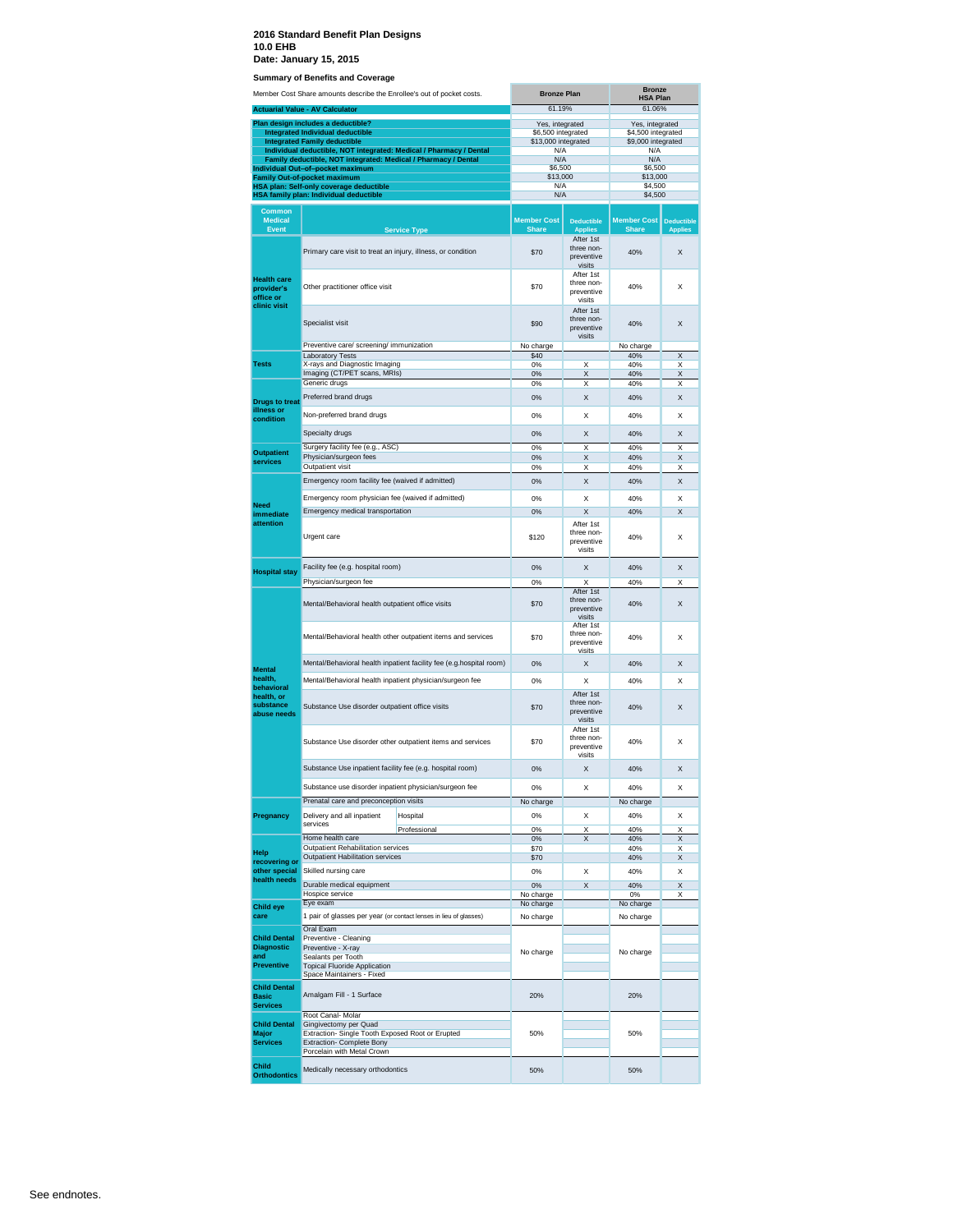**Summary of Benefits and Co** 

|                                                        | Member Cost Share amounts describe the Enrollee's out of pocket costs.<br><b>Actuarial Value - AV Calculator</b> | <b>Catastrophic Plan</b>           |                                                           |
|--------------------------------------------------------|------------------------------------------------------------------------------------------------------------------|------------------------------------|-----------------------------------------------------------|
|                                                        | Plan design includes a deductible?                                                                               | Yes, integrated                    |                                                           |
|                                                        | <b>Integrated Individual deductible</b>                                                                          | \$6,850 integrated                 |                                                           |
|                                                        | <b>Integrated Family deductible</b><br>Individual deductible, NOT integrated: Medical / Pharmacy / Dental        | \$13,700 integrated<br>N/A         |                                                           |
|                                                        | Family deductible, NOT integrated: Medical / Pharmacy / Dental                                                   | N/A                                |                                                           |
|                                                        | Individual Out-of-pocket maximum                                                                                 | \$6,850<br>\$13,700                |                                                           |
|                                                        | <b>Family Out-of-pocket maximum</b><br><b>HSA plan: Self-only coverage deductible</b>                            | N/A                                |                                                           |
|                                                        | HSA family plan: Individual deductible                                                                           | N/A                                |                                                           |
| Common                                                 |                                                                                                                  |                                    |                                                           |
| <b>Medical</b><br><b>Event</b>                         | <b>Service Type</b>                                                                                              | <b>Member Cost</b><br><b>Share</b> | <b>Deductible</b><br><b>Applies</b>                       |
|                                                        | Primary care visit to treat an injury, illness, or condition                                                     | 0%                                 | After 1st<br>three non-<br>preventive                     |
| <b>Health care</b><br>provider's<br>office or          | Other practitioner office visit                                                                                  | 0%                                 | visits<br>After 1st<br>three non-<br>preventive<br>visits |
| clinic visit                                           | Specialist visit                                                                                                 | 0%                                 | X                                                         |
|                                                        | Preventive care/ screening/ immunization                                                                         | No charge                          |                                                           |
|                                                        | <b>Laboratory Tests</b>                                                                                          | 0%                                 | X                                                         |
| <b>Tests</b>                                           | X-rays and Diagnostic Imaging<br>Imaging (CT/PET scans, MRIs)                                                    | 0%                                 | x<br>X                                                    |
|                                                        | Generic drugs                                                                                                    | 0%<br>0%                           | x                                                         |
|                                                        | Preferred brand drugs                                                                                            | 0%                                 | Х                                                         |
| <b>Drugs to treat</b><br>illness or                    |                                                                                                                  |                                    |                                                           |
| condition                                              | Non-preferred brand drugs                                                                                        | 0%                                 | x                                                         |
|                                                        | Specialty drugs                                                                                                  | 0%                                 | X                                                         |
| <b>Outpatient</b>                                      | Surgery facility fee (e.g., ASC)                                                                                 | 0%                                 | X                                                         |
| services                                               | Physician/surgeon fees<br>Outpatient visit                                                                       | 0%                                 | X<br>Х                                                    |
|                                                        |                                                                                                                  | 0%                                 |                                                           |
|                                                        | Emergency room facility fee (waived if admitted)                                                                 | 0%                                 | X                                                         |
| <b>Need</b>                                            | Emergency room physician fee (waived if admitted)                                                                | 0%                                 | Χ                                                         |
| immediate                                              | Emergency medical transportation                                                                                 | 0%                                 | X                                                         |
| attention                                              | Urgent care                                                                                                      | 0%                                 | After 1st<br>three non-<br>preventive<br>visits           |
|                                                        | Facility fee (e.g. hospital room)                                                                                | 0%                                 | X                                                         |
| <b>Hospital stay</b>                                   | Physician/surgeon fee                                                                                            | 0%                                 | x                                                         |
|                                                        | Mental/Behavioral health outpatient office visits                                                                | 0%                                 | After 1st<br>three non-<br>preventive<br>visits           |
|                                                        | Mental/Behavioral health other outpatient items and services                                                     | 0%                                 | After 1st<br>three non-<br>preventive<br>visits           |
|                                                        | Mental/Behavioral health inpatient facility fee (e.g.hospital room)                                              | 0%                                 | X                                                         |
| <b>Mental</b><br>health,                               |                                                                                                                  |                                    |                                                           |
| behavioral                                             | Mental/Behavioral health inpatient physician/surgeon fee                                                         | 0%                                 | x                                                         |
| health, or<br>substance<br>abuse needs                 | Substance Use disorder outpatient office visits                                                                  | 0%                                 | After 1st<br>three non-<br>preventive<br>visits           |
|                                                        | Substance Use disorder other outpatient items and services                                                       | 0%                                 | After 1st<br>three non-<br>preventive<br>visits           |
|                                                        | Substance Use inpatient facility fee (e.g. hospital room)                                                        | 0%                                 | X                                                         |
|                                                        | Substance use disorder inpatient physician/surgeon fee                                                           | 0%                                 | Χ                                                         |
|                                                        | Prenatal care and preconception visits                                                                           | No charge                          |                                                           |
| Pregnancy                                              | Delivery and all inpatient<br>Hospital                                                                           | 0%                                 | X                                                         |
|                                                        | services<br>Professional                                                                                         | 0%                                 | Χ                                                         |
|                                                        | Home health care                                                                                                 | 0%                                 | X                                                         |
| Help                                                   | Outpatient Rehabilitation services<br><b>Outpatient Habilitation services</b>                                    | 0%<br>0%                           | Χ<br>Χ                                                    |
| recovering or<br>other special                         | Skilled nursing care                                                                                             | 0%                                 | Χ                                                         |
| health needs                                           | Durable medical equipment                                                                                        | 0%                                 | Χ                                                         |
|                                                        | Hospice service                                                                                                  | 0%                                 | Х                                                         |
| <b>Child eye</b>                                       | Eye exam                                                                                                         | No charge                          |                                                           |
| care                                                   | 1 pair of glasses per year (or contact lenses in lieu of glasses)                                                | 0%                                 | Χ                                                         |
| <b>Child Dental</b>                                    | Oral Exam<br>Preventive - Cleaning                                                                               |                                    |                                                           |
| <b>Diagnostic</b>                                      | Preventive - X-ray                                                                                               |                                    |                                                           |
| and<br><b>Preventive</b>                               | Sealants per Tooth                                                                                               | No charge                          |                                                           |
|                                                        | <b>Topical Fluoride Application</b><br>Space Maintainers - Fixed                                                 |                                    |                                                           |
| <b>Child Dental</b><br><b>Basic</b><br><b>Services</b> | Amalgam Fill - 1 Surface                                                                                         | 0%                                 | X                                                         |
|                                                        | Root Canal- Molar                                                                                                |                                    | Χ                                                         |
| <b>Child Dental</b><br>Major                           | Gingivectomy per Quad<br>Extraction- Single Tooth Exposed Root or Erupted                                        | 0%                                 | X<br>X                                                    |
| <b>Services</b>                                        | <b>Extraction- Complete Bony</b>                                                                                 |                                    | X                                                         |
|                                                        | Porcelain with Metal Crown                                                                                       |                                    | Χ                                                         |
| Child<br><b>Orthodontics</b>                           | Medically necessary orthodontics                                                                                 | 0%                                 | X                                                         |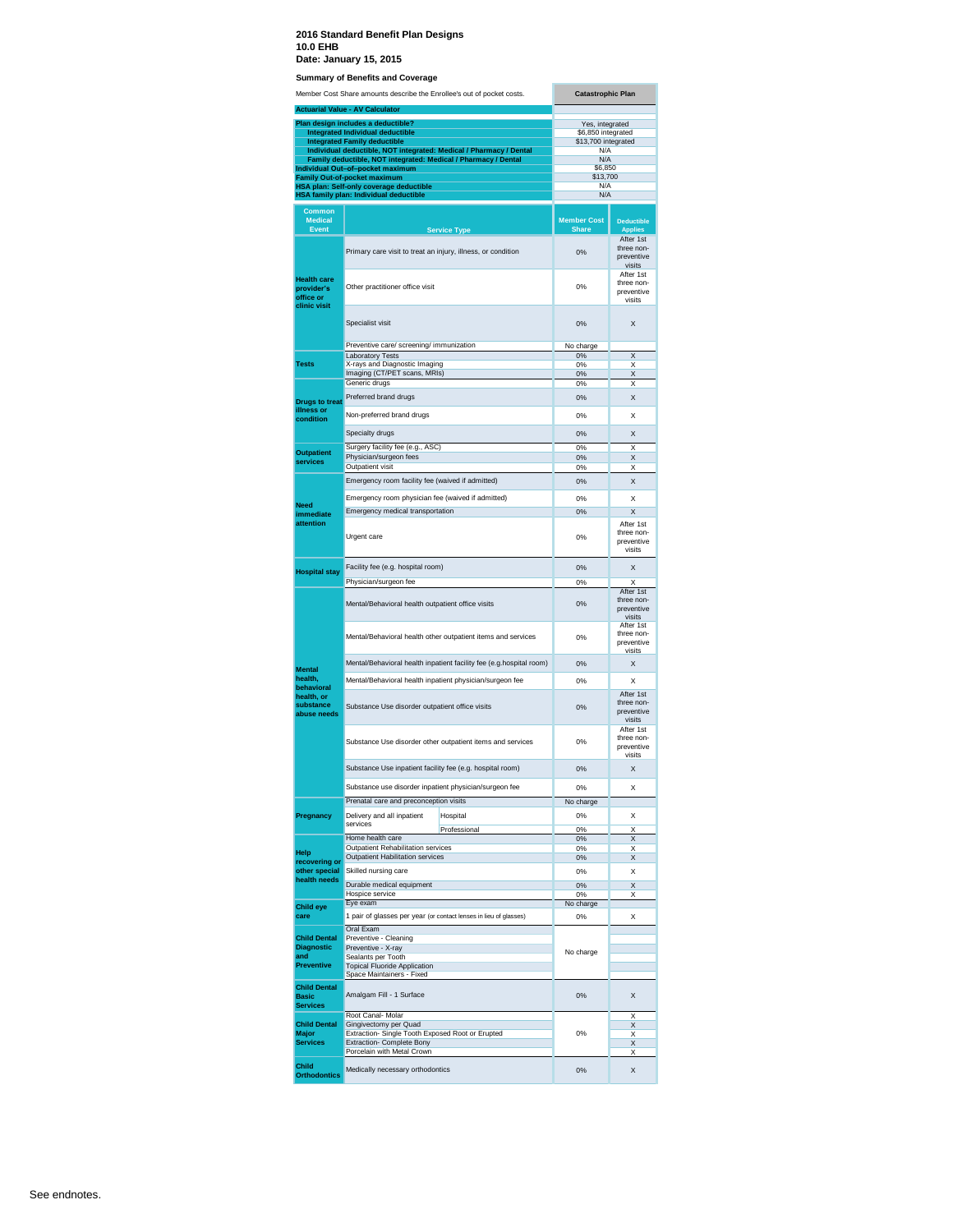



|                                          | <b>Summary of Benefits and Coverage</b>                                                            |                                                                     |                                   |                                     |                                    |                                     |
|------------------------------------------|----------------------------------------------------------------------------------------------------|---------------------------------------------------------------------|-----------------------------------|-------------------------------------|------------------------------------|-------------------------------------|
|                                          | Member Cost Share amounts describe the Enrollee's out of pocket costs.                             |                                                                     | Platinum                          |                                     | Platinum                           |                                     |
|                                          |                                                                                                    |                                                                     | <b>Coinsurance Plan</b><br>88.59% |                                     | <b>Copay Plan</b><br>89.91%        |                                     |
|                                          | <b>Actuarial Value - AV Calculator</b>                                                             |                                                                     |                                   |                                     |                                    |                                     |
|                                          | Plan design includes a deductible?<br><b>Integrated Individual deductible</b>                      |                                                                     | No<br>\$0                         |                                     | No<br>\$0                          |                                     |
|                                          | <b>Integrated Family deductible</b>                                                                |                                                                     | \$0                               |                                     | \$0                                |                                     |
|                                          |                                                                                                    | Individual deductible, NOT integrated: Medical / Pharmacy / Dental  | \$0/\$0/\$0                       |                                     | \$0/\$0/\$0                        |                                     |
|                                          | Family deductible, NOT integrated: Medical / Pharmacy / Dental<br>Individual Out-of-pocket maximum |                                                                     | \$0/\$0/\$0<br>\$4,000            |                                     | \$0/\$0/\$0/\$0<br>\$4,000         |                                     |
|                                          | <b>Family Out-of-pocket maximum</b>                                                                |                                                                     | \$8,000                           |                                     | \$8,000                            |                                     |
|                                          | HSA plan: Self-only coverage deductible                                                            |                                                                     | N/A                               |                                     | N/A                                |                                     |
|                                          | HSA family plan: Individual deductible                                                             |                                                                     | N/A                               |                                     | N/A                                |                                     |
| <b>Common</b>                            |                                                                                                    |                                                                     |                                   |                                     |                                    |                                     |
| <b>Medical</b><br>Event                  |                                                                                                    | <b>Service Type</b>                                                 | <b>Member Cost</b><br>Share       | <b>Deductible</b><br><b>Applies</b> | <b>Member Cost</b><br><b>Share</b> | <b>Deductible</b><br><b>Applies</b> |
|                                          |                                                                                                    |                                                                     |                                   |                                     |                                    |                                     |
|                                          | Primary care visit to treat an injury, illness, or condition                                       |                                                                     | \$20                              |                                     | \$20                               |                                     |
|                                          |                                                                                                    |                                                                     |                                   |                                     |                                    |                                     |
| <b>Health care</b>                       |                                                                                                    |                                                                     |                                   |                                     |                                    |                                     |
| provider's                               | Other practitioner office visit                                                                    |                                                                     | \$20                              |                                     | \$20                               |                                     |
| office or                                |                                                                                                    |                                                                     |                                   |                                     |                                    |                                     |
| clinic visit                             |                                                                                                    |                                                                     |                                   |                                     |                                    |                                     |
|                                          | Specialist visit                                                                                   |                                                                     | \$40                              |                                     | \$40                               |                                     |
|                                          |                                                                                                    |                                                                     |                                   |                                     |                                    |                                     |
|                                          | Preventive care/ screening/ immunization                                                           |                                                                     | No charge                         |                                     | No charge                          |                                     |
| <b>Tests</b>                             | <b>Laboratory Tests</b><br>X-rays and Diagnostic Imaging                                           |                                                                     | \$20<br>\$40                      |                                     | \$20<br>\$40                       |                                     |
|                                          | Imaging (CT/PET scans, MRIs)                                                                       |                                                                     | 10%                               |                                     | \$150                              |                                     |
|                                          | Generic drugs                                                                                      |                                                                     | \$5                               |                                     | \$5                                |                                     |
| <b>Drugs to treat</b>                    | Preferred brand drugs                                                                              |                                                                     | \$15                              |                                     | \$15                               |                                     |
| illness or                               | Non-preferred brand drugs                                                                          |                                                                     | \$25                              |                                     | \$25                               |                                     |
| condition                                |                                                                                                    |                                                                     |                                   |                                     |                                    |                                     |
|                                          | Specialty drugs                                                                                    |                                                                     | 10%                               |                                     | 10%                                |                                     |
| <b>Outpatient</b>                        | Surgery facility fee (e.g., ASC)                                                                   |                                                                     | 10%                               |                                     | \$250                              |                                     |
| services                                 | Physician/surgeon fees                                                                             |                                                                     | 10%                               |                                     | \$40                               |                                     |
|                                          | Outpatient visit                                                                                   |                                                                     | 10%                               |                                     | 10%                                |                                     |
|                                          | Emergency room facility fee (waived if admitted)                                                   |                                                                     | \$150                             |                                     | \$150                              |                                     |
|                                          | Emergency room physician fee (waived if admitted)                                                  |                                                                     | 10%                               |                                     | No charge                          |                                     |
| Need                                     | Emergency medical transportation                                                                   |                                                                     | \$150                             |                                     | \$150                              |                                     |
| immediate<br>attention                   |                                                                                                    |                                                                     |                                   |                                     |                                    |                                     |
|                                          | Urgent care                                                                                        |                                                                     | \$40                              |                                     | \$40                               |                                     |
|                                          |                                                                                                    |                                                                     |                                   |                                     |                                    |                                     |
|                                          |                                                                                                    |                                                                     |                                   |                                     | \$250 per day up                   |                                     |
| <b>Hospital stay</b>                     | Facility fee (e.g. hospital room)                                                                  |                                                                     | 10%                               |                                     | to 5 days                          |                                     |
|                                          | Physician/surgeon fee                                                                              |                                                                     | 10%                               |                                     | \$40                               |                                     |
|                                          |                                                                                                    |                                                                     |                                   |                                     |                                    |                                     |
|                                          | Mental/Behavioral health outpatient office visits                                                  |                                                                     | \$20                              |                                     | \$20                               |                                     |
|                                          |                                                                                                    |                                                                     |                                   |                                     |                                    |                                     |
|                                          |                                                                                                    | Mental/Behavioral health other outpatient items and services        | \$20                              |                                     | \$20                               |                                     |
|                                          |                                                                                                    |                                                                     |                                   |                                     |                                    |                                     |
|                                          |                                                                                                    | Mental/Behavioral health inpatient facility fee (e.g.hospital room) | 10%                               |                                     | \$250 per day up                   |                                     |
| <b>Mental</b>                            |                                                                                                    |                                                                     |                                   |                                     | to 5 days                          |                                     |
| health.<br>behavioral                    | Mental/Behavioral health inpatient physician/surgeon fee                                           |                                                                     | 10%                               |                                     | \$40                               |                                     |
| health, or                               |                                                                                                    |                                                                     |                                   |                                     |                                    |                                     |
| substance                                | Substance Use disorder outpatient office visits                                                    |                                                                     | \$20                              |                                     | \$20                               |                                     |
| abuse needs                              |                                                                                                    |                                                                     |                                   |                                     |                                    |                                     |
|                                          |                                                                                                    |                                                                     |                                   |                                     |                                    |                                     |
|                                          |                                                                                                    | Substance Use disorder other outpatient items and services          | \$20                              |                                     | \$20                               |                                     |
|                                          |                                                                                                    |                                                                     |                                   |                                     |                                    |                                     |
|                                          | Substance Use inpatient facility fee (e.g. hospital room)                                          |                                                                     | 10%                               |                                     | \$250 per day up<br>to 5 days      |                                     |
|                                          | Substance use disorder inpatient physician/surgeon fee                                             |                                                                     |                                   |                                     |                                    |                                     |
|                                          | Prenatal care and preconception visits                                                             |                                                                     | 10%                               |                                     | \$40                               |                                     |
|                                          |                                                                                                    |                                                                     | No charge                         |                                     | No charge<br>\$250 per day         |                                     |
| Pregnancy                                | Delivery and all inpatient<br>services                                                             | Hospital                                                            | 10%                               |                                     | up to 5 days                       |                                     |
|                                          | Home health care                                                                                   | Professional                                                        | 10%<br>10%                        |                                     | \$40<br>\$20                       |                                     |
|                                          | Outpatient Rehabilitation services                                                                 |                                                                     | \$20                              |                                     | \$20                               |                                     |
| Help<br>recovering or                    | Outpatient Habilitation services                                                                   |                                                                     | \$20                              |                                     | \$20                               |                                     |
| other special                            | Skilled nursing care                                                                               |                                                                     | 10%                               |                                     | \$150 per day up                   |                                     |
| health needs                             | Durable medical equipment                                                                          |                                                                     | 10%                               |                                     | to 5 days<br>10%                   |                                     |
|                                          | Hospice service                                                                                    |                                                                     | No charge                         |                                     | No charge                          |                                     |
| <b>Child eye</b>                         | Eye exam                                                                                           |                                                                     | No charge                         |                                     | No charge                          |                                     |
| care                                     | 1 pair of glasses per year (or contact lenses in lieu of glasses)                                  |                                                                     | No charge                         |                                     | No charge                          |                                     |
|                                          | Oral Exam                                                                                          |                                                                     |                                   |                                     |                                    |                                     |
| <b>Child Dental</b><br><b>Diagnostic</b> | Preventive - Cleaning<br>Preventive - X-ray                                                        |                                                                     |                                   |                                     |                                    |                                     |
| and                                      | Sealants per Tooth                                                                                 |                                                                     | Not Covered                       |                                     | Not Covered                        |                                     |
| <b>Preventive</b>                        | <b>Topical Fluoride Application</b>                                                                |                                                                     |                                   |                                     |                                    |                                     |
|                                          | Space Maintainers - Fixed                                                                          |                                                                     |                                   |                                     |                                    |                                     |
| <b>Child Dental</b><br><b>Basic</b>      | Amalgam Fill - 1 Surface                                                                           |                                                                     | Not Covered                       |                                     | Not Covered                        |                                     |
| <b>Services</b>                          |                                                                                                    |                                                                     |                                   |                                     |                                    |                                     |
|                                          | Root Canal- Molar                                                                                  |                                                                     |                                   |                                     | Not Covered                        |                                     |
| <b>Child Dental</b><br><b>Major</b>      | Gingivectomy per Quad<br>Extraction- Single Tooth Exposed Root or Erupted                          |                                                                     | Not Covered                       |                                     | Not Covered<br>Not Covered         |                                     |
| <b>Services</b>                          | Extraction- Complete Bony                                                                          |                                                                     |                                   |                                     | Not Covered                        |                                     |
|                                          | Porcelain with Metal Crown                                                                         |                                                                     |                                   |                                     | Not Covered                        |                                     |
| <b>Child</b><br><b>Orthodontics</b>      | Medically necessary orthodontics                                                                   |                                                                     | Not Covered                       |                                     | Not Covered                        |                                     |
|                                          |                                                                                                    |                                                                     |                                   |                                     |                                    |                                     |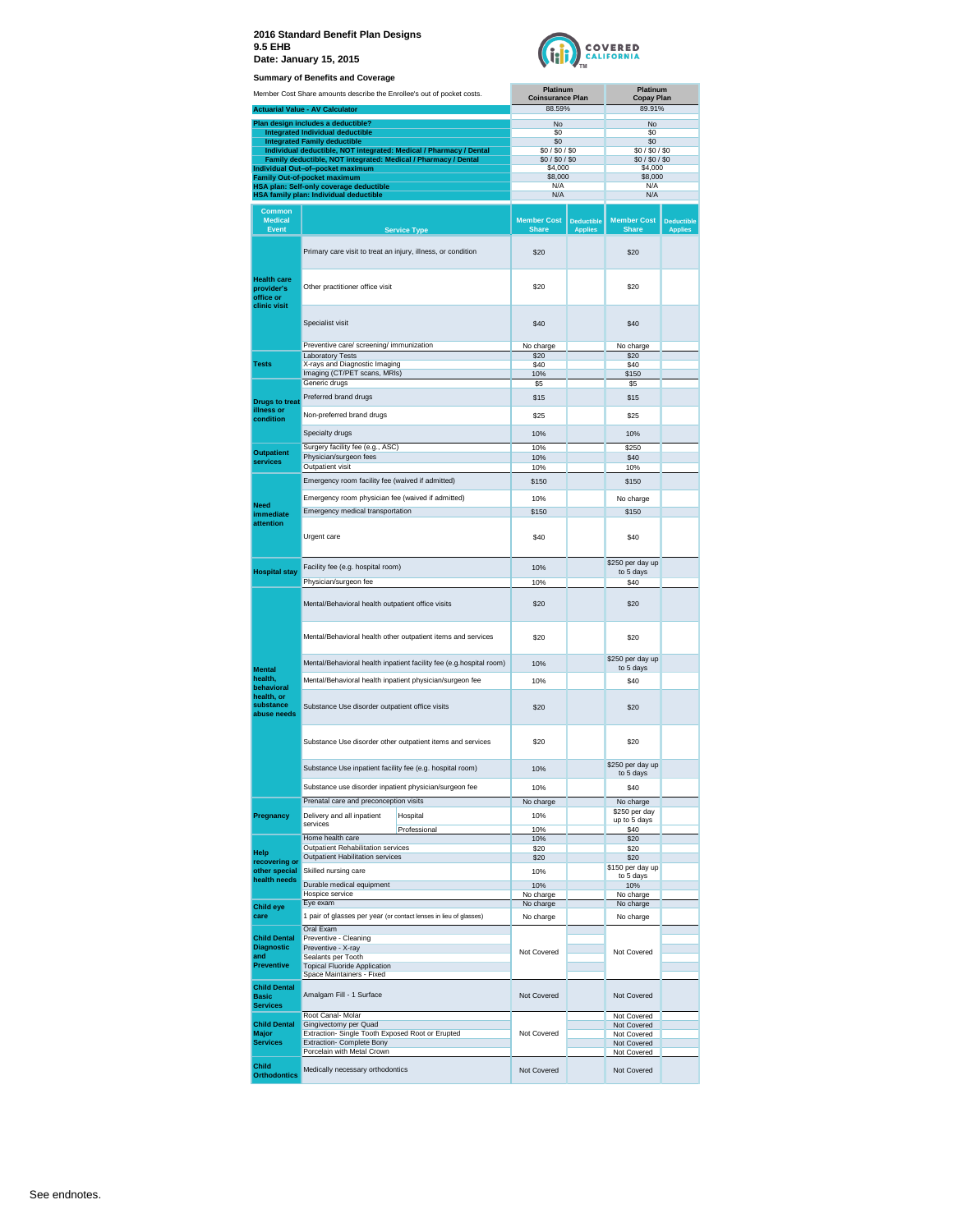|                                                      | Julillialy Of Defielits and Coverage<br>Member Cost Share amounts describe the Enrollee's out of pocket costs. |                                                                     | Gold                               |                                     | Gold                               |                                     |
|------------------------------------------------------|----------------------------------------------------------------------------------------------------------------|---------------------------------------------------------------------|------------------------------------|-------------------------------------|------------------------------------|-------------------------------------|
|                                                      |                                                                                                                |                                                                     | <b>Coinsurance Plan</b><br>80.34%  |                                     | <b>Copay Plan</b><br>81.05%        |                                     |
|                                                      | <b>Actuarial Value - AV Calculator</b><br>Plan design includes a deductible?                                   |                                                                     |                                    |                                     |                                    |                                     |
|                                                      | <b>Integrated Individual deductible</b>                                                                        |                                                                     | No<br>S0                           |                                     | <b>No</b><br>\$0                   |                                     |
|                                                      | <b>Integrated Family deductible</b>                                                                            | Individual deductible, NOT integrated: Medical / Pharmacy / Dental  | \$0<br>\$0/\$0/\$0                 |                                     | \$0<br>\$0/\$0/\$0                 |                                     |
|                                                      | Family deductible, NOT integrated: Medical / Pharmacy / Dental                                                 |                                                                     | \$0/\$0/\$0                        |                                     | \$0/\$0/\$0                        |                                     |
|                                                      | Individual Out-of-pocket maximum<br><b>Family Out-of-pocket maximum</b>                                        |                                                                     | \$6,200<br>\$12,400                |                                     | \$6,200<br>\$12,400                |                                     |
|                                                      | HSA plan: Self-only coverage deductible                                                                        |                                                                     | N/A<br>N/A                         |                                     | N/A<br>N/A                         |                                     |
|                                                      | HSA family plan: Individual deductible                                                                         |                                                                     |                                    |                                     |                                    |                                     |
| <b>Common</b><br><b>Medical</b><br><b>Event</b>      |                                                                                                                | <b>Service Type</b>                                                 | <b>Member Cost</b><br><b>Share</b> | <b>Deductible</b><br><b>Applies</b> | <b>Member Cost</b><br><b>Share</b> | <b>Deductible</b><br><b>Applies</b> |
|                                                      |                                                                                                                |                                                                     |                                    |                                     |                                    |                                     |
| <b>Health care</b><br>provider's<br>office or        | Primary care visit to treat an injury, illness, or condition<br>Other practitioner office visit                |                                                                     | \$35<br>\$35                       |                                     | \$35<br>\$35                       |                                     |
| clinic visit                                         | Specialist visit                                                                                               |                                                                     | <b>\$55</b>                        |                                     | \$55                               |                                     |
|                                                      | Preventive care/ screening/ immunization                                                                       |                                                                     | No charge                          |                                     | No charge                          |                                     |
|                                                      | <b>Laboratory Tests</b>                                                                                        |                                                                     | <b>\$35</b>                        |                                     | \$35                               |                                     |
| Tests                                                | X-rays and Diagnostic Imaging<br>Imaging (CT/PET scans, MRIs)                                                  |                                                                     | \$50<br>20%                        |                                     | \$50<br>\$250                      |                                     |
|                                                      | Generic drugs                                                                                                  |                                                                     | \$15                               |                                     | \$15                               |                                     |
| <b>Drugs to treat</b>                                | Preferred brand drugs                                                                                          |                                                                     | \$50                               |                                     | \$50                               |                                     |
| illness or<br>condition                              | Non-preferred brand drugs                                                                                      |                                                                     | \$70                               |                                     | \$70                               |                                     |
|                                                      | Specialty drugs                                                                                                |                                                                     | 20%                                |                                     | 20%                                |                                     |
| <b>Outpatient</b>                                    | Surgery facility fee (e.g., ASC)<br>Physician/surgeon fees                                                     |                                                                     | 20%<br>20%                         |                                     | \$600<br>\$55                      |                                     |
| services                                             | Outpatient visit                                                                                               |                                                                     | 20%                                |                                     | 20%                                |                                     |
|                                                      | Emergency room facility fee (waived if admitted)                                                               |                                                                     | \$250                              |                                     | \$250                              |                                     |
|                                                      | Emergency room physician fee (waived if admitted)                                                              |                                                                     | 20%                                |                                     | No charge                          |                                     |
| <b>Need</b><br>immediate                             | Emergency medical transportation                                                                               |                                                                     | \$250                              |                                     | \$250                              |                                     |
| attention                                            | Urgent care                                                                                                    |                                                                     | \$60                               |                                     | \$60                               |                                     |
|                                                      | Facility fee (e.g. hospital room)                                                                              |                                                                     | 20%                                |                                     | \$600 per day up                   |                                     |
| <b>Hospital stay</b>                                 | Physician/surgeon fee                                                                                          |                                                                     | 20%                                |                                     | to 5 days<br>\$55                  |                                     |
|                                                      | Mental/Behavioral health outpatient office visits                                                              |                                                                     | \$35                               |                                     | <b>\$35</b>                        |                                     |
|                                                      |                                                                                                                | Mental/Behavioral health other outpatient items and services        | <b>\$35</b>                        |                                     | \$35                               |                                     |
| <b>Mental</b>                                        |                                                                                                                | Mental/Behavioral health inpatient facility fee (e.g.hospital room) | 20%                                |                                     | \$600 per day up<br>to 5 days      |                                     |
| health.                                              | Mental/Behavioral health inpatient physician/surgeon fee                                                       |                                                                     | 20%                                |                                     | <b>\$55</b>                        |                                     |
| behavioral<br>health, or<br>substance<br>abuse needs | Substance Use disorder outpatient office visits                                                                |                                                                     | \$35                               |                                     | \$35                               |                                     |
|                                                      |                                                                                                                | Substance Use disorder other outpatient items and services          | \$35                               |                                     | \$35                               |                                     |
|                                                      | Substance Use inpatient facility fee (e.g. hospital room)                                                      |                                                                     | 20%                                |                                     | \$600 per day up<br>to 5 days      |                                     |
|                                                      | Substance use disorder inpatient physician/surgeon fee                                                         |                                                                     | 20%                                |                                     | <b>\$55</b>                        |                                     |
|                                                      | Prenatal care and preconception visits                                                                         |                                                                     | No charge                          |                                     | No charge                          |                                     |
| Pregnancy                                            | Delivery and all inpatient<br>services                                                                         | Hospital                                                            | 20%                                |                                     | \$600 per day<br>up to 5 days      |                                     |
|                                                      | Home health care                                                                                               | Professional                                                        | 20%<br>20%                         |                                     | \$55<br>\$30                       |                                     |
| Help                                                 | Outpatient Rehabilitation services                                                                             |                                                                     | <b>\$35</b>                        |                                     | \$35                               |                                     |
| recovering or                                        | <b>Outpatient Habilitation services</b>                                                                        |                                                                     | \$35                               |                                     | \$35<br>\$300 per day up           |                                     |
| other special<br>health needs                        | Skilled nursing care                                                                                           |                                                                     | 20%                                |                                     | to 5 days                          |                                     |
|                                                      | Durable medical equipment<br>Hospice service                                                                   |                                                                     | 20%<br>No charge                   |                                     | 20%<br>No charge                   |                                     |
| <b>Child eye</b>                                     | Eye exam                                                                                                       |                                                                     | No charge                          |                                     | No charge                          |                                     |
| care                                                 | 1 pair of glasses per year (or contact lenses in lieu of glasses)                                              |                                                                     | No charge                          |                                     | No charge                          |                                     |
| <b>Child Dental</b>                                  | Oral Exam<br>Preventive - Cleaning                                                                             |                                                                     |                                    |                                     |                                    |                                     |
| <b>Diagnostic</b>                                    | Preventive - X-ray                                                                                             |                                                                     | Not Covered                        |                                     | Not Covered                        |                                     |
| and<br><b>Preventive</b>                             | Sealants per Tooth<br><b>Topical Fluoride Application</b>                                                      |                                                                     |                                    |                                     |                                    |                                     |
| <b>Child Dental</b><br><b>Basic</b>                  | Space Maintainers - Fixed<br>Amalgam Fill - 1 Surface                                                          |                                                                     | Not Covered                        |                                     | Not Covered                        |                                     |
| <b>Services</b>                                      |                                                                                                                |                                                                     |                                    |                                     |                                    |                                     |
| <b>Child Dental</b>                                  | Root Canal- Molar<br>Gingivectomy per Quad                                                                     |                                                                     |                                    |                                     | Not Covered<br>Not Covered         |                                     |
| Major<br><b>Services</b>                             | Extraction- Single Tooth Exposed Root or Erupted<br>Extraction- Complete Bony                                  |                                                                     | Not Covered                        |                                     | Not Covered<br>Not Covered         |                                     |
|                                                      | Porcelain with Metal Crown                                                                                     |                                                                     |                                    |                                     | Not Covered                        |                                     |
| Child<br><b>Orthodontics</b>                         | Medically necessary orthodontics                                                                               |                                                                     | Not Covered                        |                                     | Not Covered                        |                                     |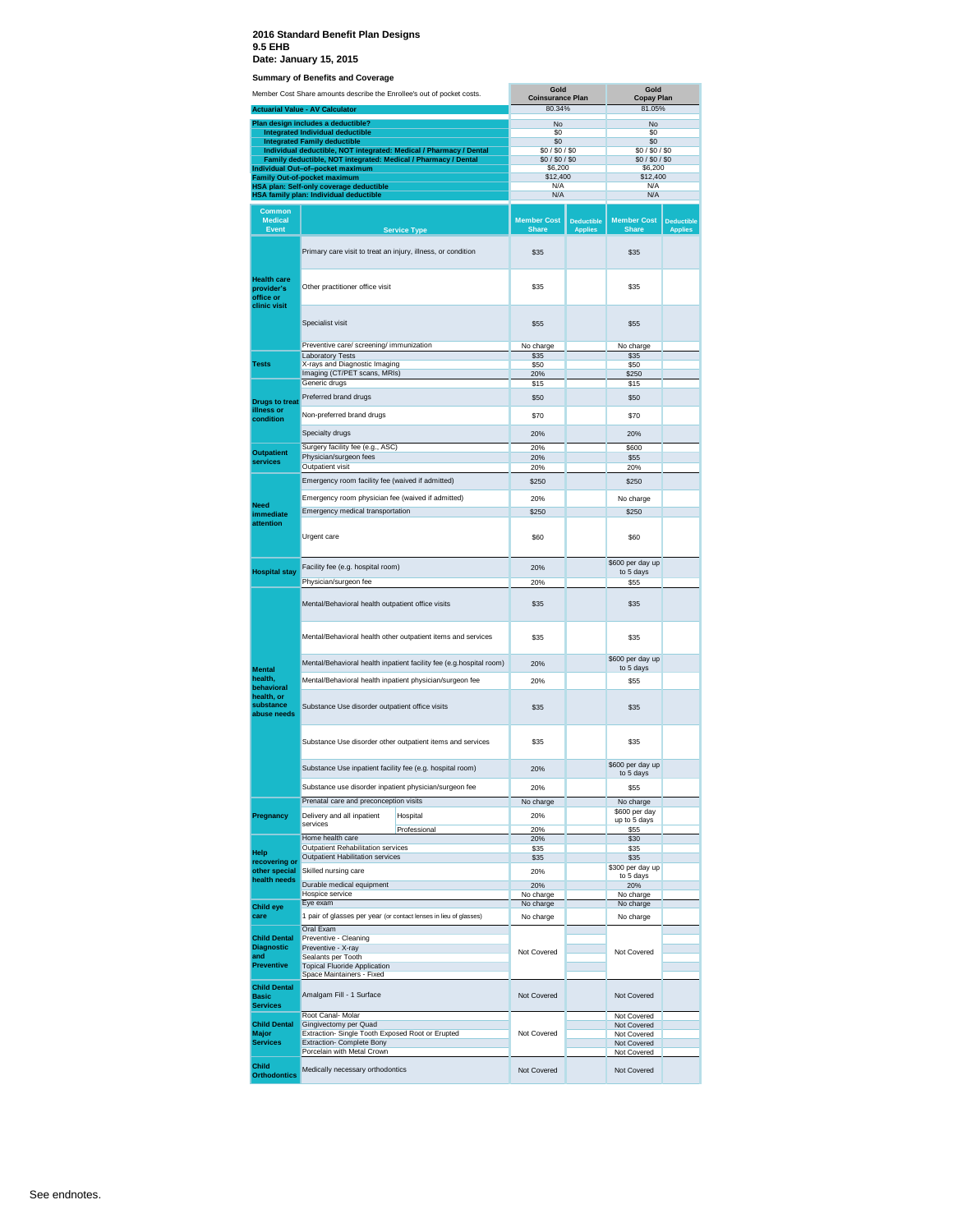|                                                               | Member Cost Share amounts describe the Enrollee's out of pocket costs.                                                               | <b>Silver Plan</b>                             |                                     |
|---------------------------------------------------------------|--------------------------------------------------------------------------------------------------------------------------------------|------------------------------------------------|-------------------------------------|
|                                                               | <b>Actuarial Value - AV Calculator</b>                                                                                               | 70.53%                                         |                                     |
|                                                               | Plan design includes a deductible?<br><b>Integrated Individual deductible</b>                                                        | Yes, Medical/Pharmacy<br>N/A                   |                                     |
|                                                               | <b>Integrated Family deductible</b>                                                                                                  | N/A                                            |                                     |
|                                                               | Individual deductible, NOT integrated: Medical / Pharmacy / Dental<br>Family deductible, NOT integrated: Medical / Pharmacy / Dental | \$2,250 / \$250 / \$0<br>\$4,500 / \$500 / \$0 |                                     |
|                                                               | Individual Out-of-pocket maximum                                                                                                     | <b>\$6.250</b>                                 |                                     |
|                                                               | <b>Family Out-of-pocket maximum</b><br>HSA plan: Self-only coverage deductible                                                       | \$12,500<br>N/A                                |                                     |
|                                                               | HSA family plan: Individual deductible                                                                                               | N/A                                            |                                     |
| Common<br><b>Medical</b><br>Event                             | <b>Service Type</b>                                                                                                                  | <b>Member Cost</b><br><b>Share</b>             | <b>Deductible</b><br><b>Applies</b> |
|                                                               | Primary care visit to treat an injury, illness, or condition                                                                         | \$45                                           |                                     |
| <b>Health care</b><br>provider's<br>office or<br>clinic visit | Other practitioner office visit                                                                                                      | \$45                                           |                                     |
|                                                               | Specialist visit                                                                                                                     | \$70                                           |                                     |
|                                                               | Preventive care/ screening/ immunization                                                                                             | No charge                                      |                                     |
| <b>Tests</b>                                                  | <b>Laboratory Tests</b><br>X-rays and Diagnostic Imaging                                                                             | \$35<br>\$65                                   |                                     |
|                                                               | Imaging (CT/PET scans, MRIs)                                                                                                         | \$250                                          |                                     |
|                                                               | Generic drugs                                                                                                                        | \$15                                           | Pharmacy                            |
| <b>Drugs to treat</b>                                         | Preferred brand drugs                                                                                                                | \$50                                           | deductible                          |
| illness or<br>condition                                       | Non-preferred brand drugs                                                                                                            | \$70                                           | Pharmacy<br>deductible              |
|                                                               | Specialty drugs                                                                                                                      | 20%                                            | Pharmacy                            |
|                                                               | Surgery facility fee (e.g., ASC)                                                                                                     | 20%                                            | deductible                          |
| <b>Outpatient</b><br>services                                 | Physician/surgeon fees                                                                                                               | 20%                                            |                                     |
|                                                               | Outpatient visit                                                                                                                     | 20%                                            |                                     |
|                                                               | Emergency room facility fee (waived if admitted)                                                                                     | \$250                                          | X                                   |
| <b>Need</b><br>immediate                                      | Emergency room physician fee (waived if admitted)<br>Emergency medical transportation                                                | 20%<br>\$250                                   | Χ<br>$\overline{\mathsf{x}}$        |
| attention                                                     | Urgent care                                                                                                                          | \$90                                           |                                     |
|                                                               | Facility fee (e.g. hospital room)                                                                                                    | 20%                                            | X                                   |
| <b>Hospital stay</b>                                          | Physician/surgeon fee                                                                                                                | 20%                                            | X                                   |
|                                                               | Mental/Behavioral health outpatient office visits                                                                                    | \$45                                           |                                     |
|                                                               | Mental/Behavioral health other outpatient items and services                                                                         | \$45                                           |                                     |
|                                                               | Mental/Behavioral health inpatient facility fee (e.g.hospital room)                                                                  | 20%                                            | $\mathsf{x}$                        |
| <b>Mental</b><br>health,                                      | Mental/Behavioral health inpatient physician/surgeon fee                                                                             | 20%                                            | Χ                                   |
| behavioral<br>health, or<br>substance<br>abuse needs          | Substance Use disorder outpatient office visits                                                                                      | \$45                                           |                                     |
|                                                               | Substance Use disorder other outpatient items and services                                                                           | \$45                                           |                                     |
|                                                               | Substance Use inpatient facility fee (e.g. hospital room)                                                                            | 20%                                            | X                                   |
|                                                               | Substance use disorder inpatient physician/surgeon fee                                                                               | 20%                                            | X                                   |
|                                                               | Prenatal care and preconception visits                                                                                               | No charge                                      |                                     |
| Pregnancy                                                     | Delivery and all inpatient<br>Hospital                                                                                               | 20%                                            | X                                   |
|                                                               | services<br>Professional                                                                                                             | 20%                                            | Χ                                   |
|                                                               | Home health care<br>Outpatient Rehabilitation services                                                                               | \$45<br>\$45                                   |                                     |
| Help<br>recovering or                                         | <b>Outpatient Habilitation services</b>                                                                                              | \$45                                           |                                     |
| other special                                                 | Skilled nursing care                                                                                                                 | 20%                                            | X                                   |
| health needs                                                  | Durable medical equipment                                                                                                            | 20%                                            |                                     |
|                                                               | Hospice service<br>Eye exam                                                                                                          | No charge<br>No charge                         |                                     |
| <b>Child eye</b><br>care                                      | 1 pair of glasses per year (or contact lenses in lieu of glasses)                                                                    | No charge                                      |                                     |
|                                                               | Oral Exam                                                                                                                            |                                                |                                     |
| <b>Child Dental</b><br><b>Diagnostic</b>                      | Preventive - Cleaning<br>Preventive - X-ray                                                                                          |                                                |                                     |
| and                                                           | Sealants per Tooth                                                                                                                   | Not Covered                                    |                                     |
| <b>Preventive</b>                                             | <b>Topical Fluoride Application</b><br>Space Maintainers - Fixed                                                                     |                                                |                                     |
| <b>Child Dental</b><br><b>Basic</b>                           | Amalgam Fill - 1 Surface                                                                                                             | Not Covered                                    |                                     |
| <b>Services</b>                                               | Root Canal- Molar                                                                                                                    |                                                |                                     |
| <b>Child Dental</b>                                           | Gingivectomy per Quad                                                                                                                |                                                |                                     |
| Major                                                         | Extraction-Single Tooth Exposed Root or Erupted                                                                                      | Not Covered                                    |                                     |
|                                                               |                                                                                                                                      |                                                |                                     |
| <b>Services</b>                                               | Extraction- Complete Bony<br>Porcelain with Metal Crown                                                                              |                                                |                                     |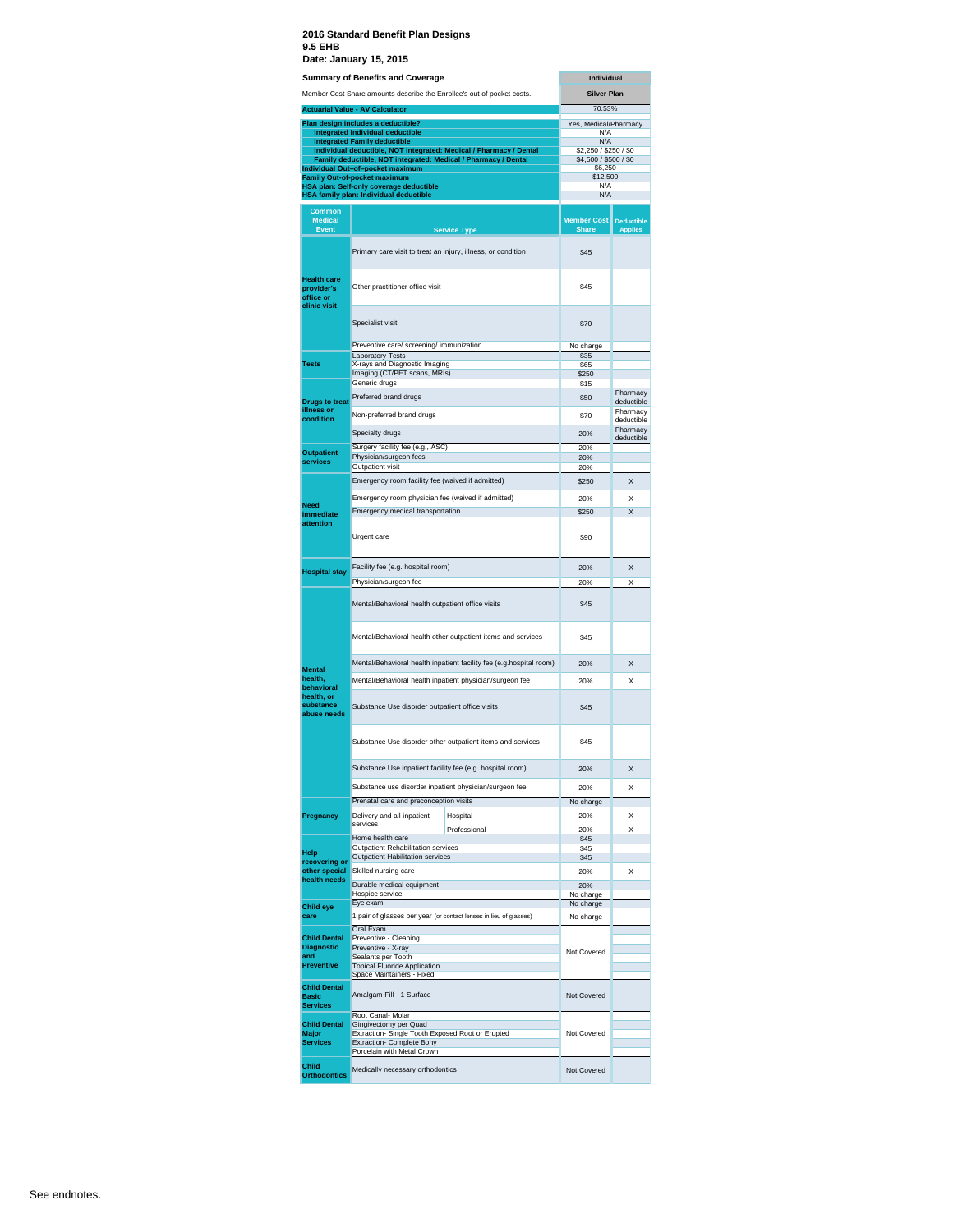|                                                               | <b>Summary of Benefits and Coverage</b>                                                            |                                                                        | <b>SHOP</b>                                      |                         | <b>SHOP</b>                        |                                                                 |
|---------------------------------------------------------------|----------------------------------------------------------------------------------------------------|------------------------------------------------------------------------|--------------------------------------------------|-------------------------|------------------------------------|-----------------------------------------------------------------|
|                                                               |                                                                                                    | Member Cost Share amounts describe the Enrollee's out of pocket costs. | <b>Silver</b><br><b>Coinsurance Plan</b>         |                         | <b>Silver</b><br><b>Copay Plan</b> |                                                                 |
|                                                               | <b>Actuarial Value - AV Calculator</b>                                                             |                                                                        | 71.77%                                           |                         | 71.45%                             |                                                                 |
|                                                               | Plan design includes a deductible?                                                                 |                                                                        | Yes, Medical/Pharmacy                            |                         | Yes, Medical/Pharmacy              |                                                                 |
|                                                               | <b>Integrated Individual deductible</b><br><b>Integrated Family deductible</b>                     |                                                                        | N/A<br>N/A                                       |                         | N/A<br>N/A                         |                                                                 |
|                                                               |                                                                                                    | Individual deductible, NOT integrated: Medical / Pharmacy / Dental     | \$1,500 / \$500 / \$0<br>\$3,000 / \$1,000 / \$0 |                         | \$1,500 / \$500 / \$0              |                                                                 |
|                                                               | Family deductible, NOT integrated: Medical / Pharmacy / Dental<br>Individual Out-of-pocket maximum |                                                                        |                                                  | \$6,500                 | \$3,000 / \$1,000 / \$0<br>\$6,500 |                                                                 |
|                                                               | <b>Family Out-of-pocket maximum</b><br><b>HSA plan: Self-only coverage deductible</b>              |                                                                        | \$13,000<br>N/A                                  |                         | \$13,000<br>N/A                    |                                                                 |
|                                                               | HSA family plan: Individual deductible                                                             |                                                                        | N/A                                              |                         | N/A                                |                                                                 |
| <b>Common</b><br><b>Medical</b>                               |                                                                                                    |                                                                        | <b>Member Cost</b><br><b>Share</b>               | <b>Deductible</b>       | <b>Member Cost</b><br><b>Share</b> | <b>Deductible</b>                                               |
| Event                                                         |                                                                                                    | <b>Service Type</b>                                                    |                                                  | <b>Applies</b>          |                                    | <b>Applies</b>                                                  |
|                                                               | Primary care visit to treat an injury, illness, or condition                                       |                                                                        | \$45                                             |                         | \$45                               |                                                                 |
| <b>Health care</b><br>provider's<br>office or<br>clinic visit | Other practitioner office visit                                                                    |                                                                        | \$45                                             |                         | \$45                               |                                                                 |
|                                                               | Specialist visit                                                                                   |                                                                        | \$70                                             |                         | \$70                               |                                                                 |
|                                                               | Preventive care/ screening/ immunization                                                           |                                                                        | No charge                                        |                         | No charge                          |                                                                 |
| <b>Tests</b>                                                  | <b>Laboratory Tests</b><br>X-rays and Diagnostic Imaging                                           |                                                                        | \$35<br>\$65                                     |                         | \$35<br>\$65                       |                                                                 |
|                                                               | Imaging (CT/PET scans, MRIs)                                                                       |                                                                        | 20%                                              | X                       | \$250                              |                                                                 |
|                                                               | Generic drugs                                                                                      |                                                                        | \$15                                             | Pharmacy                | \$15                               |                                                                 |
| <b>Drugs to treat</b>                                         | Preferred brand drugs                                                                              |                                                                        | \$55                                             | deductible              | \$55                               | deductible                                                      |
| illness or<br>condition                                       | Non-preferred brand drugs                                                                          |                                                                        | \$75                                             | Pharmacy<br>deductible  | \$75                               | Pharmacy                                                        |
|                                                               | Specialty drugs                                                                                    |                                                                        | 20%                                              | Pharmacy                | 20%                                | Pharmacy<br>deductible<br>Pharmacy<br>deductible<br>X<br>Χ<br>X |
|                                                               | Surgery facility fee (e.g., ASC)                                                                   |                                                                        | 20%                                              | deductible              | 20%                                |                                                                 |
| <b>Outpatient</b><br>services                                 | Physician/surgeon fees                                                                             |                                                                        | 20%                                              |                         | 20%                                |                                                                 |
|                                                               | Outpatient visit                                                                                   |                                                                        | 20%                                              |                         | 20%                                |                                                                 |
|                                                               | Emergency room facility fee (waived if admitted)                                                   |                                                                        | \$250                                            | X                       | \$250                              |                                                                 |
|                                                               | Emergency room physician fee (waived if admitted)                                                  |                                                                        | 20%                                              | Χ                       | 20%                                |                                                                 |
| Need<br>immediate                                             | Emergency medical transportation                                                                   |                                                                        | \$250                                            | $\overline{\mathsf{x}}$ | \$250                              |                                                                 |
| attention                                                     | Urgent care                                                                                        |                                                                        | \$90                                             |                         | \$90                               |                                                                 |
|                                                               | Facility fee (e.g. hospital room)                                                                  |                                                                        | 20%                                              | Χ                       | 20%                                | X                                                               |
| <b>Hospital stay</b>                                          | Physician/surgeon fee                                                                              |                                                                        | 20%                                              | Χ                       | 20%                                | Χ                                                               |
|                                                               | Mental/Behavioral health outpatient office visits                                                  |                                                                        | \$45                                             |                         | \$45                               |                                                                 |
|                                                               | Mental/Behavioral health other outpatient items and services                                       |                                                                        | \$45                                             |                         | \$45                               |                                                                 |
| <b>Mental</b>                                                 | Mental/Behavioral health inpatient facility fee (e.g.hospital room)                                |                                                                        | 20%                                              | Χ                       | 20%                                | X                                                               |
| health,                                                       | Mental/Behavioral health inpatient physician/surgeon fee                                           |                                                                        | 20%                                              | Х                       | 20%                                | Χ                                                               |
| behavioral<br>health, or<br>substance<br>abuse needs          | Substance Use disorder outpatient office visits                                                    |                                                                        | \$45                                             |                         | \$45                               |                                                                 |
|                                                               | Substance Use disorder other outpatient items and services                                         |                                                                        | \$45                                             |                         | \$45                               |                                                                 |
|                                                               | Substance Use inpatient facility fee (e.g. hospital room)                                          |                                                                        | 20%                                              | X                       | 20%                                | X                                                               |
|                                                               | Substance use disorder inpatient physician/surgeon fee                                             |                                                                        | 20%                                              | Х                       | 20%                                | х                                                               |
|                                                               | Prenatal care and preconception visits                                                             |                                                                        | No charge                                        |                         | No charge                          |                                                                 |
| Pregnancy                                                     | Delivery and all inpatient                                                                         | Hospital                                                               | 20%                                              | X                       | 20%                                | X                                                               |
|                                                               | services                                                                                           | Professional                                                           | 20%                                              | Χ                       | 20%                                | X                                                               |
|                                                               | Home health care                                                                                   |                                                                        | 20%                                              |                         | \$45                               |                                                                 |
| Help                                                          | Outpatient Rehabilitation services<br>Outpatient Habilitation services                             |                                                                        | \$45<br>\$45                                     |                         | \$45<br>\$45                       |                                                                 |
| recovering or<br>other special                                | Skilled nursing care                                                                               |                                                                        | 20%                                              | Χ                       | 20%                                | X                                                               |
| health needs                                                  | Durable medical equipment                                                                          |                                                                        | 20%                                              |                         | 20%                                |                                                                 |
|                                                               | Hospice service                                                                                    |                                                                        | No charge                                        |                         | No charge                          |                                                                 |
| <b>Child eye</b>                                              | Eye exam                                                                                           |                                                                        | No charge                                        |                         | No charge                          |                                                                 |
| care                                                          | Oral Exam                                                                                          | 1 pair of glasses per year (or contact lenses in lieu of glasses)      | No charge                                        |                         | No charge                          |                                                                 |
| <b>Child Dental</b>                                           | Preventive - Cleaning                                                                              |                                                                        |                                                  |                         |                                    |                                                                 |
| <b>Diagnostic</b><br>and                                      | Preventive - X-ray<br>Sealants per Tooth                                                           |                                                                        | Not Covered                                      |                         | Not Covered                        |                                                                 |
| <b>Preventive</b>                                             | <b>Topical Fluoride Application</b>                                                                |                                                                        |                                                  |                         |                                    |                                                                 |
|                                                               | Space Maintainers - Fixed                                                                          |                                                                        |                                                  |                         |                                    |                                                                 |
| <b>Child Dental</b><br><b>Basic</b><br><b>Services</b>        | Amalgam Fill - 1 Surface                                                                           |                                                                        | Not Covered                                      |                         | Not Covered                        |                                                                 |
| <b>Child Dental</b>                                           | Root Canal- Molar<br>Gingivectomy per Quad                                                         |                                                                        |                                                  |                         | Not Covered<br>Not Covered         |                                                                 |
| Major                                                         | Extraction- Single Tooth Exposed Root or Erupted                                                   |                                                                        | Not Covered                                      |                         | Not Covered                        |                                                                 |
| <b>Services</b>                                               | Extraction- Complete Bony<br>Porcelain with Metal Crown                                            |                                                                        |                                                  |                         | Not Covered<br>Not Covered         |                                                                 |
| Child                                                         |                                                                                                    |                                                                        |                                                  |                         |                                    |                                                                 |
| <b>Orthodontics</b>                                           | Medically necessary orthodontics                                                                   |                                                                        | Not Covered                                      |                         | Not Covered                        |                                                                 |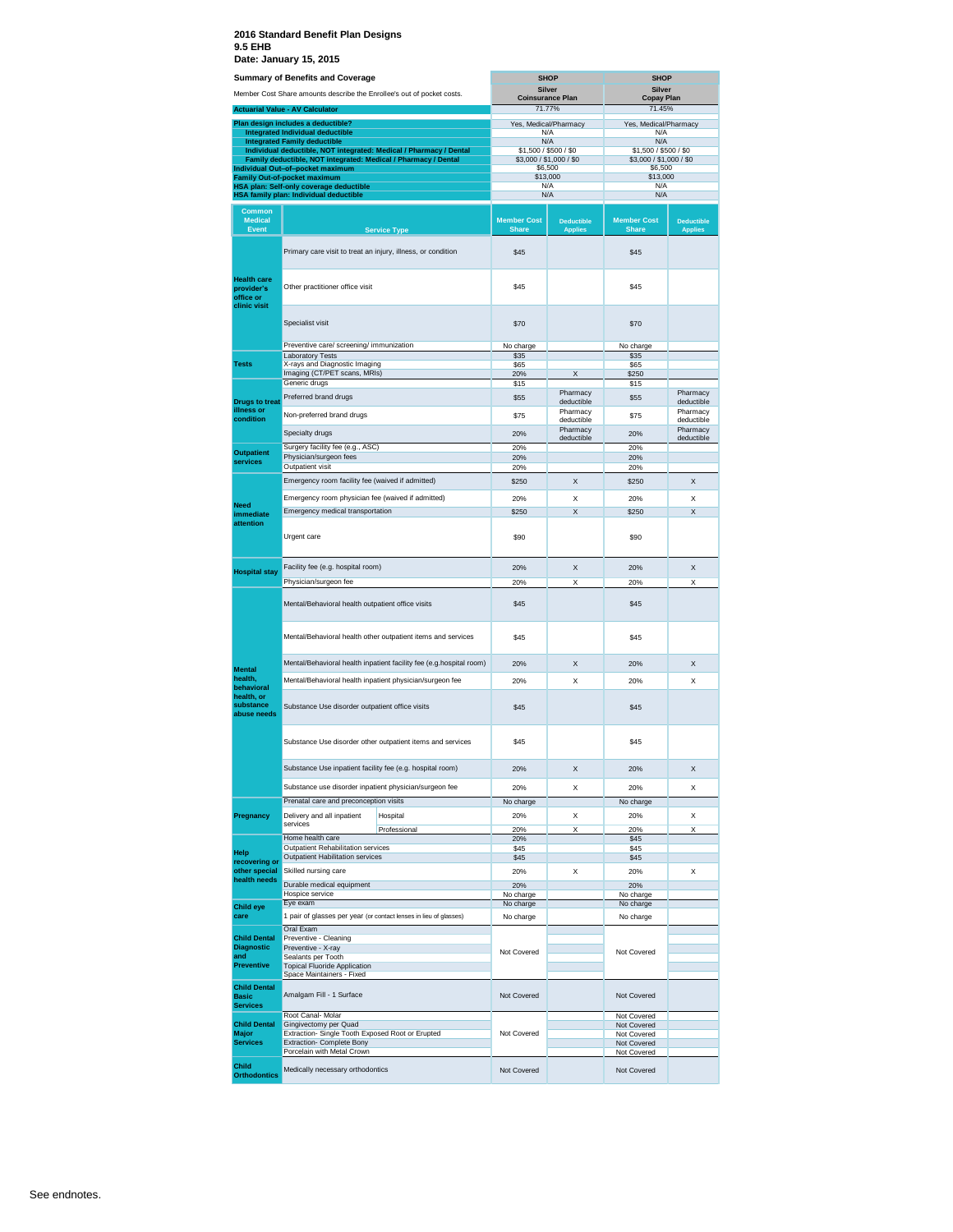#### **2016 Standard Benefit Plan Designs 9.5 EHB**

| 70.50%<br>Yes, integrated<br>\$2,000 integrated<br>\$4,000 integrated<br>N/A<br>N/A<br>\$6,250<br>\$12,500<br>\$2,000<br>See endnote<br><b>Member Cost Share</b><br><b>Deductible Applies</b><br>X<br>X<br>X<br>X<br>Χ<br>X<br>Χ<br>X<br>X |
|--------------------------------------------------------------------------------------------------------------------------------------------------------------------------------------------------------------------------------------------|
|                                                                                                                                                                                                                                            |
|                                                                                                                                                                                                                                            |
|                                                                                                                                                                                                                                            |
|                                                                                                                                                                                                                                            |
|                                                                                                                                                                                                                                            |
|                                                                                                                                                                                                                                            |
|                                                                                                                                                                                                                                            |
|                                                                                                                                                                                                                                            |
|                                                                                                                                                                                                                                            |
|                                                                                                                                                                                                                                            |
|                                                                                                                                                                                                                                            |
|                                                                                                                                                                                                                                            |
|                                                                                                                                                                                                                                            |
|                                                                                                                                                                                                                                            |
|                                                                                                                                                                                                                                            |
|                                                                                                                                                                                                                                            |
|                                                                                                                                                                                                                                            |
|                                                                                                                                                                                                                                            |
|                                                                                                                                                                                                                                            |
| X                                                                                                                                                                                                                                          |
| X                                                                                                                                                                                                                                          |
| X                                                                                                                                                                                                                                          |
| X                                                                                                                                                                                                                                          |
| X                                                                                                                                                                                                                                          |
| X                                                                                                                                                                                                                                          |
| Χ                                                                                                                                                                                                                                          |
| X                                                                                                                                                                                                                                          |
| $\mathsf{x}$                                                                                                                                                                                                                               |
| Χ                                                                                                                                                                                                                                          |
| $\mathsf{x}$                                                                                                                                                                                                                               |
| Χ                                                                                                                                                                                                                                          |
| X                                                                                                                                                                                                                                          |
| X                                                                                                                                                                                                                                          |
| $\mathsf{x}$                                                                                                                                                                                                                               |
| X                                                                                                                                                                                                                                          |
| X                                                                                                                                                                                                                                          |
| Χ                                                                                                                                                                                                                                          |
|                                                                                                                                                                                                                                            |
| Χ                                                                                                                                                                                                                                          |
| Χ                                                                                                                                                                                                                                          |
| X<br>X                                                                                                                                                                                                                                     |
| X                                                                                                                                                                                                                                          |
| Χ                                                                                                                                                                                                                                          |
| X                                                                                                                                                                                                                                          |
| X                                                                                                                                                                                                                                          |
|                                                                                                                                                                                                                                            |
|                                                                                                                                                                                                                                            |
|                                                                                                                                                                                                                                            |
|                                                                                                                                                                                                                                            |
|                                                                                                                                                                                                                                            |
|                                                                                                                                                                                                                                            |
|                                                                                                                                                                                                                                            |
|                                                                                                                                                                                                                                            |
|                                                                                                                                                                                                                                            |
|                                                                                                                                                                                                                                            |
|                                                                                                                                                                                                                                            |
|                                                                                                                                                                                                                                            |
|                                                                                                                                                                                                                                            |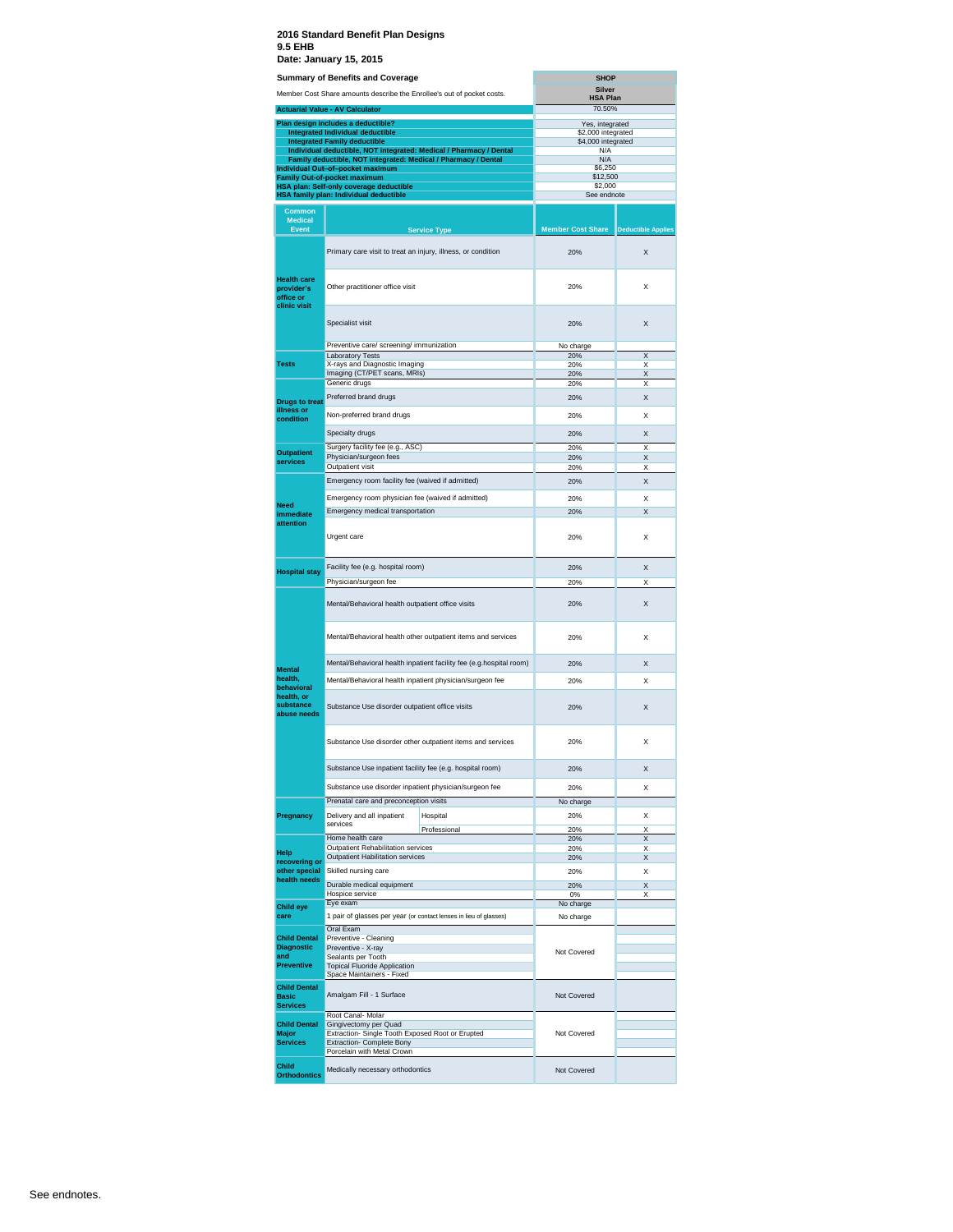|                                                                      | Member Cost Share amounts describe the Enrollee's out of pocket costs.                                                                                           | <b>Silver Plan</b><br>100%-150% FPL                                 |                                       | <b>Silver Plan</b><br>150%-200% FPL |                                             |                                     |
|----------------------------------------------------------------------|------------------------------------------------------------------------------------------------------------------------------------------------------------------|---------------------------------------------------------------------|---------------------------------------|-------------------------------------|---------------------------------------------|-------------------------------------|
|                                                                      | <b>Actuarial Value - AV Calculator</b>                                                                                                                           |                                                                     | 93.93%                                |                                     | 86.89%                                      |                                     |
|                                                                      | Plan design includes a deductible?                                                                                                                               |                                                                     | Yes, Medical/Pharmacy                 |                                     | Yes, Medical/Pharmacy                       |                                     |
|                                                                      | <b>Integrated Individual deductible</b><br><b>Integrated Family deductible</b>                                                                                   |                                                                     | N/A<br>N/A                            |                                     | N/A<br>N/A                                  |                                     |
|                                                                      | Individual deductible, NOT integrated: Medical / Pharmacy / Dental<br>Family deductible, NOT integrated: Medical / Pharmacy / Dental                             |                                                                     | \$75 / \$0 / \$0<br>\$150 / \$0 / \$0 |                                     | \$550 / \$50 / \$0<br>\$1,100 / \$100 / \$0 |                                     |
|                                                                      | Individual Out-of-pocket maximum                                                                                                                                 |                                                                     | \$2,250                               |                                     | \$2,250<br>\$4,500                          |                                     |
|                                                                      | Family Out-of-pocket maximum<br>HSA plan: Self-only coverage deductible                                                                                          |                                                                     | \$4,500<br>N/A                        |                                     | N/A                                         |                                     |
|                                                                      | HSA family plan: Individual deductible                                                                                                                           |                                                                     | N/A                                   |                                     | N/A                                         |                                     |
| <b>Common</b><br><b>Medical</b><br><b>Event</b>                      |                                                                                                                                                                  | <b>Service Type</b>                                                 | <b>Member Cost</b><br><b>Share</b>    | <b>Deductible</b><br><b>Applies</b> | <b>Member Cost</b><br><b>Share</b>          | <b>Deductible</b><br><b>Applies</b> |
|                                                                      | Primary care visit to treat an injury, illness, or condition                                                                                                     |                                                                     | \$5                                   |                                     | \$15                                        |                                     |
| <b>Health care</b><br>provider's<br>office or<br>clinic visit        | Other practitioner office visit                                                                                                                                  |                                                                     | \$5                                   |                                     | \$15                                        |                                     |
|                                                                      | Specialist visit                                                                                                                                                 |                                                                     | \$8                                   |                                     | \$25                                        |                                     |
|                                                                      | Preventive care/ screening/ immunization<br><b>Laboratory Tests</b>                                                                                              |                                                                     | No charge<br>S <sub>8</sub>           |                                     | No charge<br>\$15                           |                                     |
| <b>Tests</b>                                                         | X-rays and Diagnostic Imaging                                                                                                                                    |                                                                     | \$8                                   |                                     | \$25                                        |                                     |
|                                                                      | Imaging (CT/PET scans, MRIs)<br>Generic drugs                                                                                                                    |                                                                     | \$50<br>\$3                           |                                     | \$100<br>\$5                                |                                     |
| <b>Drugs to treat</b>                                                | Preferred brand drugs                                                                                                                                            |                                                                     | \$10                                  |                                     | \$20                                        | Pharmacy<br>deductible              |
| illness or<br>condition                                              | Non-preferred brand drugs                                                                                                                                        |                                                                     | \$15                                  |                                     | \$35                                        | Pharmacy<br>deductible              |
|                                                                      | Specialty drugs                                                                                                                                                  |                                                                     | 10%                                   |                                     | 15%                                         | Pharmacy<br>deductible              |
| <b>Outpatient</b><br>services                                        | Surgery facility fee (e.g., ASC)<br>Physician/surgeon fees<br>Outpatient visit                                                                                   |                                                                     | 10%<br>10%<br>10%                     |                                     | 15%<br>15%<br>15%                           |                                     |
|                                                                      | Emergency room facility fee (waived if admitted)                                                                                                                 |                                                                     | \$30                                  | X                                   | \$75                                        | x                                   |
|                                                                      | Emergency room physician fee (waived if admitted)                                                                                                                |                                                                     | 10%                                   | Χ                                   | 15%                                         | Χ                                   |
| Need<br>immediate                                                    | Emergency medical transportation                                                                                                                                 |                                                                     | \$30                                  | X                                   | \$75                                        | X                                   |
| attention                                                            | Urgent care                                                                                                                                                      |                                                                     | \$6                                   |                                     | \$30                                        |                                     |
| <b>Hospital stay</b>                                                 | Facility fee (e.g. hospital room)                                                                                                                                |                                                                     | 10%                                   | X                                   | 15%                                         | X                                   |
|                                                                      | Physician/surgeon fee<br>Mental/Behavioral health outpatient office visits                                                                                       |                                                                     | 10%<br>\$5                            | X                                   | 15%<br>\$15                                 | Χ                                   |
|                                                                      |                                                                                                                                                                  | Mental/Behavioral health other outpatient items and services        | \$5                                   |                                     | \$15                                        |                                     |
| <b>Mental</b>                                                        |                                                                                                                                                                  | Mental/Behavioral health inpatient facility fee (e.g.hospital room) | 10%                                   | Χ                                   | 15%                                         | X                                   |
| health,                                                              | Mental/Behavioral health inpatient physician/surgeon fee                                                                                                         |                                                                     | 10%                                   | Χ                                   | 15%                                         | Χ                                   |
| behavioral<br>health, or<br>substance<br>abuse needs                 | Substance Use disorder outpatient office visits                                                                                                                  |                                                                     | \$5                                   |                                     | \$15                                        |                                     |
|                                                                      | Substance Use disorder other outpatient items and services                                                                                                       | \$5                                                                 |                                       | \$15                                |                                             |                                     |
|                                                                      | Substance Use inpatient facility fee (e.g. hospital room)                                                                                                        | 10%                                                                 | X                                     | 15%                                 | Χ                                           |                                     |
|                                                                      | Substance use disorder inpatient physician/surgeon fee                                                                                                           |                                                                     | 10%                                   | x                                   | 15%                                         | X                                   |
|                                                                      | Prenatal care and preconception visits                                                                                                                           |                                                                     | No charge                             |                                     | No charge                                   |                                     |
| Pregnancy                                                            | Delivery and all inpatient<br>services                                                                                                                           | Hospital                                                            | 10%                                   | x                                   | 15%                                         | X                                   |
|                                                                      | Home health care                                                                                                                                                 | Professional                                                        | 10%<br>\$3                            | x                                   | 15%<br>\$15                                 | X                                   |
| Help                                                                 | Outpatient Rehabilitation services<br><b>Outpatient Habilitation services</b>                                                                                    |                                                                     | \$5<br>\$5                            |                                     | \$15<br>\$15                                |                                     |
| recovering or<br>other special                                       | Skilled nursing care                                                                                                                                             |                                                                     | 10%                                   | x                                   | 15%                                         | Χ                                   |
| health needs                                                         | Durable medical equipment                                                                                                                                        |                                                                     | 10%                                   |                                     | 15%                                         |                                     |
|                                                                      | Hospice service                                                                                                                                                  |                                                                     | No charge                             |                                     | No charge                                   |                                     |
| <b>Child eye</b>                                                     | Eye exam                                                                                                                                                         |                                                                     | No charge                             |                                     | No charge                                   |                                     |
| care                                                                 | 1 pair of glasses per year (or contact lenses in lieu of glasses)<br>Oral Exam                                                                                   |                                                                     | No charge                             |                                     | No charge                                   |                                     |
| <b>Child Dental</b><br><b>Diagnostic</b><br>and<br><b>Preventive</b> | Preventive - Cleaning<br>Preventive - X-ray<br>Sealants per Tooth<br><b>Topical Fluoride Application</b>                                                         |                                                                     | Not Covered                           |                                     | Not Covered                                 |                                     |
| <b>Child Dental</b><br><b>Basic</b><br><b>Services</b>               | Space Maintainers - Fixed<br>Amalgam Fill - 1 Surface                                                                                                            |                                                                     | Not Covered                           |                                     | Not Covered                                 |                                     |
| <b>Child Dental</b><br>Major<br><b>Services</b>                      | Root Canal- Molar<br>Gingivectomy per Quad<br>Extraction- Single Tooth Exposed Root or Erupted<br><b>Extraction- Complete Bony</b><br>Porcelain with Metal Crown |                                                                     | Not Covered                           |                                     | Not Covered                                 |                                     |
| Child<br><b>Orthodontics</b>                                         | Medically necessary orthodontics                                                                                                                                 |                                                                     | Not Covered                           |                                     | Not Covered                                 |                                     |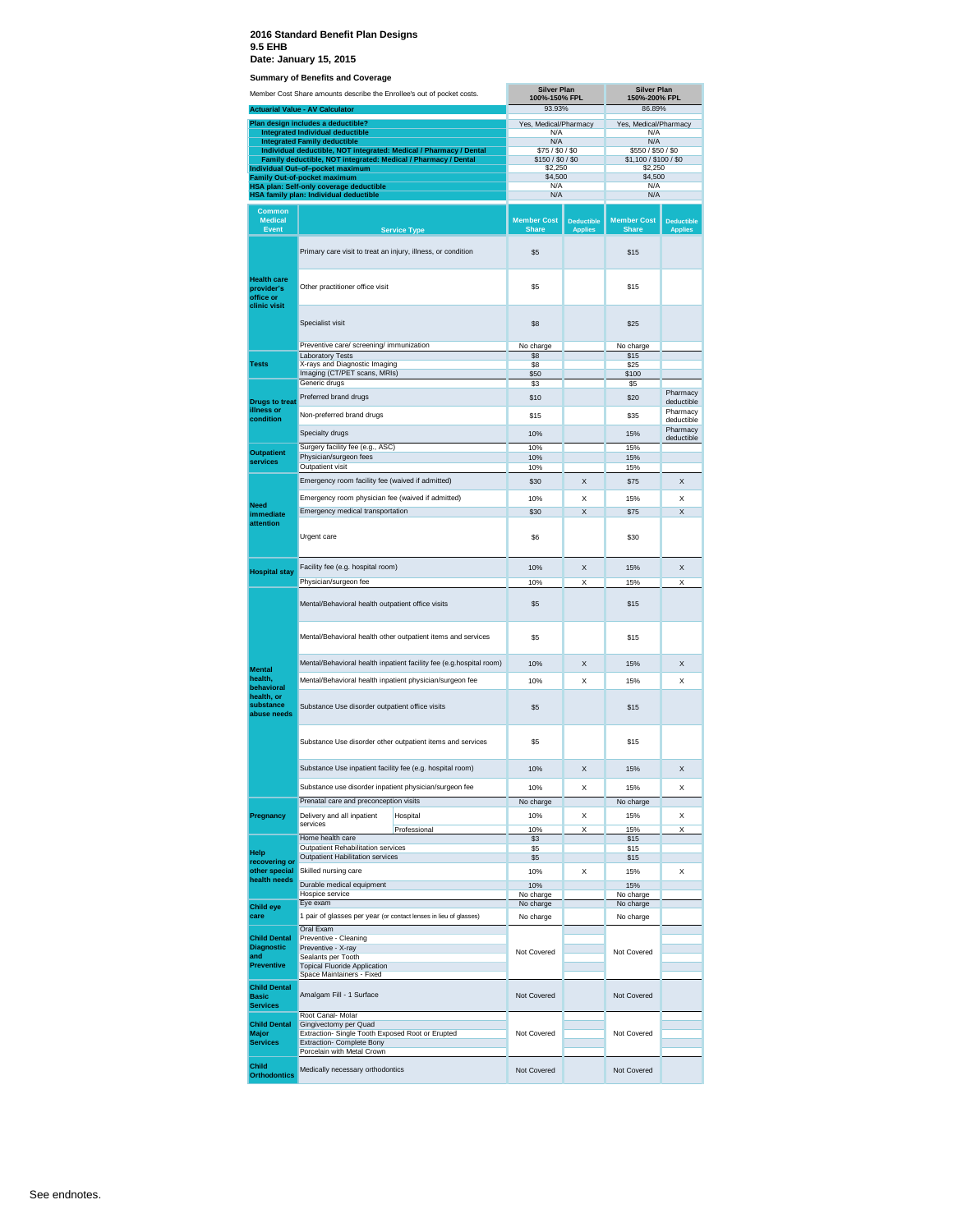|                                                        | Member Cost Share amounts describe the Enrollee's out of pocket costs.<br><b>Actuarial Value - AV Calculator</b>                     |                                                                     | <b>Silver Plan</b><br>200%-250% FPL<br>72.91% |                   |
|--------------------------------------------------------|--------------------------------------------------------------------------------------------------------------------------------------|---------------------------------------------------------------------|-----------------------------------------------|-------------------|
|                                                        | Plan design includes a deductible?                                                                                                   |                                                                     | Yes, Medical/Pharmacy                         |                   |
|                                                        | <b>Integrated Individual deductible</b>                                                                                              |                                                                     | N/A                                           |                   |
|                                                        | <b>Integrated Family deductible</b>                                                                                                  | Individual deductible, NOT integrated: Medical / Pharmacy / Dental  | N/A<br>\$1,900 / \$250 / \$0                  |                   |
|                                                        | Family deductible, NOT integrated: Medical / Pharmacy / Dental<br>Individual Out-of-pocket maximum                                   |                                                                     | \$3,800 / \$500 / \$0<br>\$5,450              |                   |
|                                                        | Family Out-of-pocket maximum                                                                                                         |                                                                     | \$10,900                                      |                   |
|                                                        | <b>HSA plan: Self-only coverage deductible</b><br>HSA family plan: Individual deductible                                             |                                                                     | N/A<br>N/A                                    |                   |
|                                                        |                                                                                                                                      |                                                                     |                                               |                   |
| Common<br><b>Medical</b>                               |                                                                                                                                      |                                                                     | <b>Member Cost</b>                            | <b>Deductible</b> |
| <b>Event</b>                                           |                                                                                                                                      | <b>Service Type</b>                                                 | <b>Share</b>                                  | <b>Applies</b>    |
|                                                        | Primary care visit to treat an injury, illness, or condition                                                                         |                                                                     | \$40                                          |                   |
|                                                        |                                                                                                                                      |                                                                     |                                               |                   |
| <b>Health care</b><br>provider's                       | Other practitioner office visit                                                                                                      |                                                                     | \$40                                          |                   |
| office or<br>clinic visit                              |                                                                                                                                      |                                                                     |                                               |                   |
|                                                        | Specialist visit                                                                                                                     |                                                                     | \$55                                          |                   |
|                                                        | Preventive care/ screening/ immunization                                                                                             |                                                                     | No charge                                     |                   |
| <b>Tests</b>                                           | <b>Laboratory Tests</b><br>X-rays and Diagnostic Imaging                                                                             |                                                                     | \$35<br>\$50                                  |                   |
|                                                        | Imaging (CT/PET scans, MRIs)                                                                                                         |                                                                     | \$250                                         |                   |
|                                                        | Generic drugs                                                                                                                        |                                                                     | \$15                                          | Pharmacy          |
| <b>Drugs to treat</b>                                  | Preferred brand drugs                                                                                                                |                                                                     | \$45                                          | deductible        |
| illness or<br>condition                                | Non-preferred brand drugs                                                                                                            | \$70                                                                | Pharmacy                                      |                   |
|                                                        | Specialty drugs                                                                                                                      | 20%                                                                 | deductible<br>Pharmacy                        |                   |
|                                                        | Surgery facility fee (e.g., ASC)                                                                                                     | 20%                                                                 | deductible                                    |                   |
| <b>Outpatient</b>                                      | Physician/surgeon fees                                                                                                               |                                                                     | 20%                                           |                   |
| services                                               | Outpatient visit                                                                                                                     | 20%                                                                 |                                               |                   |
|                                                        | Emergency room facility fee (waived if admitted)                                                                                     |                                                                     | \$250                                         | X                 |
|                                                        | Emergency room physician fee (waived if admitted)                                                                                    | 20%                                                                 | X                                             |                   |
| <b>Need</b><br>immediate                               | Emergency medical transportation                                                                                                     | \$250                                                               | Χ                                             |                   |
| attention                                              | Urgent care                                                                                                                          |                                                                     | \$80                                          |                   |
| <b>Hospital stay</b>                                   | Facility fee (e.g. hospital room)                                                                                                    |                                                                     | 20%                                           | X                 |
|                                                        | Physician/surgeon fee                                                                                                                |                                                                     | 20%                                           | X                 |
|                                                        | Mental/Behavioral health outpatient office visits                                                                                    | \$40                                                                |                                               |                   |
|                                                        | Mental/Behavioral health other outpatient items and services                                                                         | \$40                                                                |                                               |                   |
| <b>Mental</b>                                          |                                                                                                                                      | Mental/Behavioral health inpatient facility fee (e.g.hospital room) | 20%                                           | X                 |
| health,<br>behavioral                                  | Mental/Behavioral health inpatient physician/surgeon fee                                                                             |                                                                     | 20%                                           | X                 |
| health, or<br>substance<br>abuse needs                 | Substance Use disorder outpatient office visits                                                                                      |                                                                     | \$40                                          |                   |
|                                                        |                                                                                                                                      | Substance Use disorder other outpatient items and services          | \$40                                          |                   |
|                                                        | Substance Use inpatient facility fee (e.g. hospital room)                                                                            |                                                                     | 20%                                           | Χ                 |
|                                                        | Substance use disorder inpatient physician/surgeon fee                                                                               |                                                                     | 20%                                           | X                 |
|                                                        | Prenatal care and preconception visits                                                                                               |                                                                     | No charge                                     |                   |
| Pregnancy                                              | Delivery and all inpatient<br>services                                                                                               | Hospital                                                            | 20%                                           | X                 |
|                                                        | Home health care                                                                                                                     | Professional                                                        | 20%<br>\$40                                   | Х                 |
| Help                                                   | Outpatient Rehabilitation services                                                                                                   |                                                                     | \$40                                          |                   |
| recovering or                                          | Outpatient Habilitation services                                                                                                     |                                                                     | \$40                                          |                   |
| other special<br>health needs                          | Skilled nursing care                                                                                                                 |                                                                     | 20%                                           | Χ                 |
|                                                        | Durable medical equipment<br>Hospice service                                                                                         |                                                                     | 20%<br>No charge                              |                   |
| Child eye                                              | Eye exam                                                                                                                             |                                                                     | No charge                                     |                   |
| care                                                   | 1 pair of glasses per year (or contact lenses in lieu of glasses)                                                                    |                                                                     | No charge                                     |                   |
| <b>Child Dental</b>                                    | Oral Exam<br>Preventive - Cleaning                                                                                                   |                                                                     |                                               |                   |
| Diagnostic                                             | Preventive - X-ray                                                                                                                   |                                                                     | Not Covered                                   |                   |
| and<br><b>Preventive</b>                               | Sealants per Tooth<br><b>Topical Fluoride Application</b>                                                                            |                                                                     |                                               |                   |
|                                                        | Space Maintainers - Fixed                                                                                                            |                                                                     |                                               |                   |
| <b>Child Dental</b><br><b>Basic</b><br><b>Services</b> | Amalgam Fill - 1 Surface                                                                                                             |                                                                     | Not Covered                                   |                   |
| <b>Child Dental</b>                                    | Root Canal- Molar                                                                                                                    |                                                                     |                                               |                   |
| <b>Major</b><br><b>Services</b>                        | Gingivectomy per Quad<br>Extraction- Single Tooth Exposed Root or Erupted<br>Extraction- Complete Bony<br>Porcelain with Metal Crown |                                                                     | Not Covered                                   |                   |
| Child<br><b>Orthodontics</b>                           | Medically necessary orthodontics                                                                                                     | Not Covered                                                         |                                               |                   |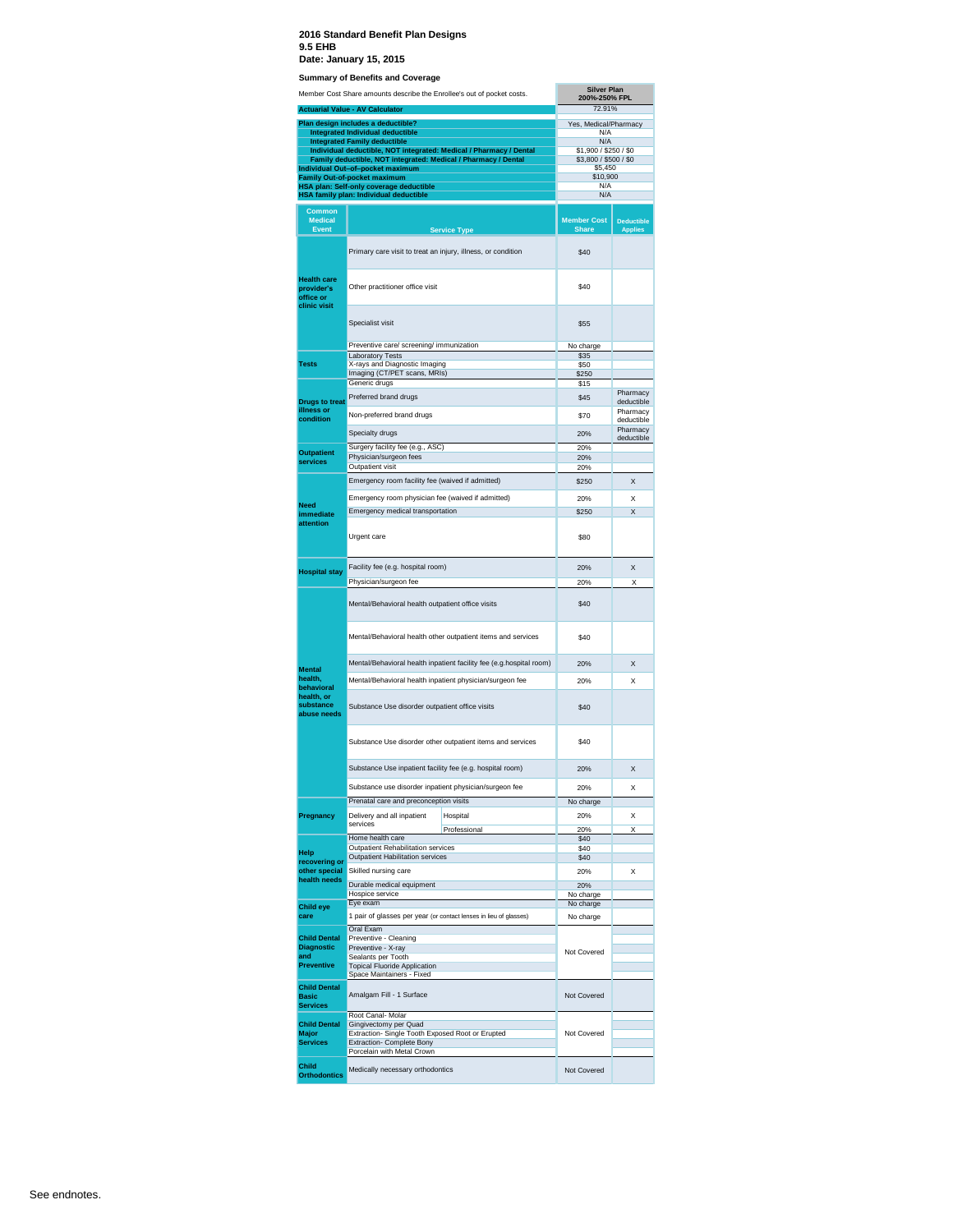|                                                               | Member Cost Share amounts describe the Enrollee's out of pocket costs.                             |                                                                    |                                                 | <b>Bronze Plan</b>                              | <b>Bronze</b><br><b>HSA Plan</b>         |                                     |  |
|---------------------------------------------------------------|----------------------------------------------------------------------------------------------------|--------------------------------------------------------------------|-------------------------------------------------|-------------------------------------------------|------------------------------------------|-------------------------------------|--|
|                                                               | <b>Actuarial Value - AV Calculator</b>                                                             |                                                                    | 61.19%                                          |                                                 | 61.06%                                   |                                     |  |
|                                                               | Plan design includes a deductible?                                                                 |                                                                    | Yes, integrated                                 |                                                 | Yes, integrated                          |                                     |  |
|                                                               | <b>Integrated Individual deductible</b><br><b>Integrated Family deductible</b>                     |                                                                    | \$6,500 integrated<br>\$13,000 integrated       |                                                 | \$4,500 integrated<br>\$9,000 integrated |                                     |  |
|                                                               |                                                                                                    | Individual deductible, NOT integrated: Medical / Pharmacy / Dental | N/A                                             |                                                 | N/A                                      |                                     |  |
|                                                               | Family deductible, NOT integrated: Medical / Pharmacy / Dental<br>Individual Out-of-pocket maximum |                                                                    | N/A<br>\$6,500                                  |                                                 | N/A<br>\$6,500                           |                                     |  |
|                                                               | <b>Family Out-of-pocket maximum</b>                                                                |                                                                    | \$13,000                                        |                                                 | \$13,000                                 |                                     |  |
|                                                               | HSA plan: Self-only coverage deductible<br>HSA family plan: Individual deductible                  |                                                                    | N/A<br>N/A                                      |                                                 | \$4,500<br>\$4,500                       |                                     |  |
|                                                               |                                                                                                    |                                                                    |                                                 |                                                 |                                          |                                     |  |
| <b>Common</b><br><b>Medical</b><br><b>Event</b>               |                                                                                                    | <b>Service Type</b>                                                | <b>Member Cost</b><br><b>Share</b>              | <b>Deductible</b><br><b>Applies</b>             | <b>Member Cost</b><br><b>Share</b>       | <b>Deductible</b><br><b>Applies</b> |  |
|                                                               | Primary care visit to treat an injury, illness, or condition                                       |                                                                    | \$70                                            | After 1st<br>three non-<br>preventive<br>visits | 40%                                      | X                                   |  |
| <b>Health care</b><br>provider's<br>office or<br>clinic visit | Other practitioner office visit                                                                    |                                                                    | \$70                                            | After 1st<br>three non-<br>preventive<br>visits | 40%                                      | X                                   |  |
|                                                               | Specialist visit                                                                                   |                                                                    | \$90                                            | After 1st<br>three non-<br>preventive<br>visits | 40%                                      | X                                   |  |
|                                                               | Preventive care/ screening/ immunization<br><b>Laboratory Tests</b>                                |                                                                    | No charge<br>\$40                               |                                                 | No charge<br>40%                         | X                                   |  |
| <b>Tests</b>                                                  | X-rays and Diagnostic Imaging                                                                      |                                                                    | 0%                                              | X                                               | 40%                                      | X                                   |  |
|                                                               | Imaging (CT/PET scans, MRIs)                                                                       |                                                                    | 0%                                              | X                                               | 40%                                      | X                                   |  |
|                                                               | Generic drugs                                                                                      |                                                                    | 0%                                              | Χ                                               | 40%                                      | Χ                                   |  |
| Drugs to treat<br>illness or<br>condition                     | Preferred brand drugs<br>Non-preferred brand drugs                                                 |                                                                    | 0%<br>0%                                        | X<br>X                                          | 40%<br>40%                               | X<br>Χ                              |  |
|                                                               | Specialty drugs                                                                                    |                                                                    |                                                 | X                                               |                                          | X                                   |  |
|                                                               | Surgery facility fee (e.g., ASC)                                                                   |                                                                    | 0%<br>0%                                        | X                                               | 40%<br>40%                               | X                                   |  |
| <b>Outpatient</b>                                             | Physician/surgeon fees                                                                             |                                                                    | 0%                                              | X                                               | 40%                                      | X                                   |  |
| services                                                      | Outpatient visit                                                                                   |                                                                    | 0%                                              | X                                               | 40%                                      | Χ                                   |  |
|                                                               | Emergency room facility fee (waived if admitted)                                                   |                                                                    | 0%                                              | X                                               | 40%                                      | X                                   |  |
|                                                               | Emergency room physician fee (waived if admitted)                                                  |                                                                    | 0%                                              | X                                               | 40%                                      | X                                   |  |
| Need<br>immediate                                             | Emergency medical transportation                                                                   |                                                                    | 0%                                              | X                                               | 40%                                      | X                                   |  |
| attention                                                     | Urgent care                                                                                        |                                                                    | \$120                                           | After 1st<br>three non-<br>preventive<br>visits | 40%                                      | X                                   |  |
| <b>Hospital stay</b>                                          | Facility fee (e.g. hospital room)                                                                  |                                                                    | 0%                                              | X                                               | 40%                                      | X                                   |  |
|                                                               | Physician/surgeon fee                                                                              |                                                                    | 0%                                              | X                                               | 40%                                      | Χ                                   |  |
|                                                               | Mental/Behavioral health outpatient office visits                                                  |                                                                    | \$70                                            | After 1st<br>three non-<br>preventive<br>visits | 40%                                      | X                                   |  |
|                                                               | Mental/Behavioral health other outpatient items and services                                       | \$70                                                               | After 1st<br>three non-<br>preventive<br>visits | 40%                                             | Χ                                        |                                     |  |
| <b>Mental</b>                                                 | Mental/Behavioral health inpatient facility fee (e.g.hospital room)                                | 0%                                                                 | X                                               | 40%                                             | X                                        |                                     |  |
| health,                                                       | Mental/Behavioral health inpatient physician/surgeon fee                                           | 0%                                                                 | X                                               | 40%                                             | X                                        |                                     |  |
| behavioral<br>health, or<br>substance<br>abuse needs          | Substance Use disorder outpatient office visits                                                    | \$70                                                               | After 1st<br>three non-<br>preventive<br>visits | 40%                                             | X                                        |                                     |  |
|                                                               | Substance Use disorder other outpatient items and services                                         | \$70                                                               | After 1st<br>three non-<br>preventive<br>visits | 40%                                             | X                                        |                                     |  |
|                                                               | Substance Use inpatient facility fee (e.g. hospital room)                                          |                                                                    | 0%                                              | X                                               | 40%                                      | X                                   |  |
|                                                               | Substance use disorder inpatient physician/surgeon fee                                             |                                                                    | 0%                                              | X                                               | 40%                                      | X                                   |  |
|                                                               | Prenatal care and preconception visits                                                             |                                                                    | No charge                                       |                                                 | No charge                                |                                     |  |
| Pregnancy                                                     | Delivery and all inpatient                                                                         | Hospital                                                           | 0%                                              | Х                                               | 40%                                      | X                                   |  |
|                                                               | services                                                                                           | Professional                                                       | 0%                                              | X                                               | 40%                                      | X                                   |  |
|                                                               | Home health care<br>Outpatient Rehabilitation services                                             |                                                                    | 0%<br>\$70                                      | X                                               | 40%<br>40%                               | X<br>X                              |  |
| <b>Help</b><br>recovering or                                  | <b>Outpatient Habilitation services</b>                                                            |                                                                    | \$70                                            |                                                 | 40%                                      | X                                   |  |
| other special                                                 | Skilled nursing care                                                                               |                                                                    | 0%                                              | X                                               | 40%                                      | X                                   |  |
| health needs                                                  | Durable medical equipment                                                                          |                                                                    | 0%                                              | X                                               | 40%                                      | X                                   |  |
|                                                               | Hospice service<br>Eye exam                                                                        |                                                                    | No charge<br>No charge                          |                                                 | 0%<br>No charge                          | X                                   |  |
| <b>Child eye</b><br>care                                      | 1 pair of glasses per year (or contact lenses in lieu of glasses)                                  |                                                                    |                                                 |                                                 |                                          |                                     |  |
|                                                               | Oral Exam                                                                                          |                                                                    | No charge                                       |                                                 | No charge                                |                                     |  |
| <b>Child Dental</b>                                           | Preventive - Cleaning                                                                              |                                                                    |                                                 |                                                 |                                          |                                     |  |
| <b>Diagnostic</b><br>and                                      | Preventive - X-ray<br>Sealants per Tooth                                                           |                                                                    | Not Covered                                     |                                                 | Not Covered                              |                                     |  |
| <b>Preventive</b>                                             | <b>Topical Fluoride Application</b>                                                                |                                                                    |                                                 |                                                 |                                          |                                     |  |
| <b>Child Dental</b>                                           | Space Maintainers - Fixed                                                                          |                                                                    |                                                 |                                                 |                                          |                                     |  |
| <b>Basic</b><br><b>Services</b>                               | Amalgam Fill - 1 Surface                                                                           |                                                                    | Not Covered                                     |                                                 | Not Covered                              |                                     |  |
|                                                               | Root Canal- Molar                                                                                  |                                                                    |                                                 |                                                 |                                          |                                     |  |
| <b>Child Dental</b><br>Major                                  | Gingivectomy per Quad<br>Extraction- Single Tooth Exposed Root or Erupted                          |                                                                    | Not Covered                                     |                                                 | Not Covered                              |                                     |  |
| <b>Services</b>                                               | Extraction- Complete Bony                                                                          |                                                                    |                                                 |                                                 |                                          |                                     |  |
|                                                               | Porcelain with Metal Crown                                                                         |                                                                    |                                                 |                                                 |                                          |                                     |  |
| Child<br><b>Orthodontics</b>                                  | Medically necessary orthodontics                                                                   |                                                                    | Not Covered                                     |                                                 | Not Covered                              |                                     |  |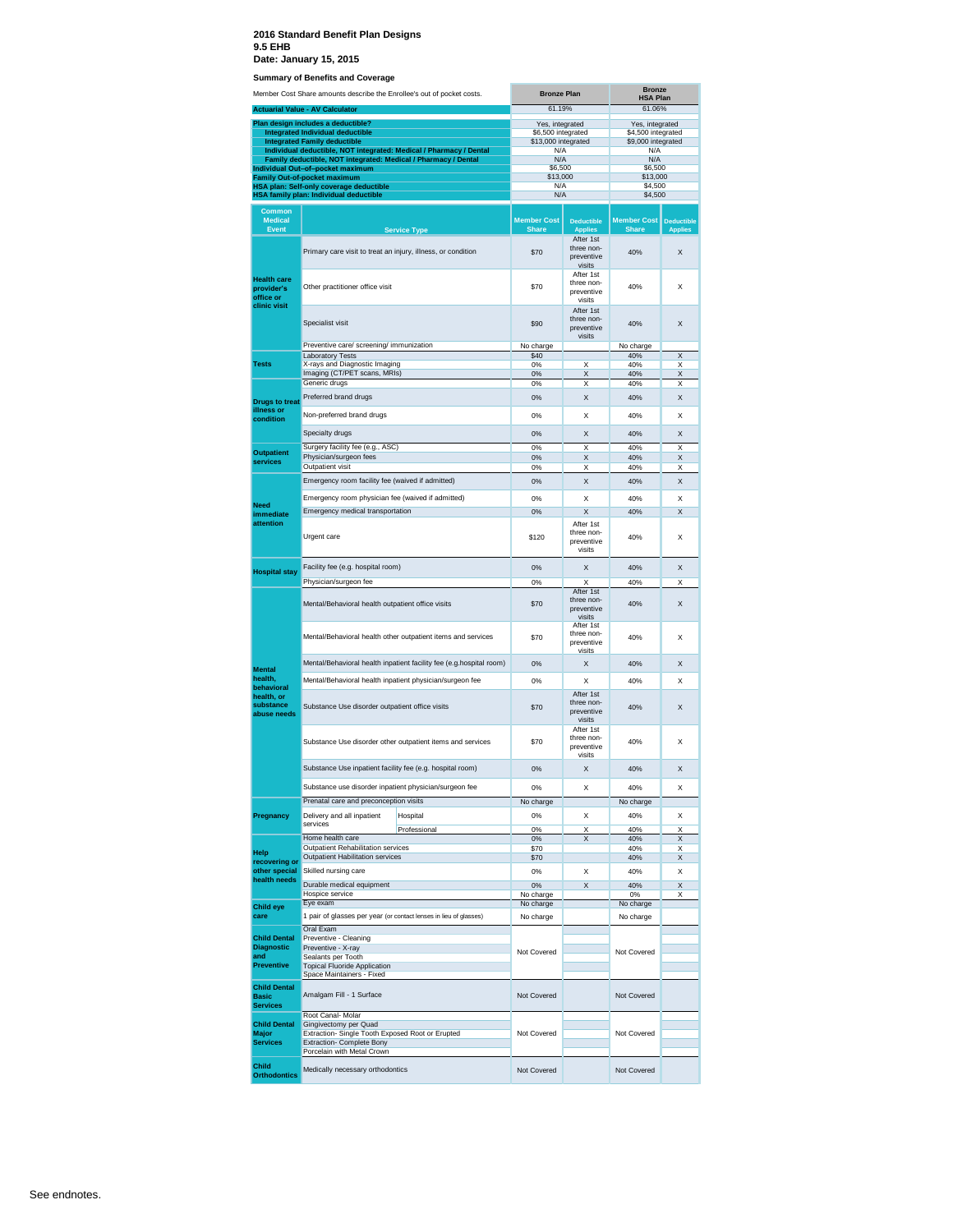| Plan design includes a deductible?       | <b>Actuarial Value - AV Calculator</b>                                            |                                                                     |                                                 |                                                 |
|------------------------------------------|-----------------------------------------------------------------------------------|---------------------------------------------------------------------|-------------------------------------------------|-------------------------------------------------|
|                                          |                                                                                   |                                                                     |                                                 |                                                 |
|                                          | <b>Integrated Individual deductible</b>                                           |                                                                     | Yes, integrated<br>\$6,850 integrated           |                                                 |
|                                          | <b>Integrated Family deductible</b>                                               |                                                                     | \$13,700 integrated                             |                                                 |
|                                          | Family deductible, NOT integrated: Medical / Pharmacy / Dental                    | Individual deductible, NOT integrated: Medical / Pharmacy / Dental  | N/A<br>N/A                                      |                                                 |
|                                          | Individual Out-of-pocket maximum                                                  |                                                                     | \$6,850                                         |                                                 |
|                                          | <b>Family Out-of-pocket maximum</b>                                               |                                                                     | \$13,700<br>N/A                                 |                                                 |
|                                          | HSA plan: Self-only coverage deductible<br>HSA family plan: Individual deductible |                                                                     | N/A                                             |                                                 |
| <b>Common</b>                            |                                                                                   |                                                                     |                                                 |                                                 |
| <b>Medical</b>                           |                                                                                   |                                                                     | <b>Member Cost</b>                              | <b>Deductible</b>                               |
| <b>Event</b>                             |                                                                                   | <b>Service Type</b>                                                 | <b>Share</b>                                    | <b>Applies</b>                                  |
|                                          | Primary care visit to treat an injury, illness, or condition                      |                                                                     | 0%                                              | After 1st<br>three non-<br>preventive<br>visits |
| <b>Health care</b><br>provider's         | Other practitioner office visit                                                   |                                                                     | 0%                                              | After 1st<br>three non-<br>preventive           |
| office or<br>clinic visit                |                                                                                   |                                                                     |                                                 | visits                                          |
|                                          | Specialist visit                                                                  |                                                                     | 0%                                              | X                                               |
|                                          | Preventive care/ screening/ immunization                                          |                                                                     | No charge                                       |                                                 |
|                                          | <b>Laboratory Tests</b>                                                           |                                                                     | 0%                                              | X                                               |
| <b>Tests</b>                             | X-rays and Diagnostic Imaging<br>Imaging (CT/PET scans, MRIs)                     |                                                                     | 0%<br>0%                                        | X<br>X                                          |
|                                          | Generic drugs                                                                     |                                                                     | 0%                                              | Χ                                               |
| <b>Drugs to treat</b>                    | Preferred brand drugs                                                             |                                                                     | 0%                                              | Χ                                               |
| illness or                               | Non-preferred brand drugs                                                         |                                                                     | 0%                                              | x                                               |
| condition                                |                                                                                   |                                                                     |                                                 |                                                 |
|                                          | Specialty drugs                                                                   |                                                                     | 0%                                              | X                                               |
| <b>Outpatient</b>                        | Surgery facility fee (e.g., ASC)                                                  |                                                                     | 0%                                              | X                                               |
| services                                 | Physician/surgeon fees<br>Outpatient visit                                        |                                                                     | 0%<br>0%                                        | X<br>Χ                                          |
|                                          |                                                                                   |                                                                     |                                                 |                                                 |
|                                          | Emergency room facility fee (waived if admitted)                                  | 0%                                                                  | Χ                                               |                                                 |
| <b>Need</b>                              | Emergency room physician fee (waived if admitted)                                 | 0%                                                                  | x                                               |                                                 |
| immediate                                | Emergency medical transportation                                                  |                                                                     | 0%                                              | X                                               |
| attention                                | Urgent care                                                                       |                                                                     | 0%                                              | After 1st<br>three non-<br>preventive<br>visits |
| <b>Hospital stay</b>                     | Facility fee (e.g. hospital room)                                                 |                                                                     | 0%                                              | X                                               |
|                                          | Physician/surgeon fee                                                             |                                                                     | 0%                                              | X                                               |
|                                          | Mental/Behavioral health outpatient office visits                                 |                                                                     | 0%                                              | After 1st<br>three non-<br>preventive<br>visits |
|                                          |                                                                                   | Mental/Behavioral health other outpatient items and services        | 0%                                              | After 1st<br>three non-<br>preventive           |
| <b>Mental</b>                            |                                                                                   | Mental/Behavioral health inpatient facility fee (e.g.hospital room) | 0%                                              | visits<br>Χ                                     |
| health.                                  | Mental/Behavioral health inpatient physician/surgeon fee                          |                                                                     | 0%                                              | X                                               |
| behavioral<br>health, or                 |                                                                                   |                                                                     |                                                 | After 1st                                       |
| substance<br>abuse needs                 | Substance Use disorder outpatient office visits                                   | 0%                                                                  | three non-<br>preventive<br>visits              |                                                 |
|                                          | Substance Use disorder other outpatient items and services                        | 0%                                                                  | After 1st<br>three non-<br>preventive<br>visits |                                                 |
|                                          | Substance Use inpatient facility fee (e.g. hospital room)                         |                                                                     | 0%                                              | X                                               |
|                                          | Substance use disorder inpatient physician/surgeon fee                            |                                                                     | 0%                                              | X                                               |
|                                          | Prenatal care and preconception visits                                            |                                                                     | No charge                                       |                                                 |
| Pregnancy                                | Delivery and all inpatient                                                        | Hospital                                                            | 0%                                              | x                                               |
|                                          | services                                                                          | Professional                                                        | 0%                                              | Χ                                               |
|                                          | Home health care                                                                  |                                                                     | 0%                                              | Χ                                               |
| Help                                     | Outpatient Rehabilitation services<br><b>Outpatient Habilitation services</b>     |                                                                     | 0%<br>0%                                        | Χ<br>Χ                                          |
| recovering or<br>other special           | Skilled nursing care                                                              |                                                                     | 0%                                              | X                                               |
| health needs                             | Durable medical equipment                                                         |                                                                     |                                                 |                                                 |
|                                          | Hospice service                                                                   |                                                                     | 0%<br>0%                                        | X<br>Χ                                          |
| <b>Child eye</b>                         | Eye exam                                                                          |                                                                     | No charge                                       |                                                 |
| care                                     |                                                                                   | 1 pair of glasses per year (or contact lenses in lieu of glasses)   | 0%                                              | X                                               |
|                                          | Oral Exam                                                                         |                                                                     |                                                 |                                                 |
| <b>Child Dental</b><br><b>Diagnostic</b> | Preventive - Cleaning<br>Preventive - X-ray                                       |                                                                     | Not Covered                                     |                                                 |
| and                                      | Sealants per Tooth                                                                |                                                                     |                                                 |                                                 |
| <b>Preventive</b>                        | <b>Topical Fluoride Application</b><br>Space Maintainers - Fixed                  |                                                                     |                                                 |                                                 |
|                                          |                                                                                   |                                                                     | Not Covered                                     |                                                 |
| <b>Child Dental</b><br><b>Basic</b>      | Amalgam Fill - 1 Surface                                                          |                                                                     |                                                 |                                                 |
| <b>Services</b>                          |                                                                                   |                                                                     |                                                 |                                                 |
| <b>Child Dental</b>                      | Root Canal- Molar<br>Gingivectomy per Quad                                        |                                                                     |                                                 |                                                 |
| Major                                    | Extraction- Single Tooth Exposed Root or Erupted                                  |                                                                     | Not Covered                                     |                                                 |
| <b>Services</b>                          | <b>Extraction- Complete Bony</b><br>Porcelain with Metal Crown                    |                                                                     |                                                 |                                                 |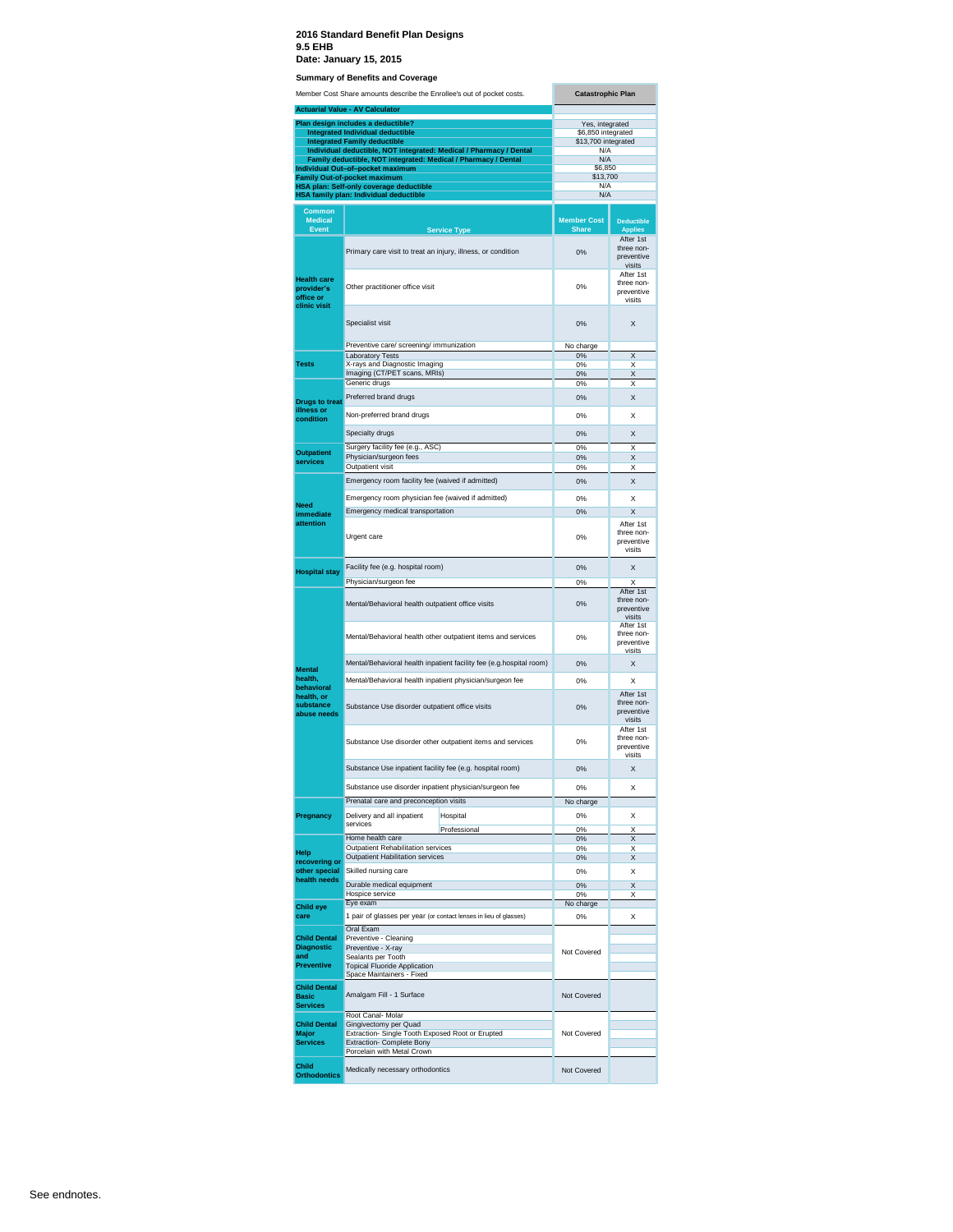#### **Endnotes to 2016 Standard Benefit Plan Designs**

#### **Notes:**

- 1) Any and all cost-sharing payments for in-network covered services apply to the out-of-pocket maximum. If a deductible applies to the service, cost sharing payments for all in-network services accumulate toward the deductible. Innetwork services include services provided by an out-of-network provider but are approved as in-network by the carrier.
- 2) For covered out of network services in a PPO plan, these Standard Benefit Plan Designs do not determine cost sharing, deductible, or maximum out-of-pocket amounts. See the applicable PPO's Evidence of Coverage or Policy.
- 3) Cost-sharing payments for drugs that are not on-formulary but are approved as exceptions accumulate toward the Plan's in-network out-of-pocket maximum.
- 4) In coverage other than self-only coverage, an individual's payment toward a deductible, if required, is limited to the individual annual deductible amount. In coverage other than self-only coverage, an individual's out of pocket contribution is limited to the individual's annual out of pocket maximum. After a family satisfies the family out-of-pocket maximum, the carrier pays all costs for covered services for all family members.
- 5) For HDHPs linked to HSAs, in other than self-only coverage, each individual in the family must meet a deductible of [insert IRS-determined amount for an individual in other than self-only coverage for the 2016 Plan Year] until the family as a whole meets the family deductible. For HDHPs linked to HSAs, in other than self-only coverage, each individual in the family must meet the individual out of pocket maximum amount that is the same as that for self-only coverage until the family as a whole meets the family out of pocket maximum amount.
- 6) Co-payments may never exceed the plan's actual cost of the service. For example, if laboratory tests cost less than the \$45 copayment, the lesser amount is the applicable cost-sharing amount. Note that a benefit may be considered illusory if the co-payment covers most of the plan's cost of the service.
- 7) For the Bronze and Catastrophic plans, the deductible is waived for the first three non-preventive visits, which may include urgent care visits or outpatient Mental Health/Substance Use Disorder visits.
- 8) Member cost-share for oral anti-cancer drugs shall not exceed \$200 per month per state law.
- 9) In the Platinum and Gold Copay Plans, inpatient and skilled nursing facility stays have no additional cost share after the first 5 days of a continuous stay.
- 10)For drugs to treat an illness or condition, the copay or coinsurance applies to the prescription supply. For example, if the prescription is for a month's supply, one co-pay or co-insurance amount can be collected. If the prescription is written for a 90 day supply, a single cost-share amount applies. Nothing in this note precludes a carrier from offering mail order prescriptions at a reduced cost.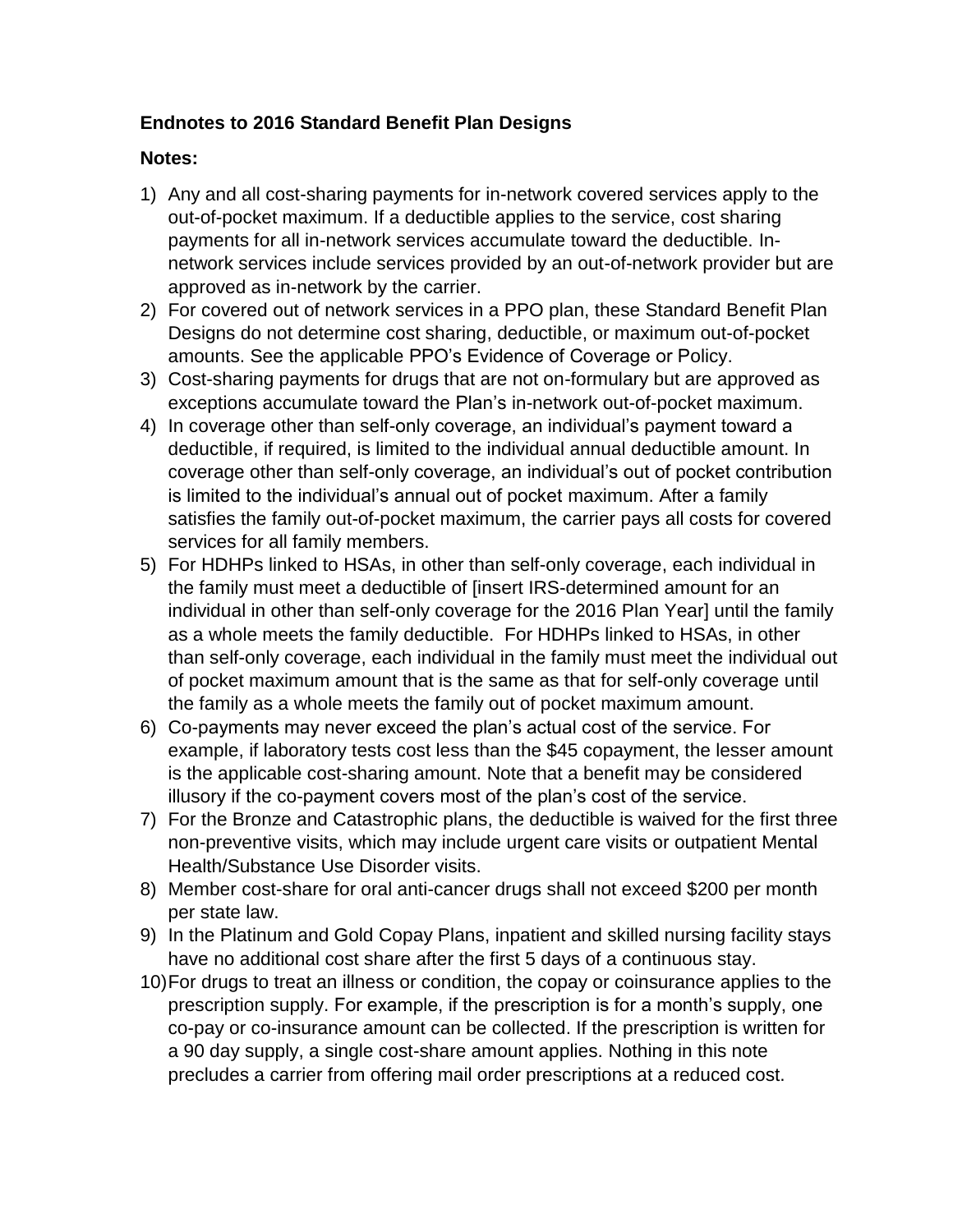- 11)As applicable, for the child dental portion of the benefit design, a carrier may choose the copay or coinsurance child dental Standard Benefit Plan Design, regardless of whether the carrier selects the copay or the coinsurance design for the non-child dental portion of the benefit design. In the Catastrophic plan, the deductible must apply to non-preventive child dental benefits.
- 12)Cost-sharing terms and accumulation requirements for non-Essential Health Benefits that are covered services are not addressed by these Standard Benefit Plan Designs.
- 13) Mental Health/Substance Use Disorder Outpatient Items and Services include post-discharge ancillary care services, such as counseling and other outpatient support services, which may be provided as part of the offsite recovery component of a residential treatment plan.
- 14) Residential substance abuse treatment that employs highly intensive and varied therapeutics in a highly-structured environment and occurs in settings including, but not limited to, community residential rehabilitation, case management, and aftercare programs, is categorized as substance use disorder inpatient services.
- 15)Specialists include physicians with a specialty as follows: allergy, anesthesiology, dermatology, cardiology and other internal medicine specialists, neonatology, neurology, oncology, ophthalmology, orthopedics, pathology, psychiatry, radiology, any surgical specialty, otolaryngology, urology, and other designated as appropriate (28 CCR § 1300.51(I)(1)).
- 16) The Other Practitioner category includes Nurse Practitioners, Certified Nurse Midwives, Physical Therapists, Occupational Therapists, Respiratory Therapists, Speech and Language Therapists, Licensed Clinical Social Worker, Marriage and Family Therapists, Applied Behavior Analysis Therapists, acupuncture practitioners, Registered Dieticians and other nutrition advisors and other practitioners included in 28 CCR § 1300.67(a)(1).
- 17) The Outpatient Visit line item within the Outpatient Services category includes but is not limited to the following types of outpatient visits: outpatient chemotherapy, outpatient radiation, outpatient infusion therapy and outpatient dialysis and similar outpatient services.
- 18)Cost-sharing for services subject to the federal Mental Health Parity and Addiction Equity Act (MHPAEA) may be less than those listed in these standard benefit plan designs if necessary for compliance with MHPAEA.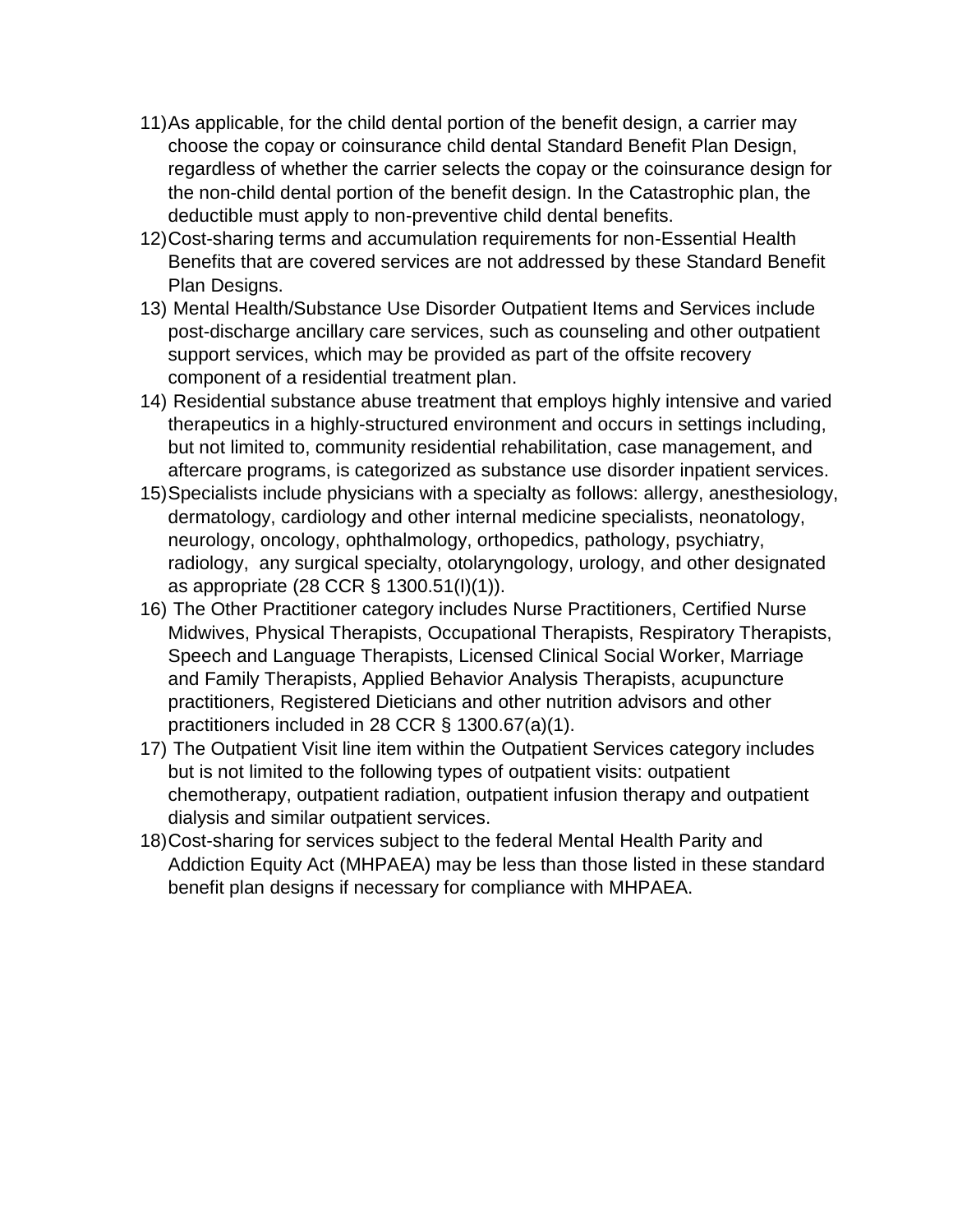

#### **2016 Dental Standard Benefit Plan Designs**

#### **Date: January 15, 2015**

| <b>Summary of Benefits and Coverage</b>                                                                                                               | <b>Standalone Dental Plan</b>                              |                                    | <b>Standalone Dental Plan</b>                          |                                    |                                     |
|-------------------------------------------------------------------------------------------------------------------------------------------------------|------------------------------------------------------------|------------------------------------|--------------------------------------------------------|------------------------------------|-------------------------------------|
| Member Cost Share amounts describe the Enrollee's out of pocket<br>costs.                                                                             | <b>Pediatric Dental EHB</b><br><b>Copay Plan</b>           |                                    | <b>Pediatric Dental EHB</b><br><b>Coinsurance Plan</b> |                                    |                                     |
|                                                                                                                                                       |                                                            | Up to Age 19                       | Up to Age 19                                           |                                    |                                     |
| <b>Actuarial Value</b>                                                                                                                                |                                                            | 83.0%                              |                                                        | 86.8%                              |                                     |
| <b>Individual Deductible</b>                                                                                                                          |                                                            |                                    |                                                        | \$65 In Network/                   |                                     |
| (waived for Diagnostic & Preventive)                                                                                                                  |                                                            | \$0                                |                                                        | \$65 Out of Network                |                                     |
| <b>Family Deductible (Two or more children)</b>                                                                                                       |                                                            |                                    |                                                        | \$130 In Network/                  |                                     |
| (waived for Diagnostic & Preventive)                                                                                                                  |                                                            | \$0                                |                                                        | \$130 Out of Network               |                                     |
| <b>Individual Out of Pocket Maximum</b>                                                                                                               |                                                            | \$350                              |                                                        | \$350                              |                                     |
|                                                                                                                                                       | <b>Family Out of Pocket Maximum (Two or More Children)</b> | \$700                              |                                                        | \$700                              |                                     |
| <b>Office Copay</b>                                                                                                                                   |                                                            | \$0                                |                                                        | \$0                                |                                     |
| <b>Waiting Period</b><br>(Waivered Condition provision, as defined in Health & Safety Code<br>1357.50 (a)(3)(J)(4) and Insurance Code 10198.6 (10)(d) | None                                                       |                                    | None                                                   |                                    |                                     |
| <b>Annual Benefit Limit</b><br>(the maximum amount the dental plan will pay in the benefit year)                                                      |                                                            | None                               |                                                        | None                               |                                     |
| <b>Procedure Category</b>                                                                                                                             | <b>Service Type</b>                                        | <b>Member Cost</b><br><b>Share</b> | <b>Deductible</b><br><b>Applies</b>                    | <b>Member Cost</b><br><b>Share</b> | <b>Deductible</b><br><b>Applies</b> |
|                                                                                                                                                       | <b>Oral Exam</b>                                           | \$0                                |                                                        | 0%                                 |                                     |
|                                                                                                                                                       | Preventive - Cleaning                                      | \$0                                |                                                        | $0\%$                              |                                     |
| <b>Diagnostic &amp; Preventive</b>                                                                                                                    | Preventive - X-ray                                         | \$0                                |                                                        | 0%                                 |                                     |
|                                                                                                                                                       | Sealants per Tooth                                         | \$0                                |                                                        | 0%                                 |                                     |
|                                                                                                                                                       | <b>Topical Fluoride Application</b>                        | \$0                                |                                                        | 0%                                 |                                     |
|                                                                                                                                                       | Space Maintainers - Fixed                                  | \$0                                |                                                        | 0%                                 |                                     |
| <b>Basic Services</b>                                                                                                                                 | Amalgam Fill - One Surface                                 | \$25                               |                                                        | 20%                                | X                                   |
|                                                                                                                                                       | Root Canal - Molar                                         | \$300                              |                                                        |                                    |                                     |
| <b>Major Services - Crowns</b>                                                                                                                        | Gingivectomy per Quad                                      | \$150                              |                                                        |                                    |                                     |
| and Casts, Endodontics,<br>Extraction- Single Tooth Exposed Root<br>Periodontics,                                                                     |                                                            | \$65                               |                                                        | 50%                                | X                                   |
| <b>Prosthodontics, Oral</b>                                                                                                                           | or Erupted<br><b>Extraction - Complete Bony</b>            | \$160                              |                                                        |                                    |                                     |
| <b>Surgery</b>                                                                                                                                        |                                                            |                                    |                                                        |                                    |                                     |
|                                                                                                                                                       | Crown - Porcelain with Metal                               | \$300                              |                                                        |                                    |                                     |
|                                                                                                                                                       | Medically Necessary Orthodontia                            | \$350                              |                                                        | 50%                                | X                                   |

**Pediatric Dental EHB Notes (only applicable to the pediatric portion of the Standalone Dental Plan or Family Dental Plan)**

1) In a coinsurance plan, each child is responsible for the individual deductible unless the family deductible has been met. Once a child's individual deductible or the family deductible is reached, cost sharing applies until the child's out-of-pocket maximum is reached.

2) Cost sharing payments made by each individual child for innetwork services accrue to the child's out-of-pocket maximum. Once the child's individual out-of-pocket maximum has been reached, the plan pays all costs for covered services for that child. 3) In a plan with two or more children, cost sharing payments made by each individual child for in-network services contribute to the family deductible, if applicable, as well as the family out-ofpocket maximum.

4) Only Enrollees of a Platinum, Gold, Silver, or Bronze Qualified Health Plan are eligible to purchase the Standalone or Family Dental Plans.

**Adult Dental Benefit Notes (only applicable to the Family Dental Plan)** 5) Each adult is responsible for an individual deductible. 6) Families eligible to purchase a Family Dental Plan must include at least one adult who has purchased a Qualified Health Plan

through the Exchange. 7) If a child is enrolled in the Family Dental Plan, all children in the family under age 19 years must be enrolled in the same Family Dental Plan.

8) Only Enrollees of a Platinum, Gold, Silver, or Bronze Qualified Health Plan are eligible to purchase the Standalone or Family Dental Plans.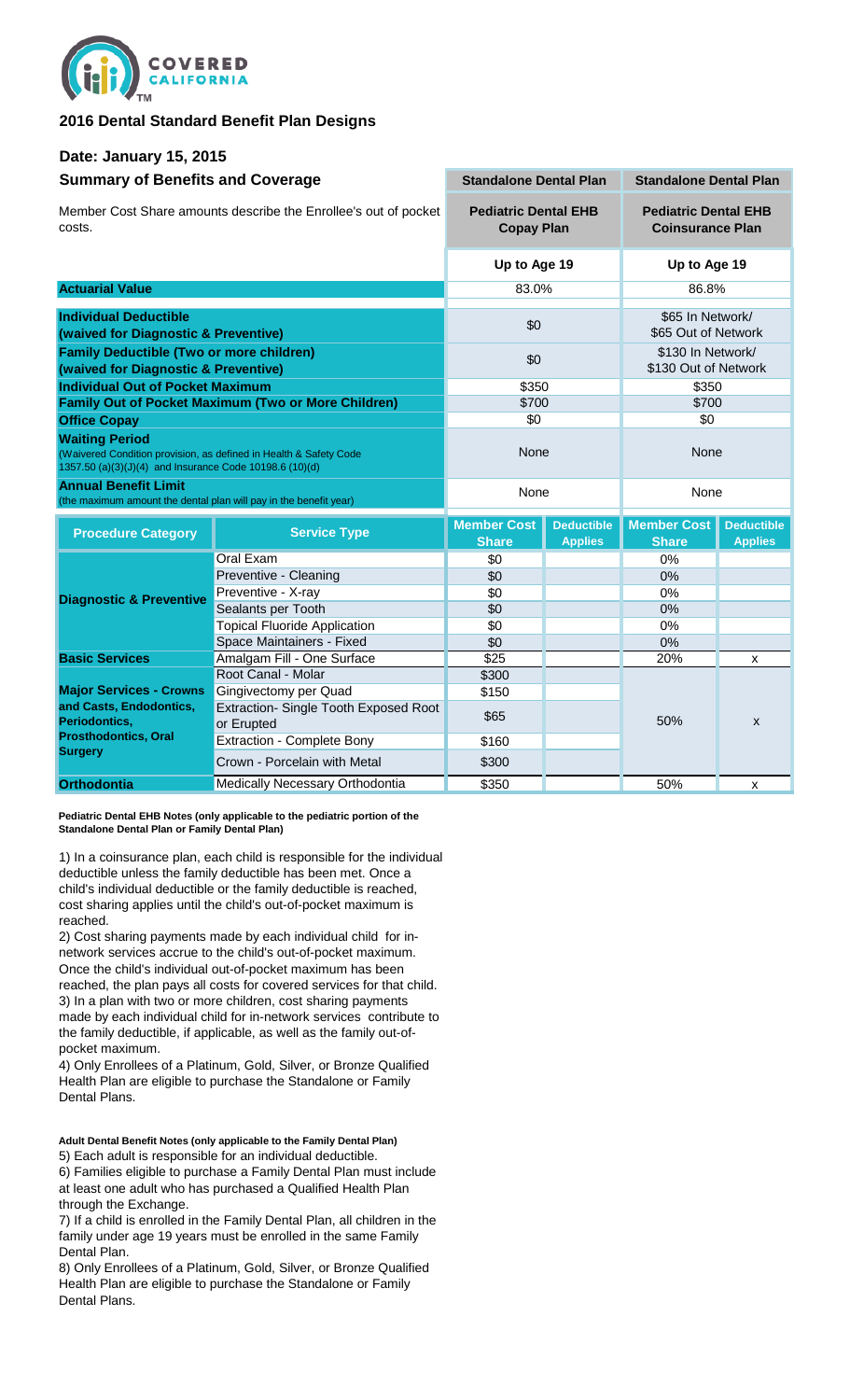

#### **2016 Dental Standard Benefit Plan Designs**

#### **Date: January 15, 2015**

| <b>Summary of Benefits and Coverage</b>                                                                                                               | <b>Family Dental Plan</b>                                  |                                                  |                                     |                                          |                                     |
|-------------------------------------------------------------------------------------------------------------------------------------------------------|------------------------------------------------------------|--------------------------------------------------|-------------------------------------|------------------------------------------|-------------------------------------|
| Member Cost Share amounts describe the Enrollee's out of pocket<br>costs.                                                                             |                                                            | <b>Pediatric Dental EHB</b><br><b>Copay Plan</b> |                                     | <b>Adult Dental</b><br><b>Copay Plan</b> |                                     |
|                                                                                                                                                       |                                                            |                                                  | Up to Age 19                        | Age 19 and Older                         |                                     |
| <b>Actuarial Value</b>                                                                                                                                |                                                            |                                                  | 83.0%                               | Not Calculated                           |                                     |
| <b>Individual Deductible</b><br>(waived for Diagnostic & Preventive)                                                                                  |                                                            |                                                  | \$0                                 | \$0                                      |                                     |
| <b>Family Deductible (Two or more children)</b><br>(waived for Diagnostic & Preventive)                                                               |                                                            |                                                  | \$0                                 | \$0                                      |                                     |
| <b>Individual Out of Pocket Maximum</b>                                                                                                               |                                                            |                                                  | \$350                               | Not Applicable                           |                                     |
|                                                                                                                                                       | <b>Family Out of Pocket Maximum (Two or More Children)</b> |                                                  | \$700                               | Not Applicable                           |                                     |
| <b>Office Copay</b>                                                                                                                                   |                                                            |                                                  | \$0                                 | \$0                                      |                                     |
| <b>Waiting Period</b><br>(Waivered Condition provision, as defined in Health & Safety Code<br>1357.50 (a)(3)(J)(4) and Insurance Code 10198.6 (10)(d) |                                                            | None                                             |                                     | None                                     |                                     |
| <b>Annual Benefit Limit</b><br>(the maximum amount the dental plan will pay in the benefit year)                                                      |                                                            |                                                  | None                                | None                                     |                                     |
| <b>Procedure Category</b>                                                                                                                             | <b>Service Type</b>                                        | <b>Member</b><br><b>Cost Share</b>               | <b>Deductible</b><br><b>Applies</b> | <b>Member Cost</b><br><b>Share</b>       | <b>Deductible</b><br><b>Applies</b> |
|                                                                                                                                                       | Oral Exam                                                  | \$0                                              |                                     | \$0                                      |                                     |
|                                                                                                                                                       | Preventive - Cleaning                                      | \$0                                              |                                     | \$0                                      |                                     |
| <b>Diagnostic &amp; Preventive</b>                                                                                                                    | Preventive - X-ray                                         | \$0                                              |                                     | \$0                                      |                                     |
|                                                                                                                                                       | Sealants per Tooth                                         | \$0                                              |                                     | <b>Not Covered</b>                       |                                     |
|                                                                                                                                                       | <b>Topical Fluoride Application</b>                        | \$0                                              |                                     | Not Covered                              |                                     |
|                                                                                                                                                       | Space Maintainers - Fixed                                  | \$0                                              |                                     | Not Covered                              |                                     |
| <b>Basic Services</b>                                                                                                                                 | Amalgam Fill - One Surface                                 | \$25                                             |                                     | \$25                                     |                                     |
|                                                                                                                                                       | Root Canal - Molar                                         | \$300                                            |                                     | \$300                                    |                                     |
| <b>Major Services - Crowns</b>                                                                                                                        | Gingivectomy per Quad                                      | \$150                                            |                                     | \$150                                    |                                     |
| and Casts, Endodontics,<br>Periodontics,                                                                                                              | Extraction- Single Tooth Exposed Root<br>or Erupted        | \$65                                             |                                     | \$65                                     |                                     |
| <b>Prosthodontics, Oral</b>                                                                                                                           | <b>Extraction - Complete Bony</b>                          | \$160                                            |                                     | \$160                                    |                                     |
| <b>Surgery</b>                                                                                                                                        | Crown - Porcelain with Metal                               | \$300                                            |                                     | \$300                                    |                                     |
| <b>Orthodontia</b>                                                                                                                                    | <b>Medically Necessary Orthodontia</b>                     | \$350                                            |                                     | Not Covered                              |                                     |

**Pediatric Dental EHB Notes (only applicable to the pediatric portion of the Standalone Dental Plan or Family Dental Plan)**

1) In a coinsurance plan, each child is responsible for the individual deductible unless the family deductible has been met. Once a child's individual deductible or the family deductible is reached, cost sharing applies until the child's out-of-pocket maximum is reached.

2) Cost sharing payments made by each individual child for innetwork services accrue to the child's out-of-pocket maximum. Once the child's individual out-of-pocket maximum has been reached, the plan pays all costs for covered services for that child. 3) In a plan with two or more children, cost sharing payments made by each individual child for in-network services contribute to the family deductible, if applicable, as well as the family out-ofpocket maximum.

4) Only Enrollees of a Platinum, Gold, Silver, or Bronze Qualified Health Plan are eligible to purchase the Standalone or Family Dental Plans.

**Adult Dental Benefit Notes (only applicable to the Family Dental Plan)** 5) Each adult is responsible for an individual deductible. 6) Families eligible to purchase a Family Dental Plan must include at least one adult who has purchased a Qualified Health Plan through the Exchange.

7) If a child is enrolled in the Family Dental Plan, all children in the family under age 19 years must be enrolled in the same Family Dental Plan.

8) Only Enrollees of a Platinum, Gold, Silver, or Bronze Qualified Health Plan are eligible to purchase the Standalone or Family Dental Plans.